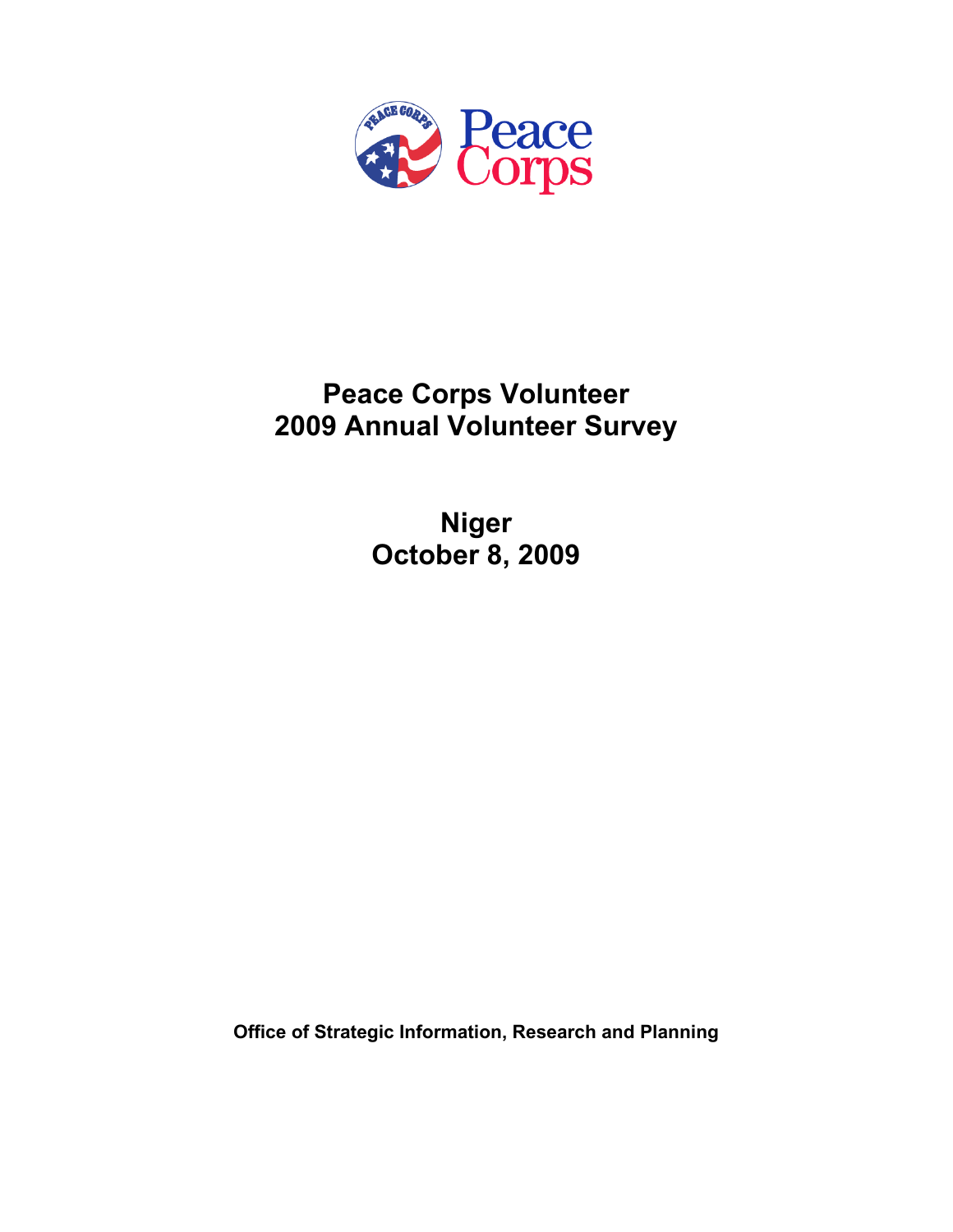# **Table of Contents**

| Introduction to the 2009 Annual Volunteer Survey Report 3 |     |
|-----------------------------------------------------------|-----|
| Overview of the Post's 2009 Volunteer Survey Respondents4 |     |
|                                                           |     |
|                                                           |     |
|                                                           |     |
|                                                           |     |
|                                                           |     |
|                                                           | .25 |
|                                                           |     |
|                                                           |     |
|                                                           |     |
| J. Overall Assessment of Peace Corps Service45            |     |
|                                                           | .54 |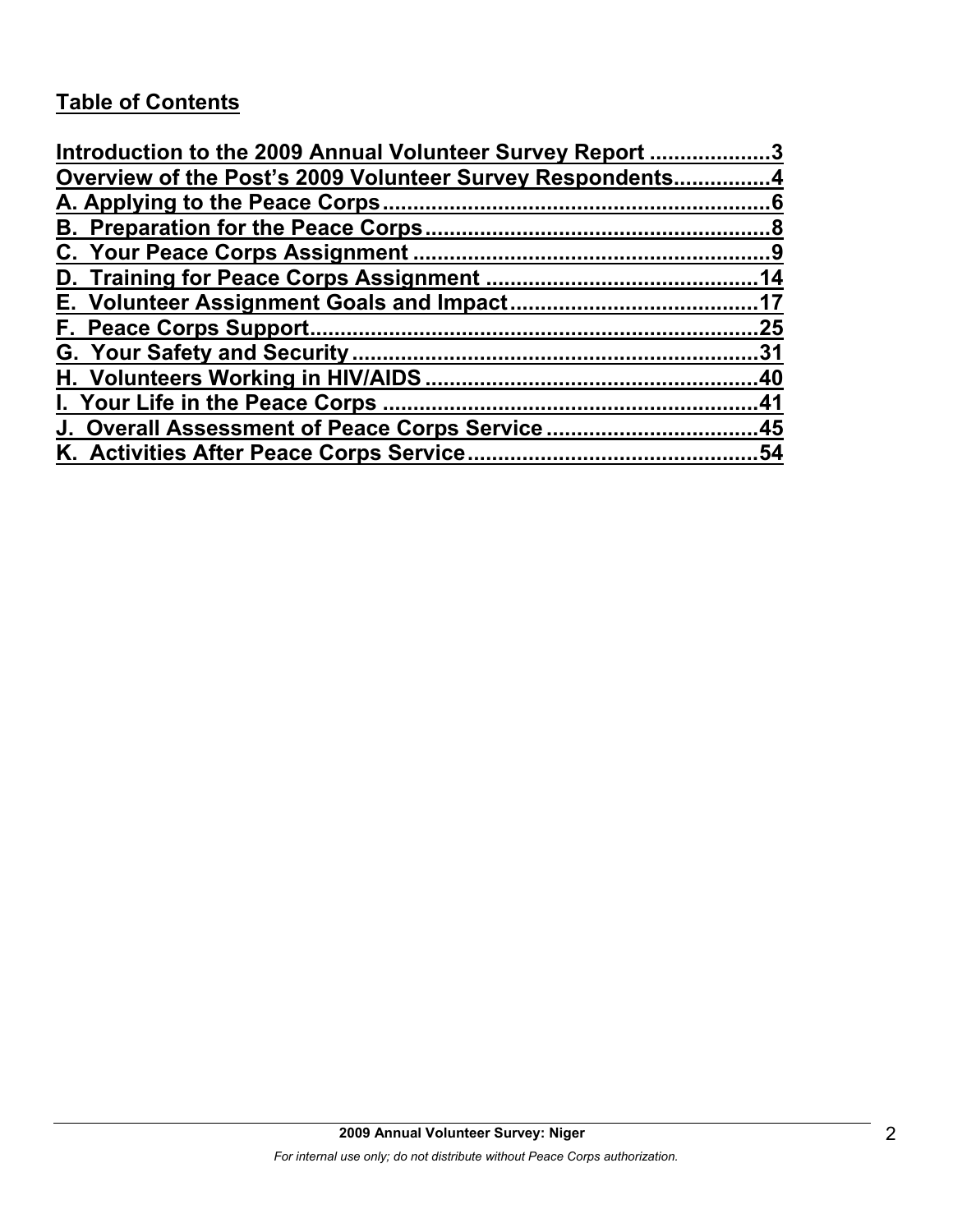# **Introduction to the 2009 Annual Volunteer Survey Report**

This country report contains the tables and charts from the Volunteers in your country who completed the 2009 Annual Volunteer Survey (AVS). The results provide a picture of the activities, experiences and views of Peace Corps Volunteers in 2009. The results show areas where Volunteers' needs are met and identify areas where improvements may be needed. The survey was fielded from May through August 2009.

A core set of questions was asked of all Volunteers. For the first time, Volunteers were also asked a series of questions relevant to their time in country:

- Volunteers in country 8 or less months were asked about applying to and preparing for the Peace Corps.
- Volunteers in country 18 or less months were asked about the effectiveness of their preservice training (PST).
- Volunteers in country 19 or more months were asked about their post-service plans, as well as the Peace Corps' resources for their post-service transition.

Tables and graphs are labeled by survey section and the survey question. The tables show the percent of post respondents that selected each choice and the total number of post respondents that answered the question. The number of responses for each question will vary, depending on:

- whether the question was asked of all Volunteers or only the Volunteers in-country a certain number of months and
- how many of the Volunteers who were "eligible" to answer the question did respond.

Most survey questions asked respondents to select only one from a set of choices. The percentages for the "select one" responses add up to 100 percent. Other questions asked Volunteers to "mark all that apply" in situations, for example, where it is likely that respondents are involved in more than one secondary activity. The percentages of the "mark all that apply" responses will total more than 100 percent; each percentage equals the number of respondents selecting that choice divided by the number of respondents who answered the question.

Posts are encouraged to compare these 2009 results with the 2006 and 2008 survey results to note trends and changes over time. Because questions are revised from one survey to the next, a crosswalk between the 2008 and 2009 questions is posted on the OSIRP intranet page under 2009 AVS Reports "Reference Documents." The earlier 2008 survey global, regional and post reports are also posted on the OSIRP Intranet page.

Volunteers' extensive narrative responses to the 29 open-ended questions on the survey are in the post's 2009 Annual Volunteer Survey Open Ended Reponses report. All Volunteers' narrative responses to key questions will be analyzed for global themes and presented in a later report.

The number of surveys for each post includes surveys submitted online by Volunteers and completed paper surveys sent to the Peace Corps headquarters for hand-entry into the online survey system. The final count may include mostly completed partial surveys added to the final dataset after the survey closed.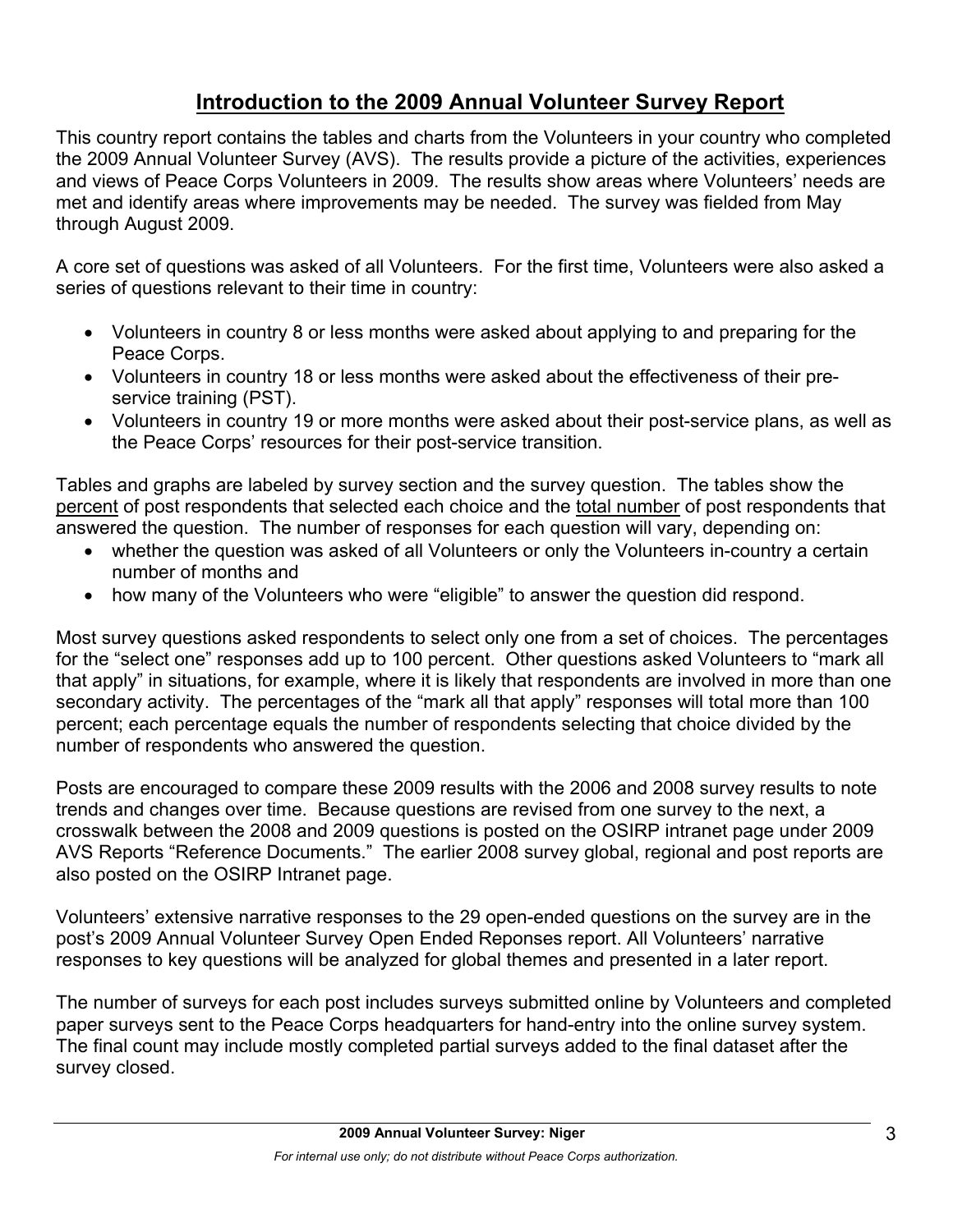# **Overview of the Post's 2009 Volunteer Survey Respondents**

This overview presents basic information about the characteristics of Volunteers who completed the 2009 Annual Volunteer Survey at post.

|            | 8 months or less |         | 9 to 18 months |         | 19 months or more |         | Total  |         |
|------------|------------------|---------|----------------|---------|-------------------|---------|--------|---------|
|            | Number           | Percent | Number         | Percent | Number            | Percent | Number | Percent |
| Months3grp |                  | 5%      | 22             | 52%     | 18                | 43%     | 42     | 100%    |

## **Completed Surveys by Months in Country**

**L1: What is your age?**

|         | $20 - 29$ | $30 - 49$ | -50 | ⊤otal |
|---------|-----------|-----------|-----|-------|
| AGE3grp | 83%       | 17%       | 0%  | ה ו   |

**L2: What is your gender?**

|                | Female | Male   | Total |  |
|----------------|--------|--------|-------|--|
| <b>IGENDER</b> | 67%    | $38\%$ |       |  |

#### **Completed surveys by project.**

|                                                | Count | Column N % |
|------------------------------------------------|-------|------------|
| Community and Youth<br>Education               | 8     | 20%        |
| Municipal and Community<br>Development Project | 9     | 22%        |
| Natural Resource Management                    | 10    | 24%        |
| Other. Please specify                          | 14    | 34%        |
| Total                                          | 41    | 100%       |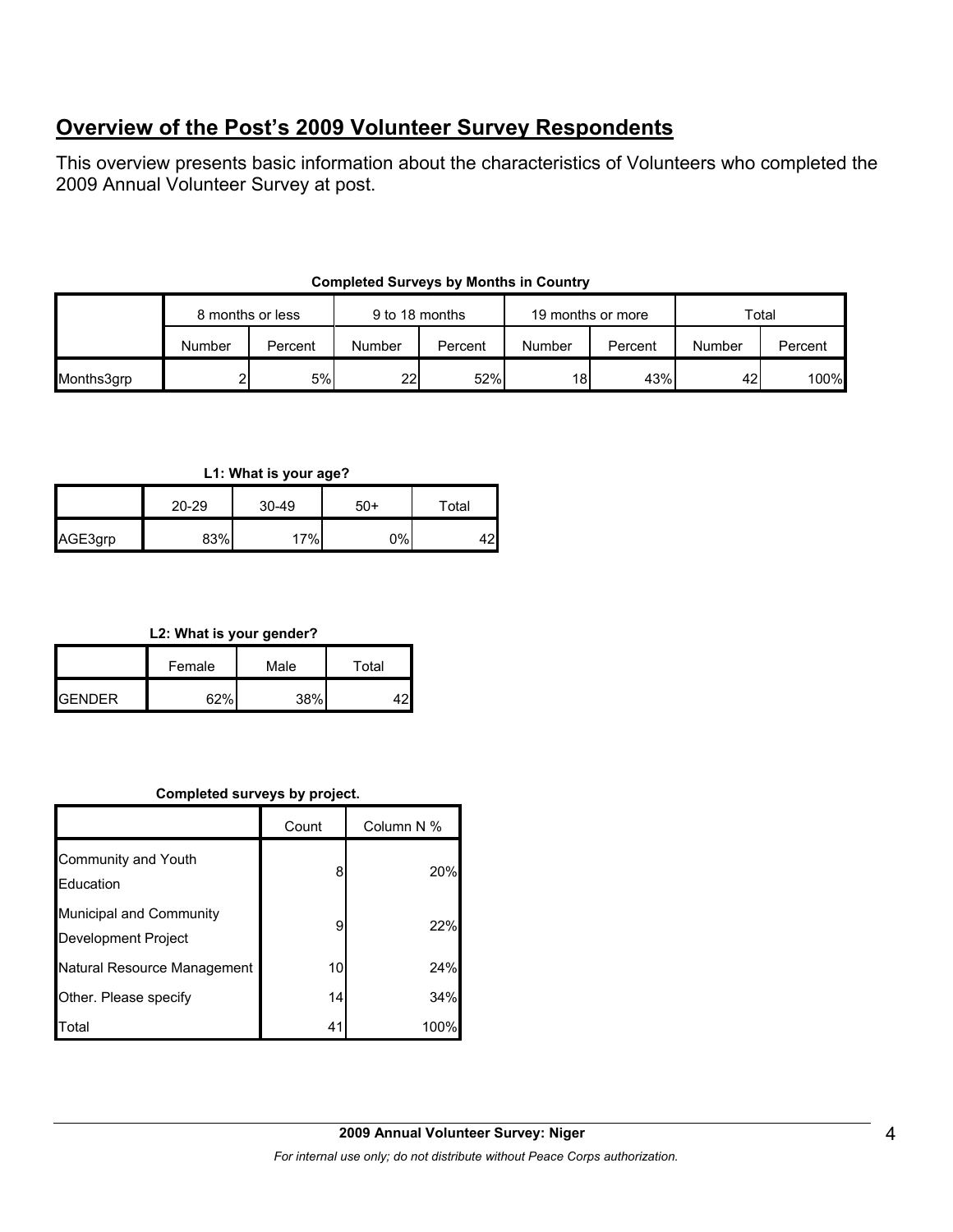|                |                                                 | Percent | Number |
|----------------|-------------------------------------------------|---------|--------|
| C <sub>2</sub> | Health extension                                | 20%     | 8      |
|                | Community development                           | 17%     | 7      |
|                | Agriculture/fish/livestock                      | 17%     | 7      |
|                | Youth development                               | 15%     | 6      |
|                | Agroforestry                                    | 15%     | 6      |
|                | Other: Please specify                           | 7%      | 3      |
|                | Environmental education                         | 2%      | 1      |
|                | Teacher training                                | 2%      |        |
|                | Information & communications technology (ICT)   | 2%      |        |
|                | NGO development                                 | 2%      | 1      |
|                | Business education/advising                     |         |        |
|                | Urban & regional planning/municipal development |         |        |
|                | Water sanitation                                |         |        |
|                | <b>HIV/AIDS</b>                                 |         |        |
|                | Forestry/parks                                  |         |        |
|                | Other education                                 |         |        |
|                | Math/science teaching                           |         |        |
|                | English teaching                                |         |        |
|                | Total                                           | 100%    | 41     |

#### **C2: Which best describes the focus of your primary assignment/work?**

### **C2.TEXT: Which of the following initiatives does your primary work include? Other (specify)**

|                      |                                                | PERCENT | <b>NUMBER</b> |
|----------------------|------------------------------------------------|---------|---------------|
| C <sub>2</sub> .TEXT | Open-ended results. Not responsive to request. |         |               |
|                      | Total                                          | 100%    | 42            |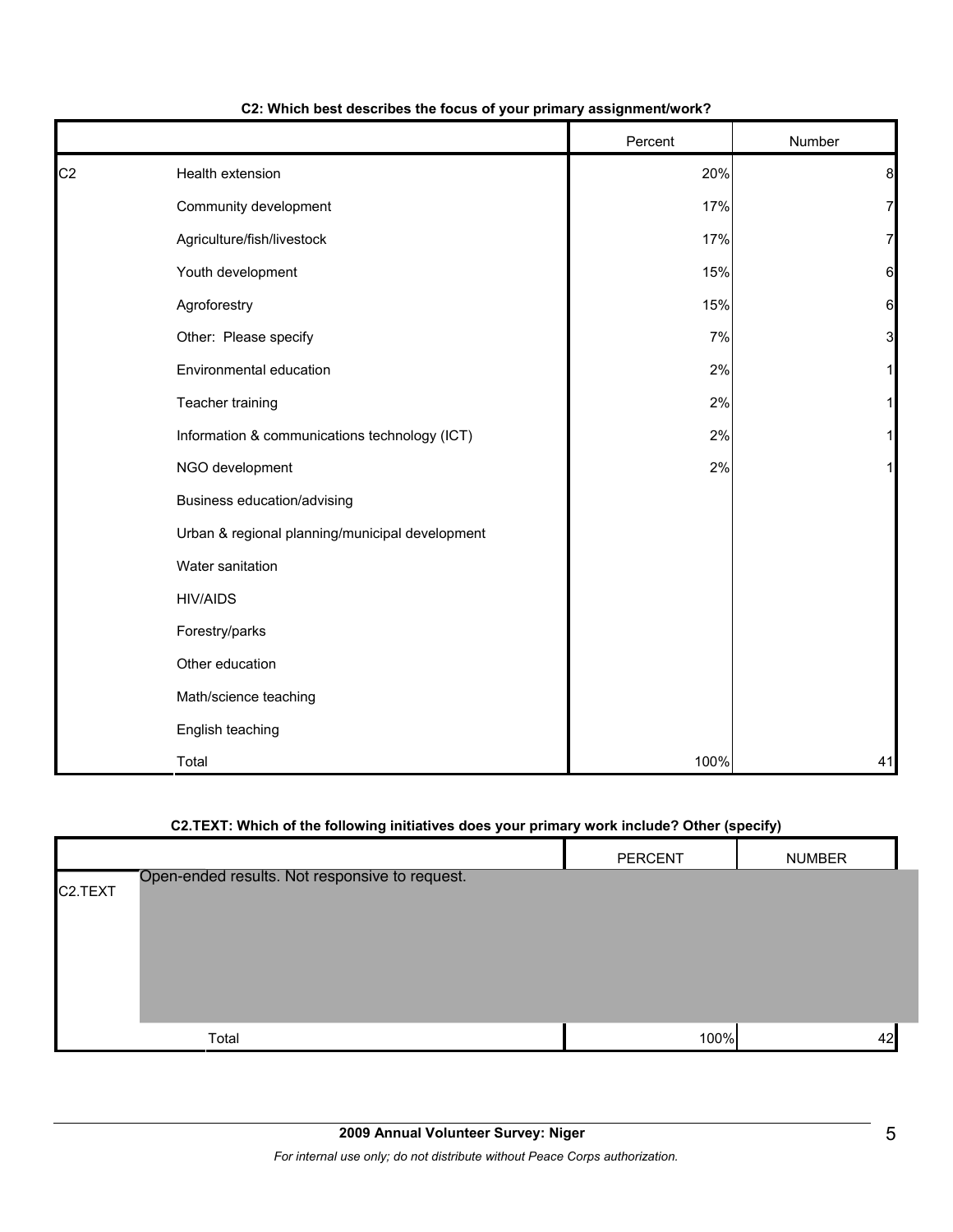# **A. Applying to the Peace Corps**

*This section reports Volunteers' motivations in applying and accepting a Peace Corps assignment.* 

|                          | Not Important | Somewhat important | Important | <b>NA</b> | Total          |
|--------------------------|---------------|--------------------|-----------|-----------|----------------|
| Different culture        |               | 50%                | 50%       |           | 21             |
| Work experience          |               |                    | 100%      |           | $\mathbf{z}$   |
| Help others              |               |                    | 100%      |           | $\overline{2}$ |
| International experience |               | 50%                | 50%       |           | $\overline{2}$ |
| Language                 | 50%           |                    | 50%       |           | $\overline{2}$ |
| Personal growth          |               | 100%               |           |           | $\overline{2}$ |
| U. S. job market         | 100%          |                    |           |           | $\overline{2}$ |
| Serve my country         | 50%           | 50%                |           |           | $\overline{2}$ |
| Travel/adventure         |               | 50%                | 50%       |           | 2              |

| A1: How important were the following factors in accepting a PC assignment? |  |  |
|----------------------------------------------------------------------------|--|--|
|                                                                            |  |  |

#### **A1\_OTHER: How important were the following factors in accepting a PC assignment? Other (specify)**

|          |       | <b>PERCENT</b> | <b>NUMBER</b> |
|----------|-------|----------------|---------------|
| A1_OTHER |       | 100%           | 42            |
|          | Total | 100%           | 42            |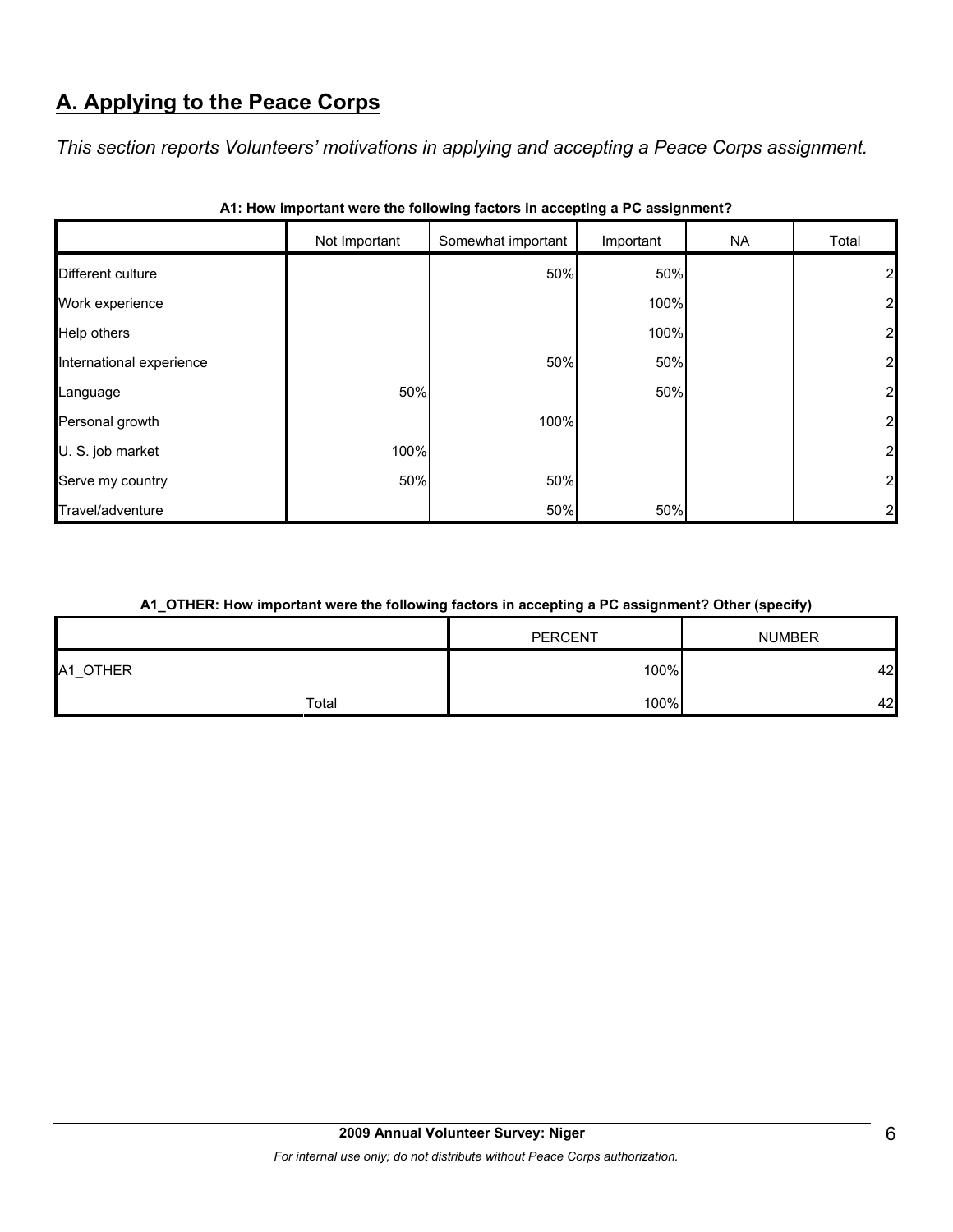|                                                                 |                                                                                              | PCV Responses | % Involved in<br>Initiative | <b>Total PCVs</b><br>Responding |
|-----------------------------------------------------------------|----------------------------------------------------------------------------------------------|---------------|-----------------------------|---------------------------------|
| What prompted you to apply to PC Personal interest in the Peace | Corps                                                                                        | 2             | 100%                        |                                 |
|                                                                 | Peace Corps website                                                                          |               | 50%                         |                                 |
|                                                                 | Returned Peace Corps Volunteer<br>(e.g., someone you met or know<br>personally               |               |                             |                                 |
|                                                                 | Returned Peace Corps Volunteer<br>who spoke to your school or group<br>about the Peace Corps |               |                             |                                 |
|                                                                 | Peace Corps recruiter<br>Peace Corps campus or<br>community information session              |               |                             |                                 |
|                                                                 | Article or book about the Peace<br>Corps                                                     |               |                             |                                 |
|                                                                 | Radio, TV, or print advertisement                                                            |               |                             |                                 |
|                                                                 | Peace Corps material in the mail                                                             |               |                             |                                 |
|                                                                 | Other: Please specify                                                                        |               |                             |                                 |
|                                                                 | Total                                                                                        |               |                             | $\mathbf{z}$                    |

### **A2. What prompted you to apply to the PC? Mark all that apply.**

Percents may total to more than 100% since Volunteers were asked to "Mark all that apply."

### **A2.OTHER.TEXT: What prompted you to apply to the PC? Other (specify)**

|               | <b>PERCENT</b> | <b>NUMBER</b> |
|---------------|----------------|---------------|
| A2.OTHER.TEXT | 100%           | 42            |
| Total         | 100%           | 42            |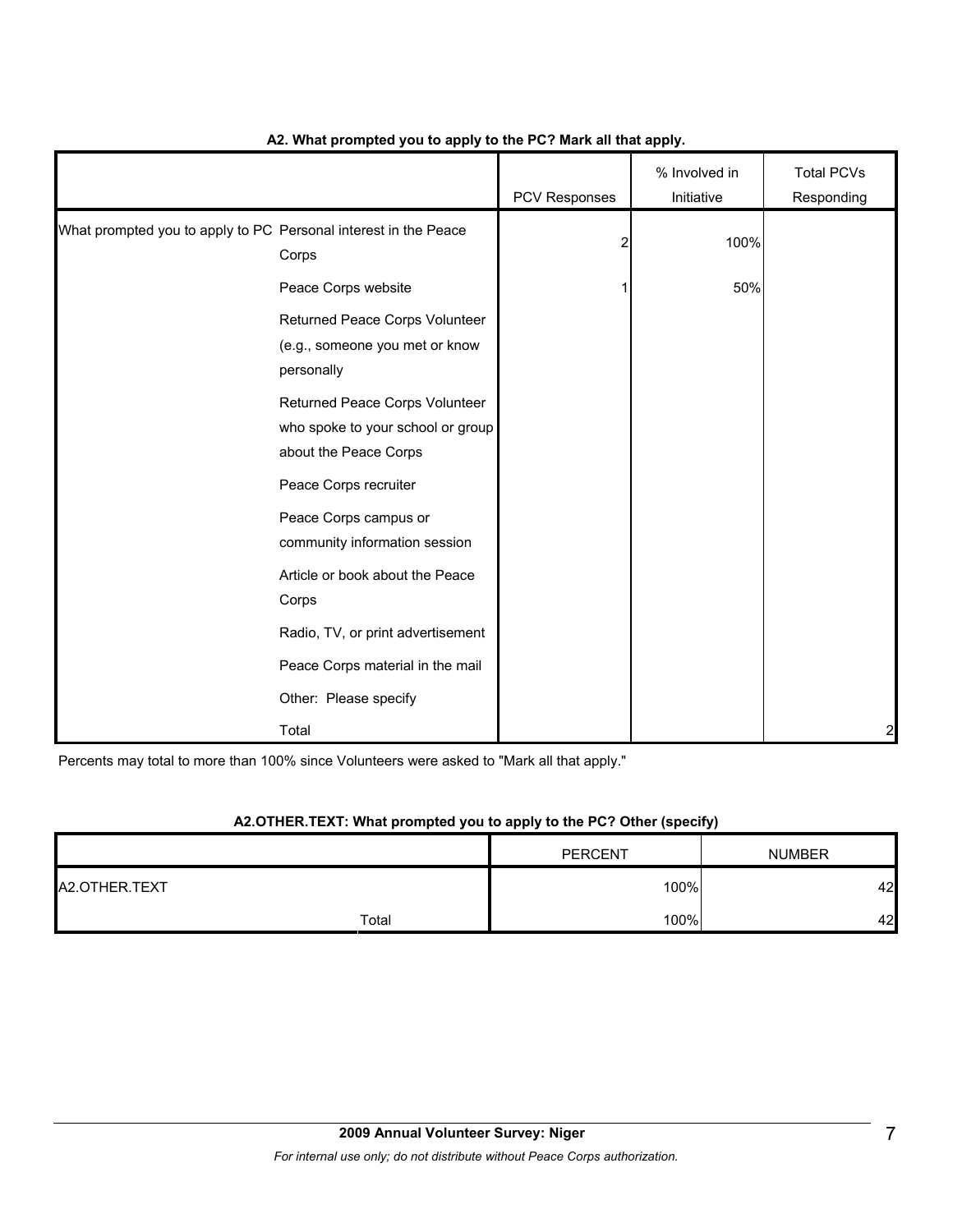# **B. Preparation for the Peace Corps**

*This section reports on Volunteers' assessment of the materials and information available before their service.* 

#### **B1: How useful was the information on the PC website in preparing you for the realities of living and working as a Volunteer?**

|                 |              |     |     |             | Don't know (did not |                |
|-----------------|--------------|-----|-----|-------------|---------------------|----------------|
|                 | Not at all 1 |     |     | Extremely 5 | access information) | Total          |
| IB <sub>1</sub> |              | 50% | 50% |             |                     | $\overline{2}$ |

#### **B2: How useful were the PC materials about your country in helping you prepare for your service?**

|                |              |     |     |             | Don't know (did not |       |
|----------------|--------------|-----|-----|-------------|---------------------|-------|
|                | Not at all 1 |     |     | Extremely 5 | access information) | Total |
| B <sub>2</sub> |              | 50% | 50% |             |                     | 2     |

#### **B3: How useful were the materials you received from the PC about your primary assignment in helping you prepare for your**

**service?**

|            | Not at all 1 |     |     | Extremely 5 | Don't know (did not<br>access information) | Total |
|------------|--------------|-----|-----|-------------|--------------------------------------------|-------|
| <b>B</b> 3 |              | 50% | 50% |             |                                            | 2     |

#### **B4: How useful were the materials you received from the PC regarding the need for flexibility in adapting to your work?**

|                | Not at all 1 |     |     | Extremely 5 | Don't know (did not<br>access information) | Total        |
|----------------|--------------|-----|-----|-------------|--------------------------------------------|--------------|
| B <sub>4</sub> |              | 50% | 50% |             |                                            | $\mathbf{2}$ |

#### **B7: How prepared do you feel to meet the challenges of PC service?**

|                | Not at all 1 |     |     | Exceptionally 5 | Total |
|----------------|--------------|-----|-----|-----------------|-------|
| B <sub>7</sub> |              | 50% | 50% |                 | ີ     |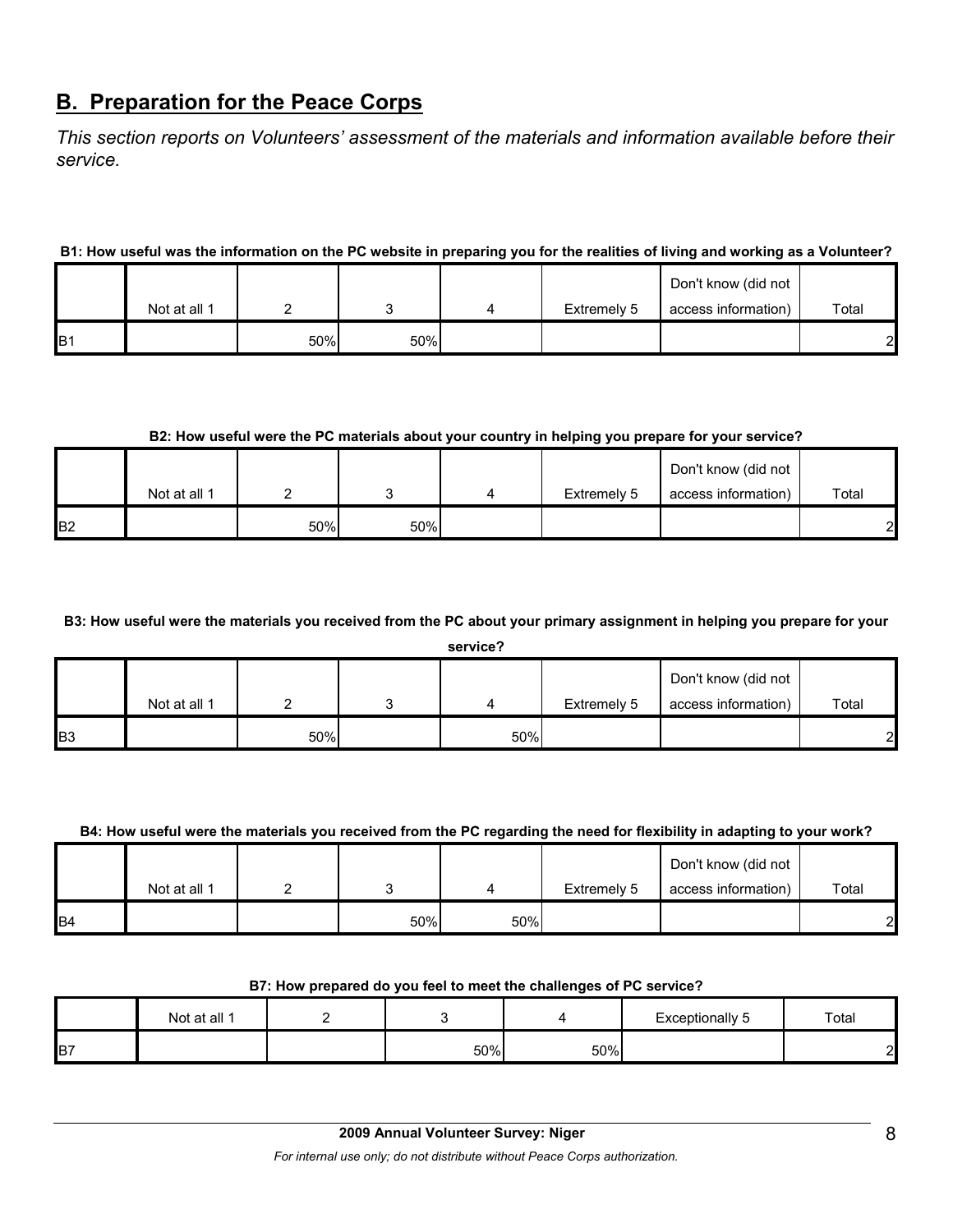# **C. Your Peace Corps Assignment**

*This section reports Volunteers' primary assignment work and secondary activities. The term "primary assignment" refers to the Volunteers' assignment which is part of an overall project plan designed by your host country partners and in-country Peace Corps staff.* 

|            |                                                   | apply.        |               |                   |
|------------|---------------------------------------------------|---------------|---------------|-------------------|
|            |                                                   |               | % Involved in | <b>Total PCVs</b> |
|            |                                                   | PCV Responses | Initiative    | Responding        |
| \$C3PrmAct | Income generation                                 | 18            | 44%           |                   |
|            | Working with NGO(s)                               | 13            | 32%           |                   |
|            | Natural resources management                      | 12            | 29%           |                   |
|            | Working with youth                                | 12            | 29%           |                   |
|            | Girls' education                                  | 11            | 27%           |                   |
|            | Community food security<br>(production/marketing) | 10            | 24%           |                   |
|            | Environment work                                  | 10            | 24%           |                   |
|            | Nutrition education                               | 10            | 24%           |                   |
|            | Child survival                                    | 8             | 20%           |                   |
|            | Rural development                                 | 8             | 20%           |                   |
|            | WID/GAD                                           | 8             | 20%           |                   |
|            | English teaching                                  | 7             | 17%           |                   |
|            | <b>HIV/AIDS</b>                                   | 7             | 17%           |                   |
|            | Household food security                           | 7             | 17%           |                   |
|            | Microenterprise development                       | 7             | 17%           |                   |
|            | Water and sanitation                              | 7             | 17%           |                   |
|            | World Wise Schools/<br>Correspondence Match       | 7             | 17%           |                   |
|            | Urban development/municipal<br>development        | 6             | 15%           |                   |
|            | Biodiversity conservation                         | 5             | 12%           |                   |
|            | Literacy                                          | 5             | 12%           |                   |

### **C3: Which of the following activities does your primary assignment/work include? Mark all that**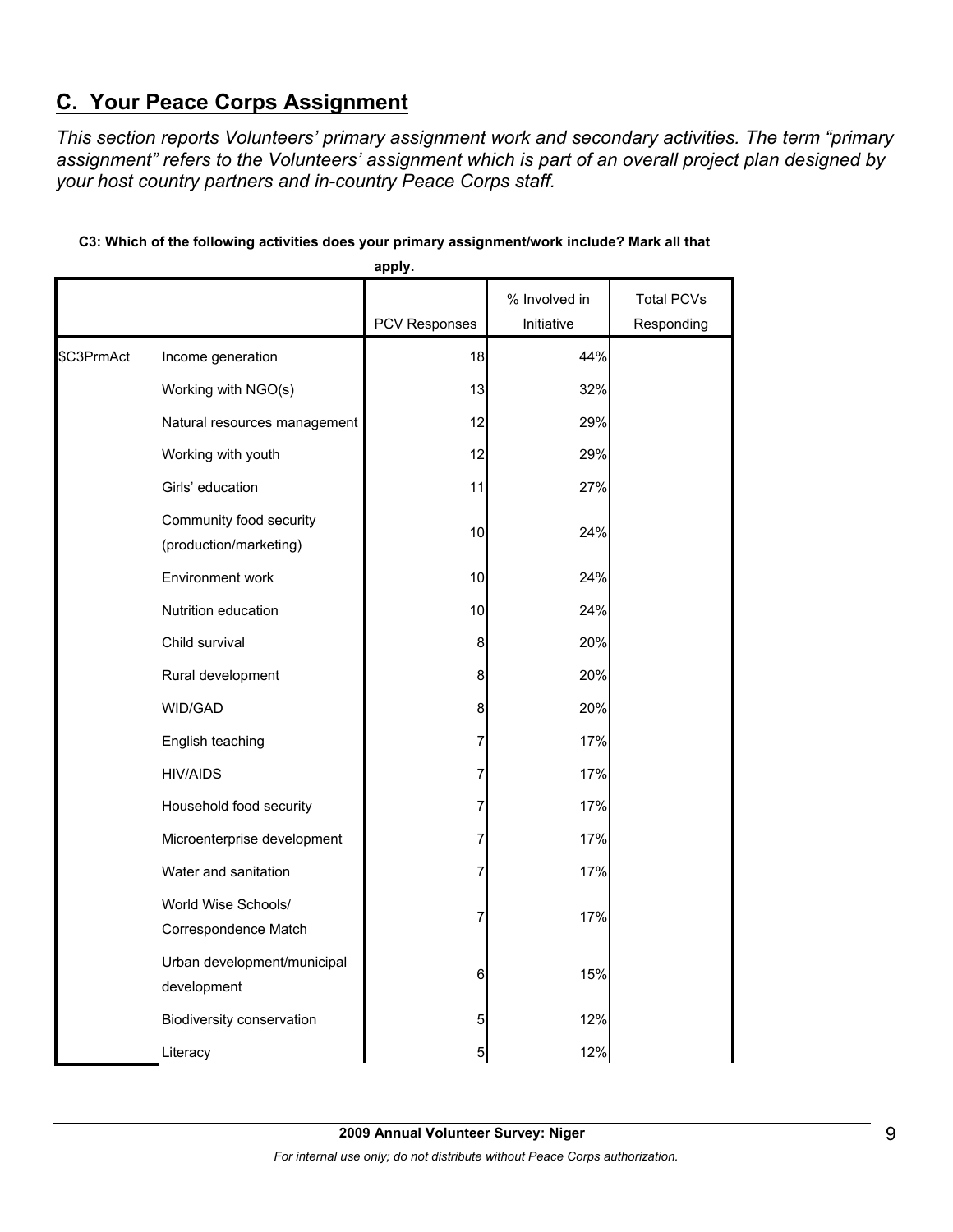| Working with special groups<br>(e.g., disabled, elderly, ethnic<br>minorities, orphans) | 5 | 12% |    |
|-----------------------------------------------------------------------------------------|---|-----|----|
| Arts                                                                                    | 4 | 10% |    |
| <b>Business advertising</b>                                                             | 4 | 10% |    |
| Information and<br>communications technology<br>(ICT)                                   | 4 | 10% |    |
| Mobilize host country nationals<br>(HCNs) to volunteer                                  | 4 | 10% |    |
| Sports/fitness                                                                          | 4 | 10% |    |
| Other: Please specify                                                                   | 4 | 10% |    |
| Library development                                                                     | 3 | 7%  |    |
| Total                                                                                   |   |     | 41 |

Percents may total to more than 100% since Volunteers were asked to "Mark all that apply."

| OJ. WINCH OF THE TOROWING ACTIVITIES AGES YOUT PHINALY ASSIGNMENT WORK INCRUES: OTHER (SPECITY) |            |       |         |
|-------------------------------------------------------------------------------------------------|------------|-------|---------|
|                                                                                                 | Column N % | Count | Row N % |
| C3.OTHER.TEXTOpen-ended results. Not responsive to request.                                     |            |       |         |
|                                                                                                 |            |       |         |
|                                                                                                 |            |       |         |
|                                                                                                 |            |       |         |
|                                                                                                 |            |       |         |
|                                                                                                 |            |       |         |
| Total                                                                                           |            | 42    | 100%    |

# **C3: Which of the following activities does your primary assignment/work include? Other (specify)**

### **C4: Hours Spent on Primary Assignment During Average Work Week**

|           | None | .-10 hrs | 11-20 hrs | 21-30 hrs | 31-40 hrs | More than 40 hrs | Total |
|-----------|------|----------|-----------|-----------|-----------|------------------|-------|
| C4Hrs6grp | 3%   | 36%      | 15%       | 28%       | 3%        | 15%              | 39    |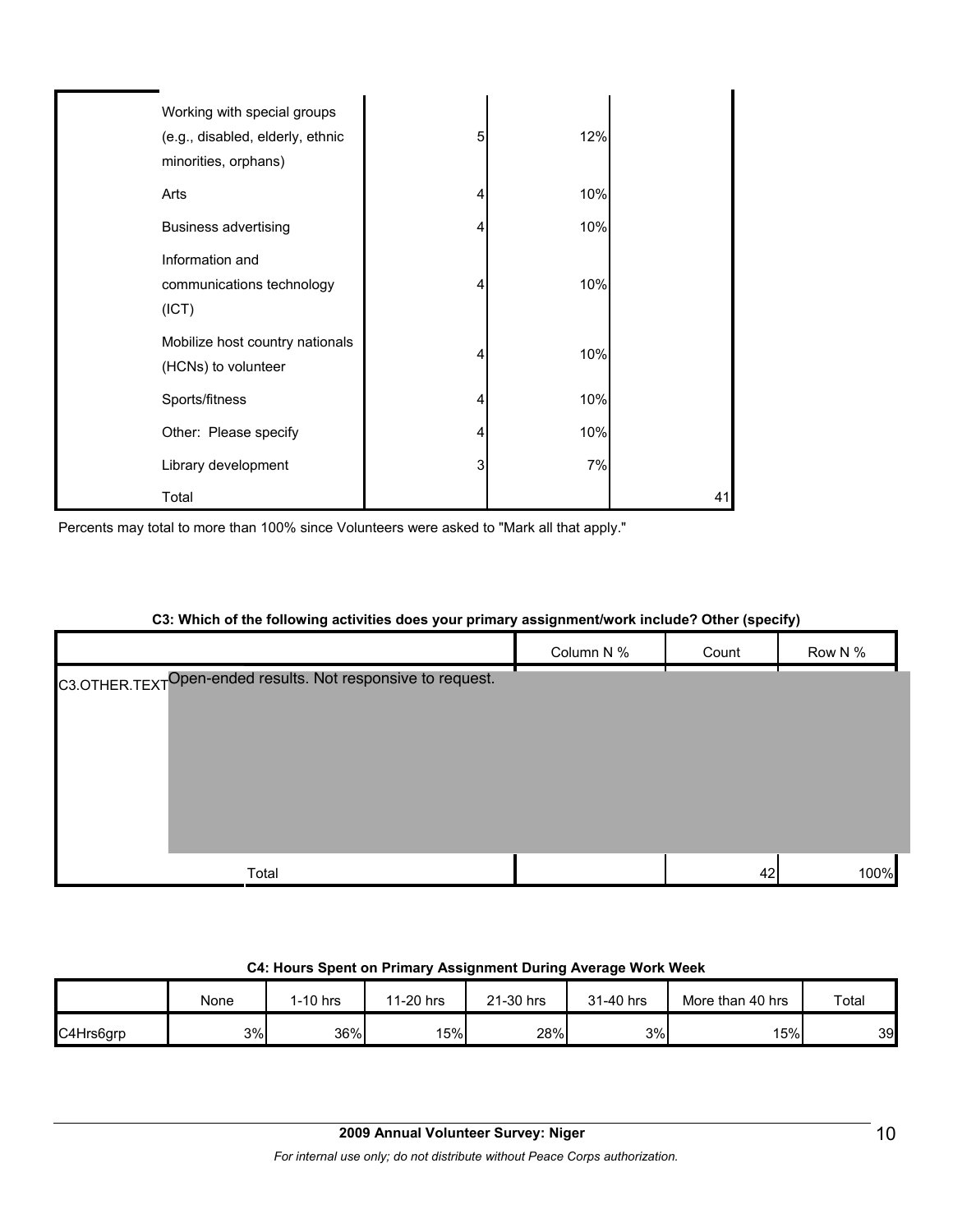**C4: How many hours do you spend on your primary assignment during an average work week?**

|                | All Volunteers | Average | Lowest reported | Highest reported | Did not answer |
|----------------|----------------|---------|-----------------|------------------|----------------|
| C <sub>4</sub> | 42.            | 20.9    |                 | 651              | 3І             |

## **C5: Which of the following do your secondary activities (other than your primary assignment work) include? Mark all that apply.**

|            |                                                        | PCV Responses | % Involved in<br>Initiative | <b>Total PCVs</b><br>Responding |
|------------|--------------------------------------------------------|---------------|-----------------------------|---------------------------------|
| \$C5SecAct | Working with youth                                     | 20            | 50%                         |                                 |
|            | <b>HIV/AIDS</b>                                        | 18            | 45%                         |                                 |
|            | English teaching                                       | 14            | 35%                         |                                 |
|            | WID/GAD                                                | 14            | 35%                         |                                 |
|            | Girls' education                                       | 13            | 32%                         |                                 |
|            | World Wise Schools/<br>Correspondence Match            | 13            | 32%                         |                                 |
|            | Literacy                                               | 10            | 25%                         |                                 |
|            | Income generation                                      | 9             | 22%                         |                                 |
|            | Information and communications<br>technology (ICT)     | 9             | 22%                         |                                 |
|            | Arts                                                   | 8             | 20%                         |                                 |
|            | Environment work                                       | 8             | 20%                         |                                 |
|            | Nutrition education                                    | 8             | 20%                         |                                 |
|            | Natural resources management                           | 7             | 18%                         |                                 |
|            | Rural development                                      | 7             | 18%                         |                                 |
|            | Working with NGO(s)                                    | 7             | 18%                         |                                 |
|            | Water and sanitation                                   | 6             | 15%                         |                                 |
|            | Biodiversity conservation                              | 4             | 10%                         |                                 |
|            | Mobilize host country nationals<br>(HCNs) to volunteer | 4             | 10%                         |                                 |
|            | Sports/fitness                                         | 4             | 10%                         |                                 |
|            | Other: Please specify                                  | 4             | 10%                         |                                 |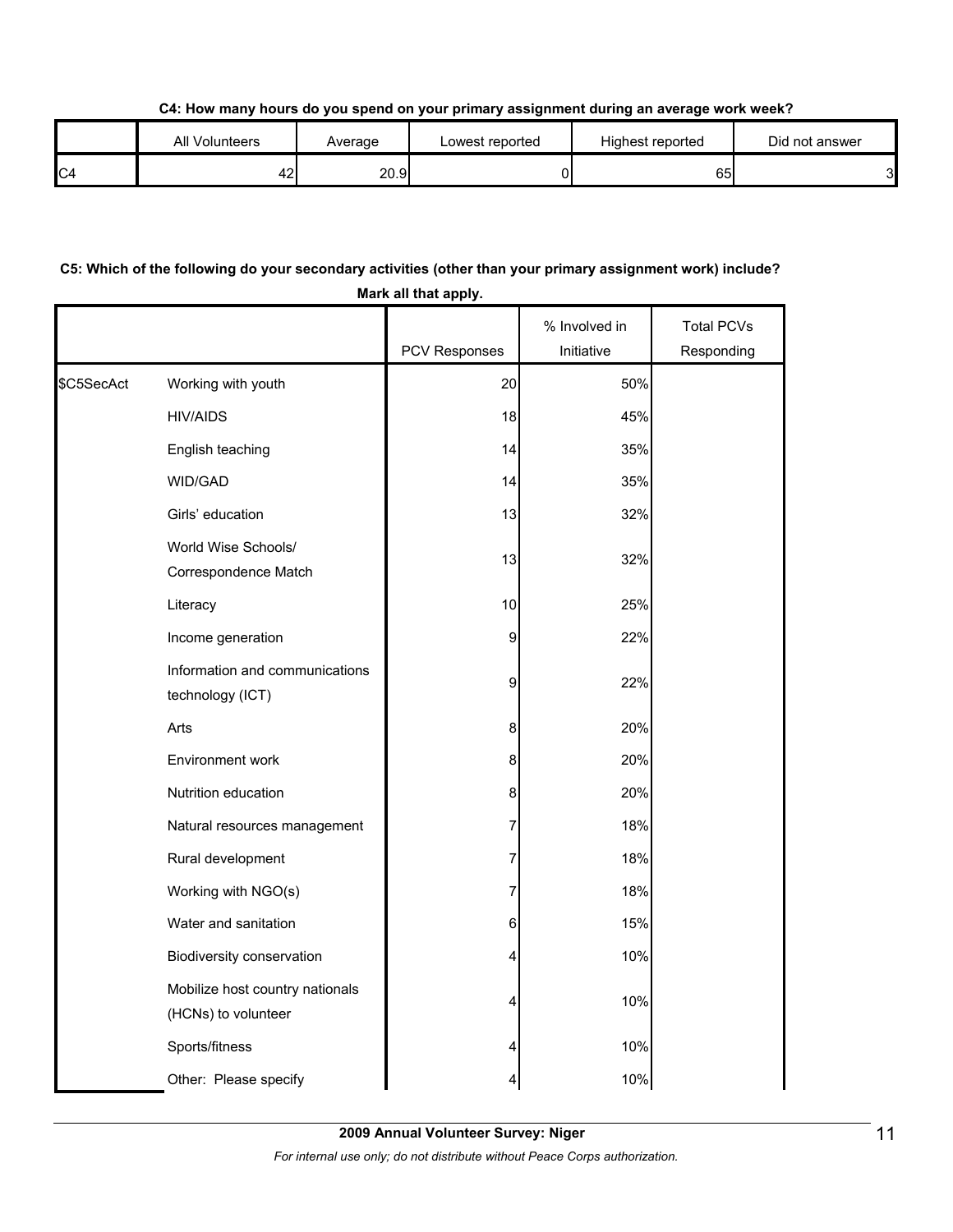| Child survival                        | 3 | 8% |    |
|---------------------------------------|---|----|----|
|                                       |   |    |    |
| Community food security               | 3 | 8% |    |
| (production/marketing)                |   |    |    |
| Household food security               | 3 | 8% |    |
| Library development                   | 3 | 8% |    |
| Microenterprise development           | 3 | 8% |    |
| Urban development/municipal           |   |    |    |
| development                           | 2 | 5% |    |
| Working with special groups (e.g.,    |   |    |    |
| disabled, elderly, ethnic minorities, | 2 | 5% |    |
| orphans)                              |   |    |    |
| <b>Business advertising</b>           |   | 2% |    |
| Total                                 |   |    | 40 |

Percents may total to more than 100% since Volunteers were asked to "Mark all that apply."

#### **C5: Which of the following do your secondary activities include? Other (specify)**

|                                                               | Column N % | Count | Row N % |
|---------------------------------------------------------------|------------|-------|---------|
| Open-ended results. Not responsive to request.<br>C5.OTHER.TE |            |       |         |
|                                                               |            |       |         |
|                                                               |            |       |         |
|                                                               |            |       |         |
|                                                               |            |       |         |
|                                                               |            |       |         |
|                                                               |            |       |         |
|                                                               |            |       |         |
| Total                                                         |            | 42    | 100%    |

#### **C5: No Secondary Activities**

|         |                                     | Percent | Number         |
|---------|-------------------------------------|---------|----------------|
| C5.NONE | No                                  | 95%     | 40             |
|         | Yes, I have no secondary activities | 5%      | 2 <sub>l</sub> |
|         | Total                               | 100%    | 42             |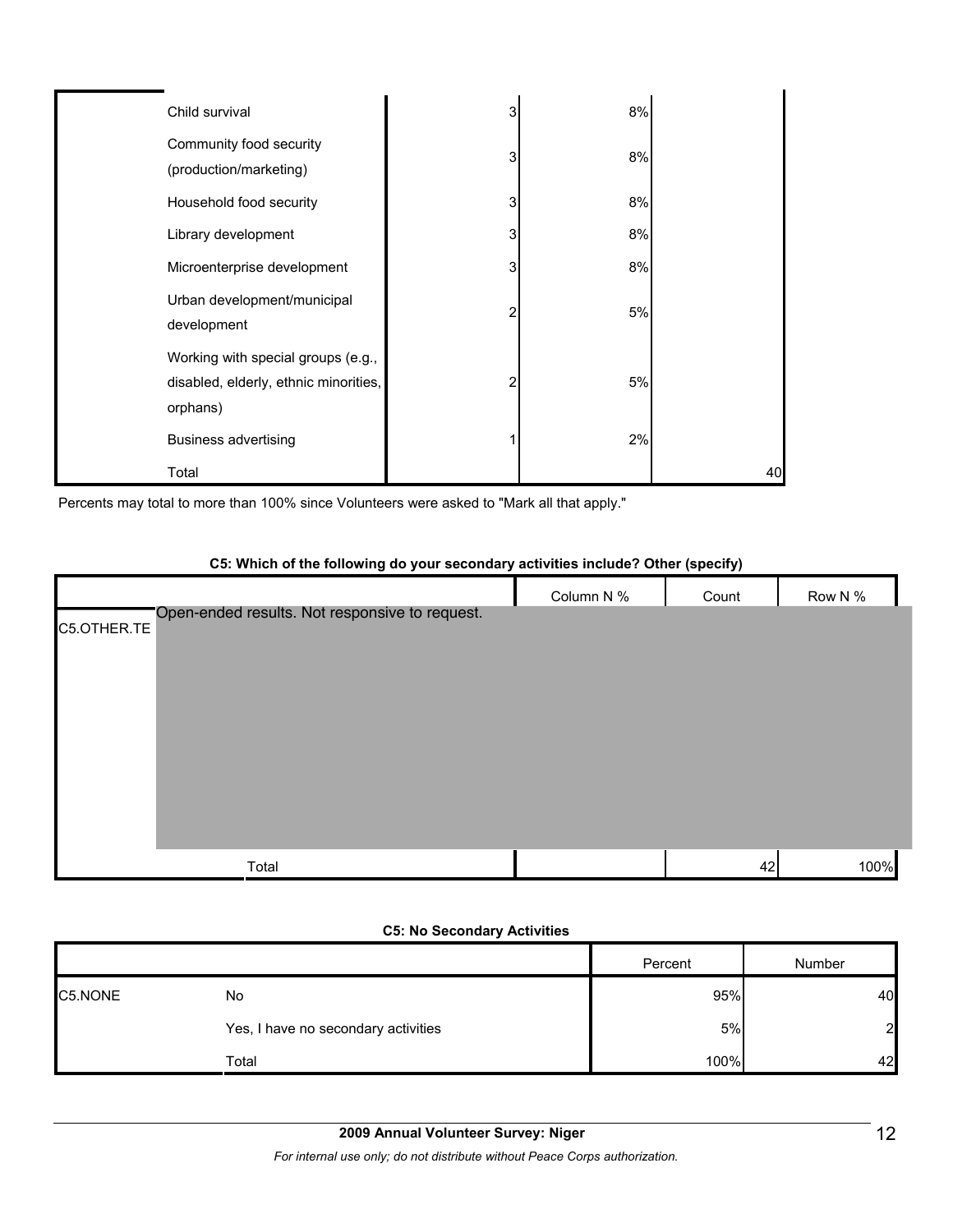**C6: Hours Spent on Secondary Activities During Average Work Week**

|           | None | $1-10$ hrs | 11-20 hrs | 21-30 hrs | 31-40 hrs | More than 40 hrs | Total |
|-----------|------|------------|-----------|-----------|-----------|------------------|-------|
| C6Hrs6grp |      | 56%        | 29%       | 10%       |           | 5%               | 41I   |

**C6. How many hours do you spend on secondary activities during an average work week?**

|                | <b>All Volunteers</b> | Average | Lowest reported | Highest reported | Did not answer |
|----------------|-----------------------|---------|-----------------|------------------|----------------|
| C <sub>6</sub> | 42                    | 14.2    |                 | 80               |                |

**C7: How personally satisfying is your--?**

|                              | Not at all 1 |                  |     |     | Exceptionally 5 | Total |
|------------------------------|--------------|------------------|-----|-----|-----------------|-------|
| Primary assignment           | 5%           | 12%              | 31% | 38% | 14%             | 42    |
| Secondary project/activities | 5%           | 10% <sub>1</sub> | 17% | 45% | 24%             | 42    |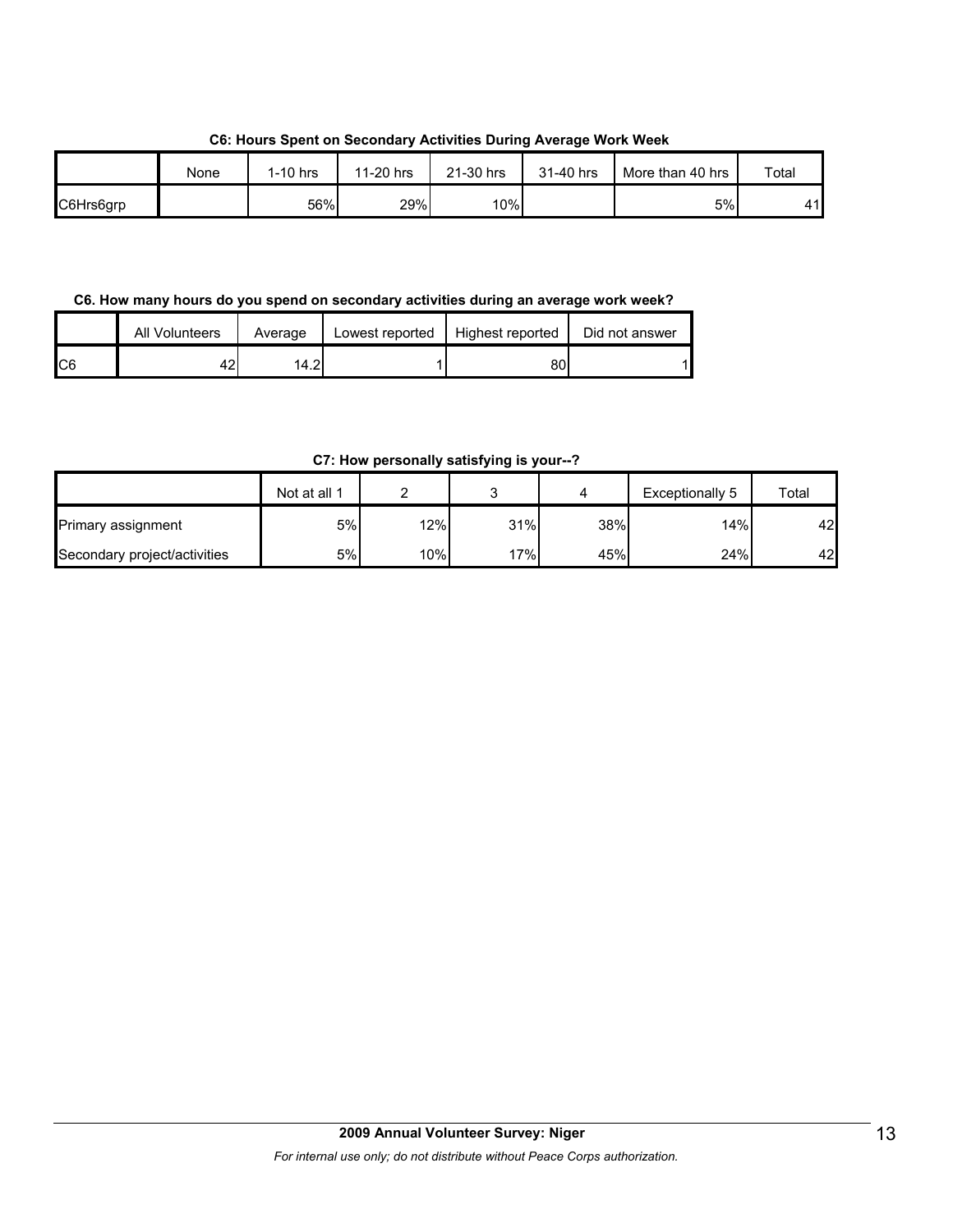# **D. Training for Peace Corps Assignment**

*This section reports Volunteers' assessments of the effectiveness of their Pre-Service Training and In-Service Training at post. In-Service Training (IST) includes: Reconnect; Technical IST; Mid-Service and Close of Service conferences; project management/leadership conferences; and other post-sponsored training sessions.* 

|                                                                       | Not effective | Poor | Adequate | Effective | Very Effective | NA/No training | Total |
|-----------------------------------------------------------------------|---------------|------|----------|-----------|----------------|----------------|-------|
| Manage cultural differences                                           |               |      | 17%      | 46%       | 38%            |                | 24    |
| Deal with adjustment issues                                           |               | 4%   | 25%      | 50%       | 21%            |                | 24    |
| Work with<br>counterparts/community<br>partners                       |               | 12%  | 54%      | 25%       | $8\%$          |                | 24    |
| Use language needed in<br>work and social interactions                |               |      | 4%       | 42%       | 54%            |                | 24    |
| Perform technical aspects of<br>your work                             | 8%            | 17%  | 8%       | 38%       | 29%            |                | 24    |
| Work on your project goals<br>and objectives                          | 4%            | 12%  | 29%      | 33%       | 21%            |                | 24    |
| Conduct a participatory<br>community needs<br>assessment (e.g., PACA) | 4%            | 17%  | 17%      | 33%       | 17%            | 12%            | 24    |
| Monitor your project goals<br>and outcomes                            |               | 17%  | 39%      | 35%       | 4%             | 4%             | 23    |
| Maintain your physical health                                         |               |      | 17%      | 54%       | 25%            | 4%             | 24    |
| Maintain your<br>mental/emotional health                              |               | 8%   | 21%      | 50%       | 21%            |                | 24    |
| Maintain your personal safety<br>and security                         |               |      | 12%      | 54%       | 33%            |                | 24    |

**D1: (PCVs at post 18 months or less) How effective was your Pre-Service Training (PST) in preparing you to--**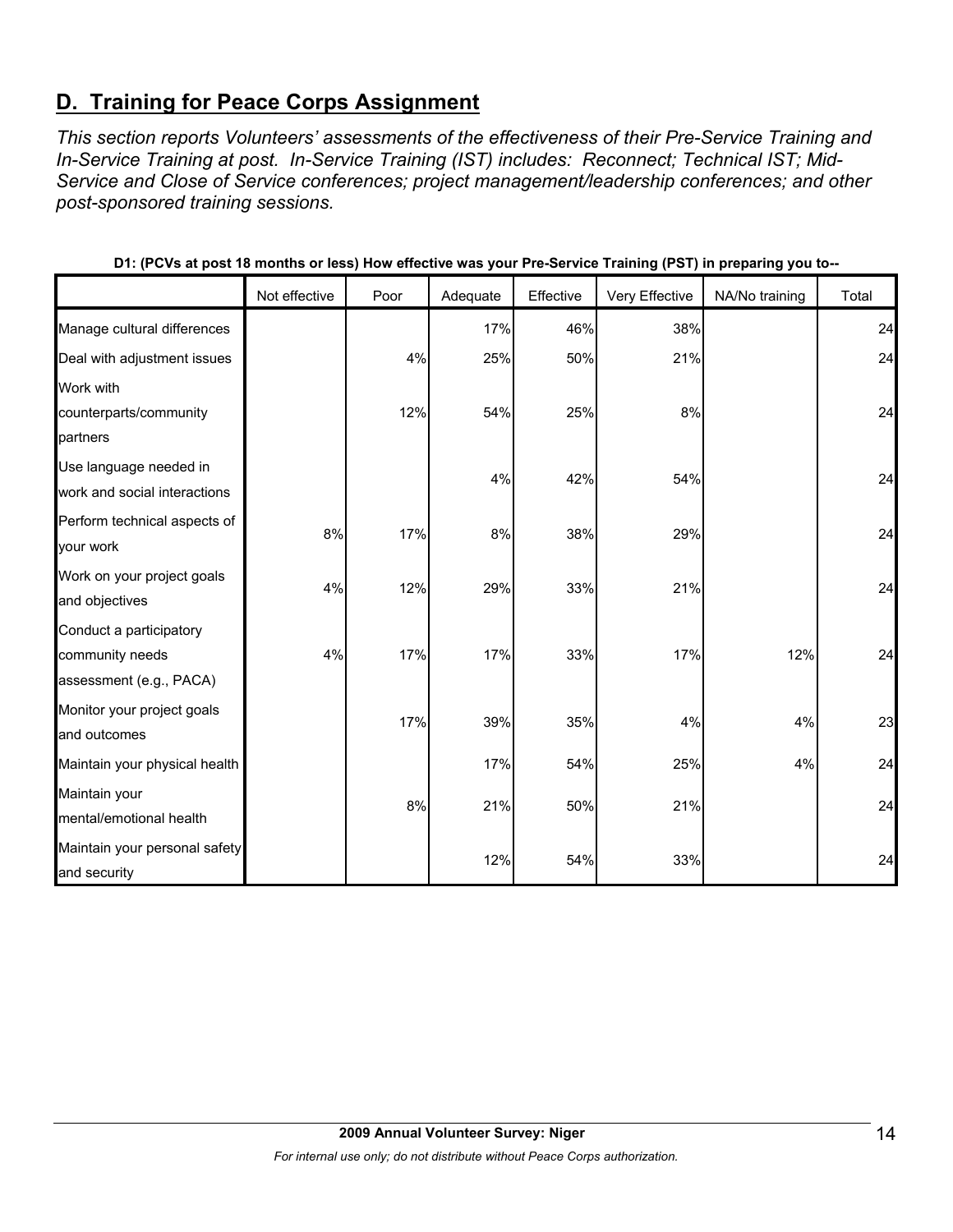|                                                                                          | Not effective | Poor | Adequate | Effective | $\frac{1}{2}$ is the mass from the control training (i.e. i) in properting from the<br>Very Effective | NA/No training | Total |
|------------------------------------------------------------------------------------------|---------------|------|----------|-----------|-------------------------------------------------------------------------------------------------------|----------------|-------|
| Manage cultural differences                                                              | 2%            |      | 19%      | 43%       | 29%                                                                                                   | 7%             | 42    |
| Deal with adjustment issues                                                              | 2%            | 2%   | 21%      | 50%       | 19%                                                                                                   | 5%             | 42    |
| Build and strengthen working<br>relationships with<br>counterparts/community<br>partners | 2%            | 10%  | 29%      | 36%       | 21%                                                                                                   | 2%             | 42    |
| Use language needed in<br>work and social interactions                                   | 2%            | 14%  | 26%      | 19%       | 33%                                                                                                   | 5%             | 42    |
| Perform technical aspects of<br>your work                                                | 7%            | 17%  | 19%      | 31%       | 24%                                                                                                   | 2%             | 42    |
| Work on your project goals<br>and objectives                                             | 7%            | 15%  | 17%      | 39%       | 22%                                                                                                   |                | 41    |
| Conduct a participatory<br>community needs<br>assessment (e.g., PACA)                    | 5%            | 10%  | 33%      | 19%       | 24%                                                                                                   | 10%            | 42    |
| Monitor project goals and<br>outcomes                                                    |               | 20%  | 32%      | 44%       | 5%                                                                                                    |                | 41    |
| Maintain your physical health                                                            |               |      | 21%      | 45%       | 21%                                                                                                   | 12%            | 42    |
| Maintain your<br>mental/emotional health                                                 |               | 2%   | 33%      | 38%       | 19%                                                                                                   | 7%             | 42    |
| Maintain your personal safety<br>and security                                            | 2%            | 2%   | 25%      | 38%       | 25%                                                                                                   | 8%             | 40    |

#### **D5: How effective was your In-Service Training (IST) in preparing you to--**

## **D8: Did you have this skill before joining the Peace Corps?**

|                                               | No/ No answer | Yes             | Total |
|-----------------------------------------------|---------------|-----------------|-------|
| Skills specific to my assignment              | 17            | 24              | 41    |
| Assessing community needs                     | 32            | 10 <sub>1</sub> | 42    |
| Organizing/implementing community activities  | 20            | 22              | 42    |
| Building capacity of local organizations      | 34            | 6               | 40    |
| Monitoring, reporting, and evaluating my work | 20            | 22              | 42    |
| Designing and implementing training sessions  | 28            | 14.             | 42    |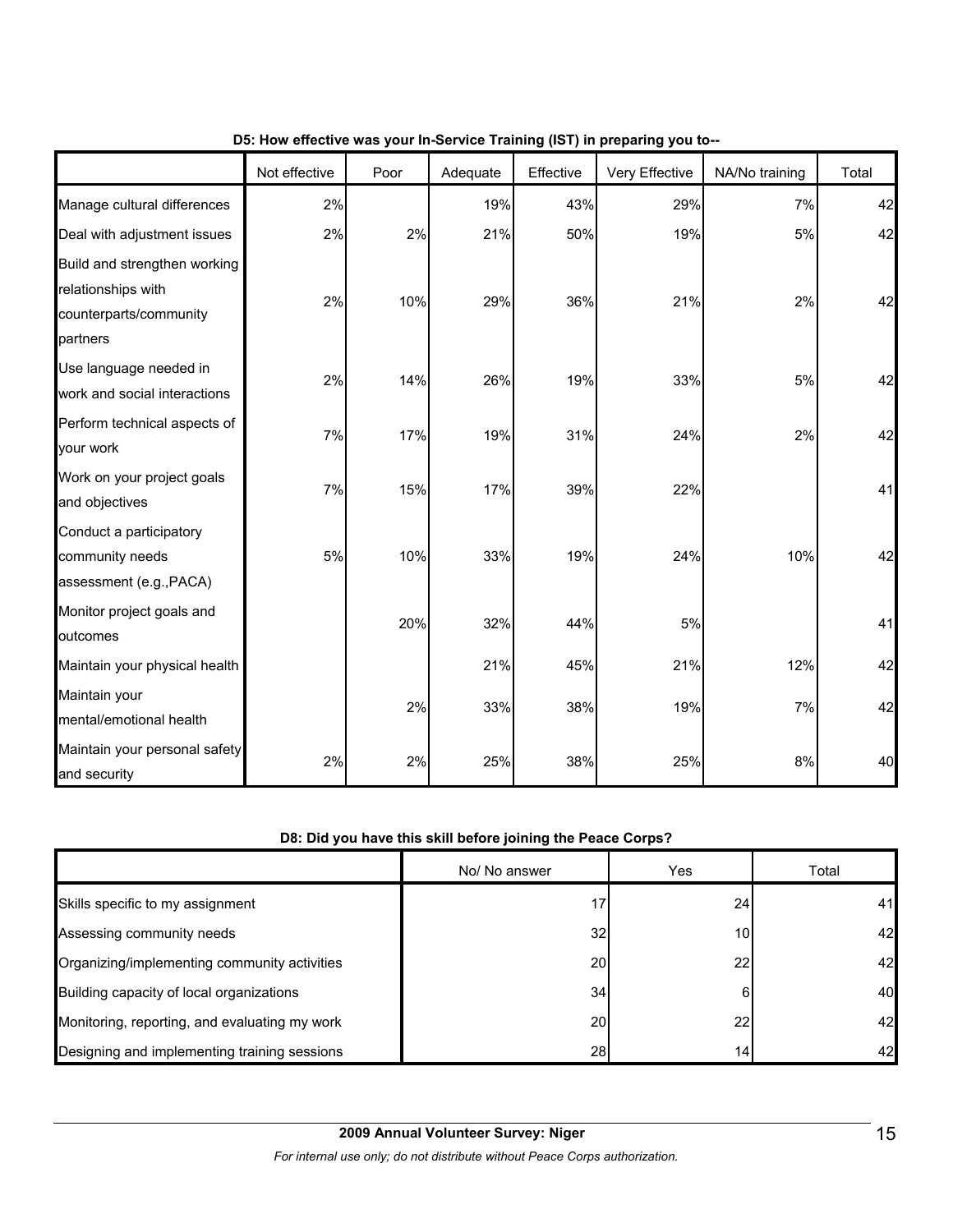#### **D8: Is the skill needed for your Peace Corps work?**

|                                                  | No/ No answer | Yes | Total |
|--------------------------------------------------|---------------|-----|-------|
| Skills specific to my assignment                 | 2             | 30  | 32    |
| Assessing community needs                        | 0             | 40  | 40    |
| Organizing/implementing<br>community activities  | 0             | 42  | 42    |
| Building capacity of local<br>organizations      |               | 34  | 41    |
| Monitoring, reporting, and<br>evaluating my work | 2             | 40  | 42    |
| Designing and implementing<br>training sessions  | 9             | 33  | 42    |

#### **D8: Have you had adequate Peace Corps training to acquire the skill?**

|                                                  | No/ No answer | Yes | Total |
|--------------------------------------------------|---------------|-----|-------|
| Skills specific to my assignment                 | 10            | 23  | 33    |
| Assessing community needs                        | 8             | 31  | 39    |
| Organizing/implementing<br>community activities  | 8             | 30  | 38    |
| Building capacity of local<br>organizations      | 21            | 15  | 36    |
| Monitoring, reporting, and<br>evaluating my work | 8             | 30  | 38    |
| Designing and implementing<br>training sessions  | 17            | 19  | 36    |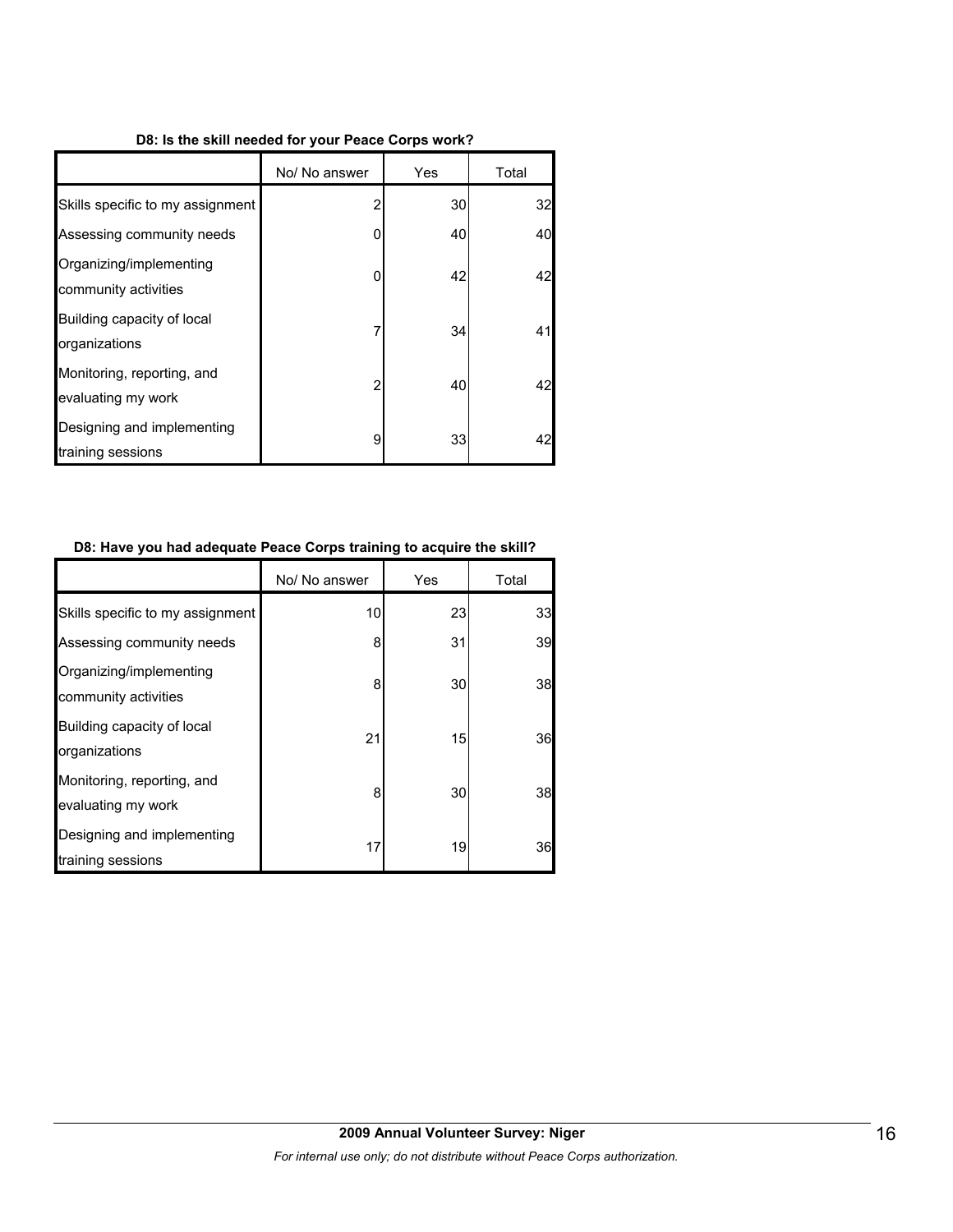# **E. Volunteer Assignment Goals and Impact**

*This section reports Volunteers' self-assessments of their impact on the individuals and organizations in the communities in which they serve. At the end of this section, Volunteers' third goal activities, participation in Coverdell World Wise School/Correspondence Match (CWWS/CM) and use of Peace Corps resources to support their work are reported in questions.* 

|                                                                                                            | Not at all 1 | 2   | 3   | 4   | <b>Exceptionally 5</b> | <b>NA</b> | Total |
|------------------------------------------------------------------------------------------------------------|--------------|-----|-----|-----|------------------------|-----------|-------|
| Meets the objectives of the<br>project plan                                                                | 2%           | 14% | 21% | 45% | 17%                    |           | 42    |
| Builds local capacity for<br>sustainability                                                                |              | 2%  | 37% | 51% | 10%                    |           | 41    |
| Involves local people in<br>planning and implementing<br>activities                                        |              | 5%  | 27% | 46% | 22%                    |           | 41    |
| Complements other local<br>development activities                                                          | 5%           | 14% | 29% | 36% | 10%                    | 7%        | 42    |
| Transfers skills to host country<br>individuals and organizations                                          | 2%           | 5%  | 33% | 40% | 19%                    |           | 42    |
| Mobilizes host country nationals<br>(HCNs) to volunteer                                                    | 10%          | 33% | 21% | 17% | 10%                    | 10%       | 42    |
| Helps promote a better<br>understanding of Americans on<br>the part of the peoples served<br>(goal 2)      |              | 10% | 10% | 35% | 40%                    | 5%        | 40    |
| Helps promote a better<br>understanding of other peoples<br>on the part of Americans (goal<br>$\mathsf{B}$ |              | 10% | 12% | 40% | 33%                    | 5%        | 42    |

| E1: To what extent does your Volunteer work assignment address the following? |  |
|-------------------------------------------------------------------------------|--|
|-------------------------------------------------------------------------------|--|

#### **E2: To what extent does your host community--?**

|                                          | Not at all 1 | ົ   | 3   | 4   | Exceptionally 5 | <b>NA</b> | Total |
|------------------------------------------|--------------|-----|-----|-----|-----------------|-----------|-------|
| Need the assistance that you<br>provided |              | 11% | 28% | 33% | 28%             |           | 18    |
| Want the assistance that you<br>provided |              | 11% | 28% | 28% | 33%             |           | 18    |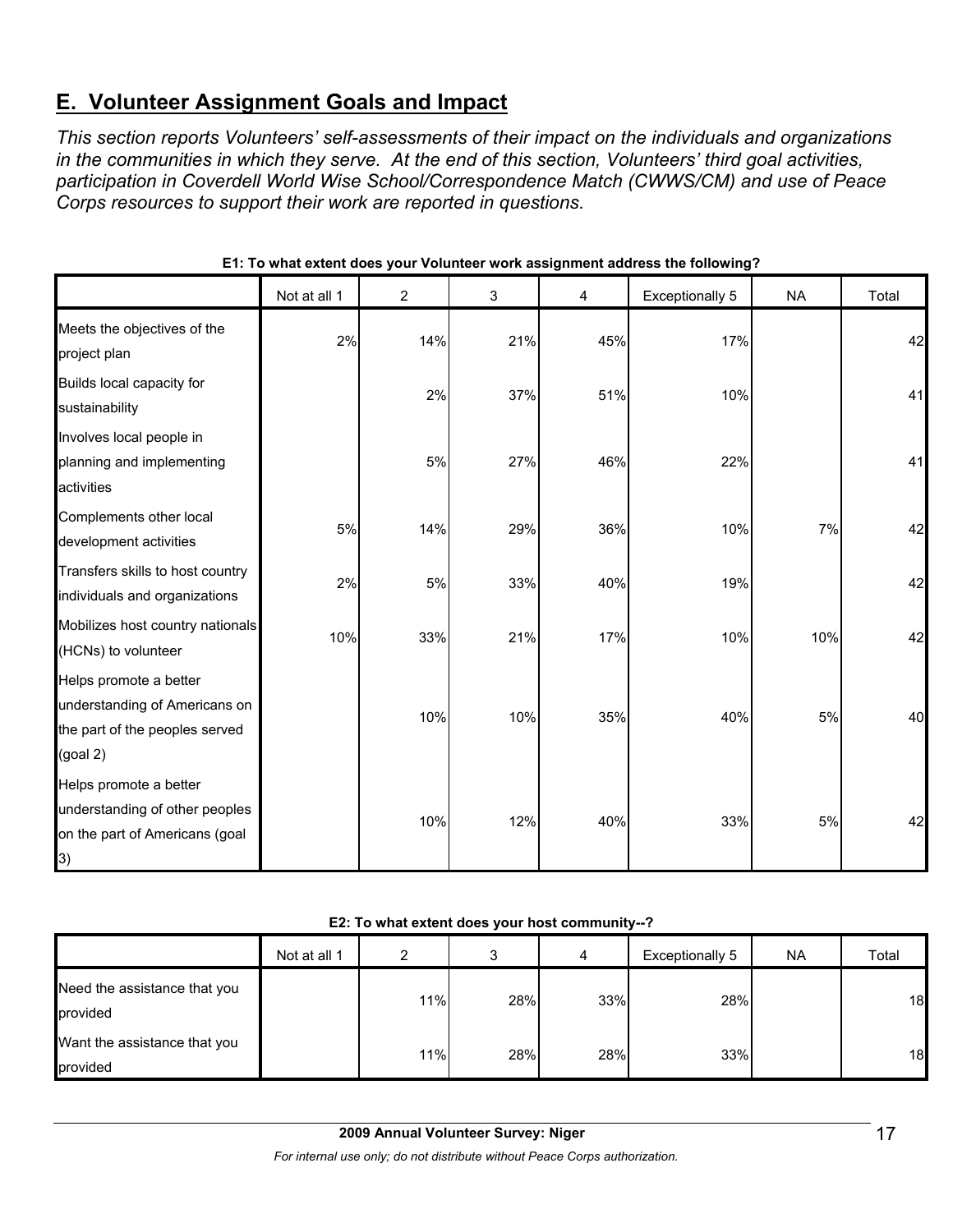|                                                                  | None 1 | $\overline{2}$ | 3   | 4   | Exceptional 5 | <b>NA</b> | Total |
|------------------------------------------------------------------|--------|----------------|-----|-----|---------------|-----------|-------|
| Ability to access information<br>(e.g., library, Internet, etc.) | 40%    | 17%            | 14% | 7%  | 7%            | 14%       | 42    |
| Leadership skills                                                | 2%     | 12%            | 43% | 26% | 12%           | 5%        | 42    |
| Planning and management                                          | 2%     | 7%             | 29% | 48% | 12%           | 2%        | 42    |
| Problem solving/critical thinking                                | 5%     | 17%            | 24% | 36% | 14%           | 5%        | 42    |
| Self-esteem                                                      | 2%     | 17%            | 26% | 36% | 12%           | 7%        | 42    |
| <b>Technical skills</b>                                          | 2%     | 17%            | 26% | 40% | 10%           | 5%        | 42    |
| Use of local resources                                           | 5%     | 5%             | 38% | 48% | 2%            | 2%        | 42    |
| Use of external resources (e.g.,<br>grants, international NGOs)  | 14%    | 19%            | 19% | 29% | 14%           | 5%        | 42    |
| Better understanding of<br>Americans                             | 2%     | 5%             | 10% | 31% | 50%           | 2%        | 42    |
| Other: Please specify below                                      |        |                |     | 10% |               | 90%       | 10    |

**E3: How much impact does your assignment have on the capacities of your host counterparts/community partners?**

#### **E3: How much impact does your assignment have on the capacities of your host counterparts/community**

**partners? Other (specify)**

|          |       | Column N %                                     | Count | Row N % |  |
|----------|-------|------------------------------------------------|-------|---------|--|
| E3_OTHER |       | Open-ended results. Not responsive to request. |       |         |  |
|          |       |                                                |       |         |  |
|          | Total |                                                | 42    | 100%    |  |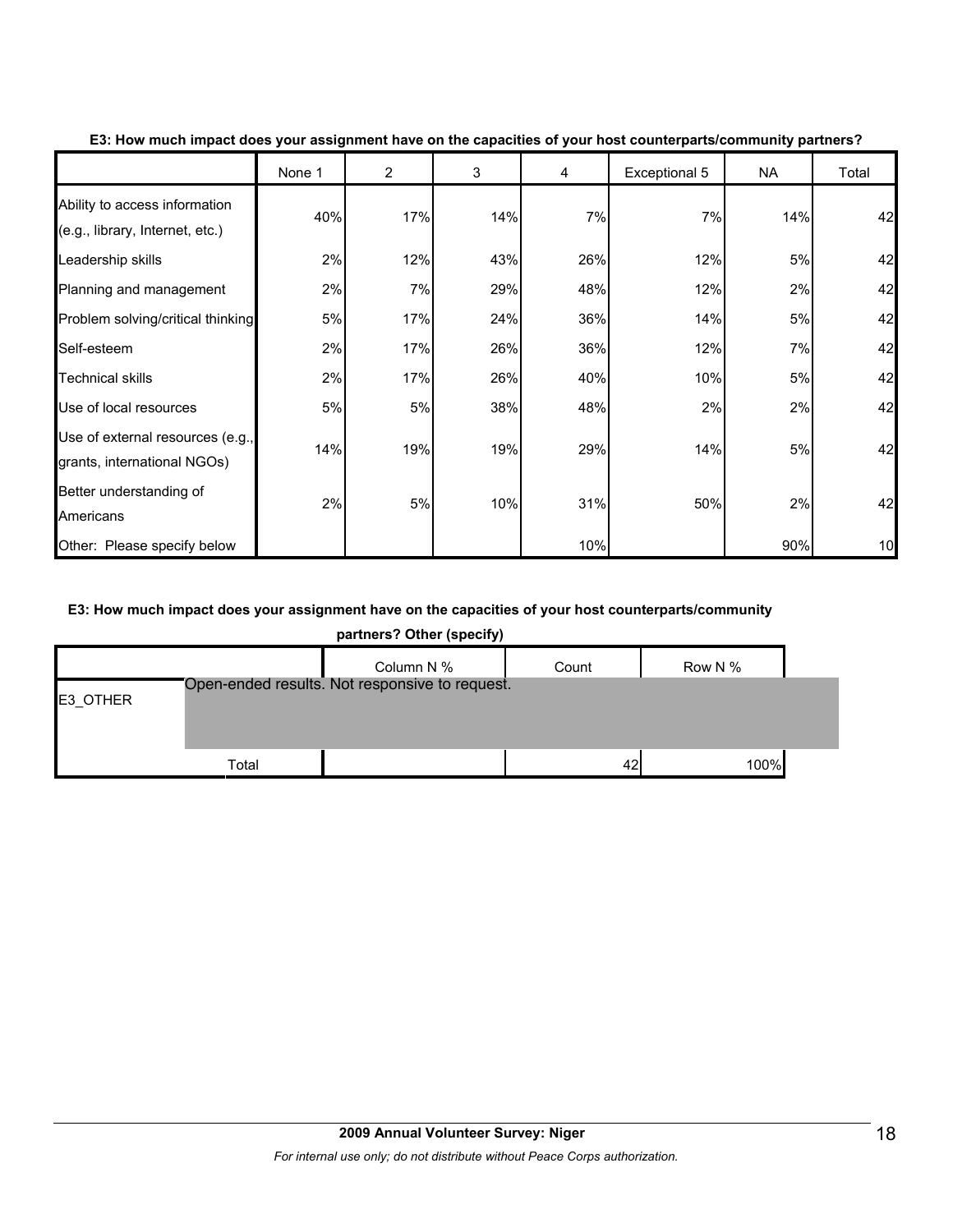|                                                                  | None 1 | $\overline{2}$ | 3   | 4   | Exceptional 5 | <b>NA</b> | Total |
|------------------------------------------------------------------|--------|----------------|-----|-----|---------------|-----------|-------|
| Ability to access information<br>(e.g., library, Internet, etc.) | 45%    | 14%            | 12% | 14% | 2%            | 12%       | 42    |
| Leadership skills                                                | 5%     | 19%            | 29% | 40% | 5%            | 2%        | 42    |
| Planning and management                                          | 7%     | 26%            | 26% | 33% | 5%            | 2%        | 42    |
| Problem solving/critical thinking                                | 10%    | 31%            | 21% | 29% | 7%            | 2%        | 42    |
| Self-esteem                                                      |        | 12%            | 21% | 48% | 12%           | 7%        | 42    |
| Technical skills                                                 | 10%    | 18%            | 32% | 30% | 10%           |           | 40    |
| Use of local resources                                           | 2%     | 12%            | 38% | 31% | 12%           | 5%        | 42    |
| Use of external resources (e.g.,<br>grants, international NGOs)  | 24%    | 29%            | 24% | 19% | 2%            | 2%        | 42    |
| Better understanding of<br>Americans                             | 2%     | 5%             | 10% | 38% | 45%           |           | 42    |
| Other: Please specify below                                      |        |                |     |     |               | 100%      | 6     |

#### **E4: How much impact does your assignment have on the capacities of your host individuals with whom you work?**

#### **E4: How much impact does your assignment have on the capacities of your host**

**individuals with whom you work? Other (specify)**

|                                                         | Column N % | Count | Row N % |  |
|---------------------------------------------------------|------------|-------|---------|--|
| E4_OTHER Open-ended results. Not responsive to request. |            |       |         |  |
|                                                         |            |       |         |  |
|                                                         |            |       |         |  |
|                                                         |            |       |         |  |
| Total                                                   |            | 42    | 100%    |  |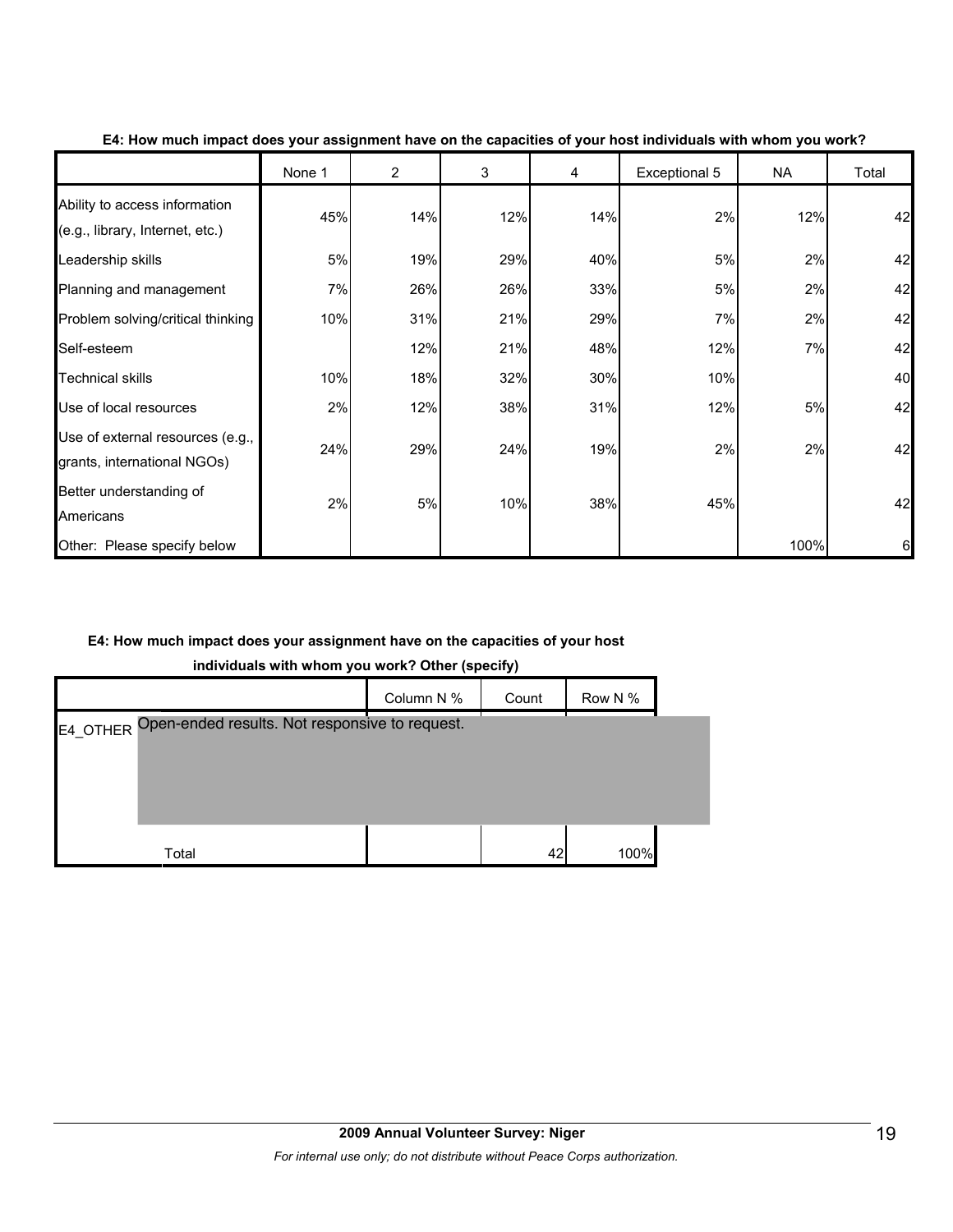|                                                              | None 1 | $\overline{2}$ | 3   | 4   | Exceptional 5 | <b>NA</b> | Total |
|--------------------------------------------------------------|--------|----------------|-----|-----|---------------|-----------|-------|
| Identifying and prioritizing<br>organizational needs         | 7%     | 12%            | 29% | 21% | 17%           | 14%       | 42    |
| Leadership                                                   | 7%     | 12%            | 31% | 31% | 5%            | 14%       | 42    |
| Management                                                   | 10%    | 12%            | 24% | 36% | 5%            | 14%       | 42    |
| Monitoring and evaluation                                    | 12%    | 14%            | 24% | 26% | 12%           | 12%       | 42    |
| Planning and implementing<br>organizational activities       | 14%    | 2%             | 29% | 33% | 12%           | 10%       | 42    |
| Teamwork/participatory<br>decision-making                    | 7%     | 15%            | 24% | 32% | 10%           | 12%       | 41    |
| Use of local resources                                       | 7%     | 12%            | 29% | 31% | 7%            | 14%       | 42    |
| Ability to mobilize, manage, and<br>sustain local volunteers | 21%    | 14%            | 19% | 21% | 5%            | 19%       | 42    |
| Other: Please specify below                                  | 30%    |                |     |     |               | 70%       | 10    |

#### **E5: To what extent does your assignment enhance the capacities of organizations with whom you work?**

#### **E5: To what extent does your assignment enhance the capacities of organizations with whom you work? Other (specify)**

|          |                                                | Column N % | Count | Row N % |
|----------|------------------------------------------------|------------|-------|---------|
| E5_OTHER | Open-ended results. Not responsive to request. |            |       |         |
|          |                                                |            |       |         |
|          |                                                |            |       |         |
|          | Total                                          |            | 42    | 100%    |

#### **E6: How effective have you been in transferring knowledge and skills to help the following persons or groups build their**

**capacities?** Not at all 1 | 2 | 3 | 4 | Exceptionally 5 | NA | Total Your counterpart/community partner 2% 5% 33% 40% 19% 42 Another institution/organization 10% 17% 17% 19% 19% 19% 19% 14% 14% 14% Members of your host community 12% 48% 33% 5% 2% 42 Other: Please specify below **the contract of the contract of the contract of the contract of the contract of the contract of the contract of the contract of the contract of the contract of the contract of the contract of t**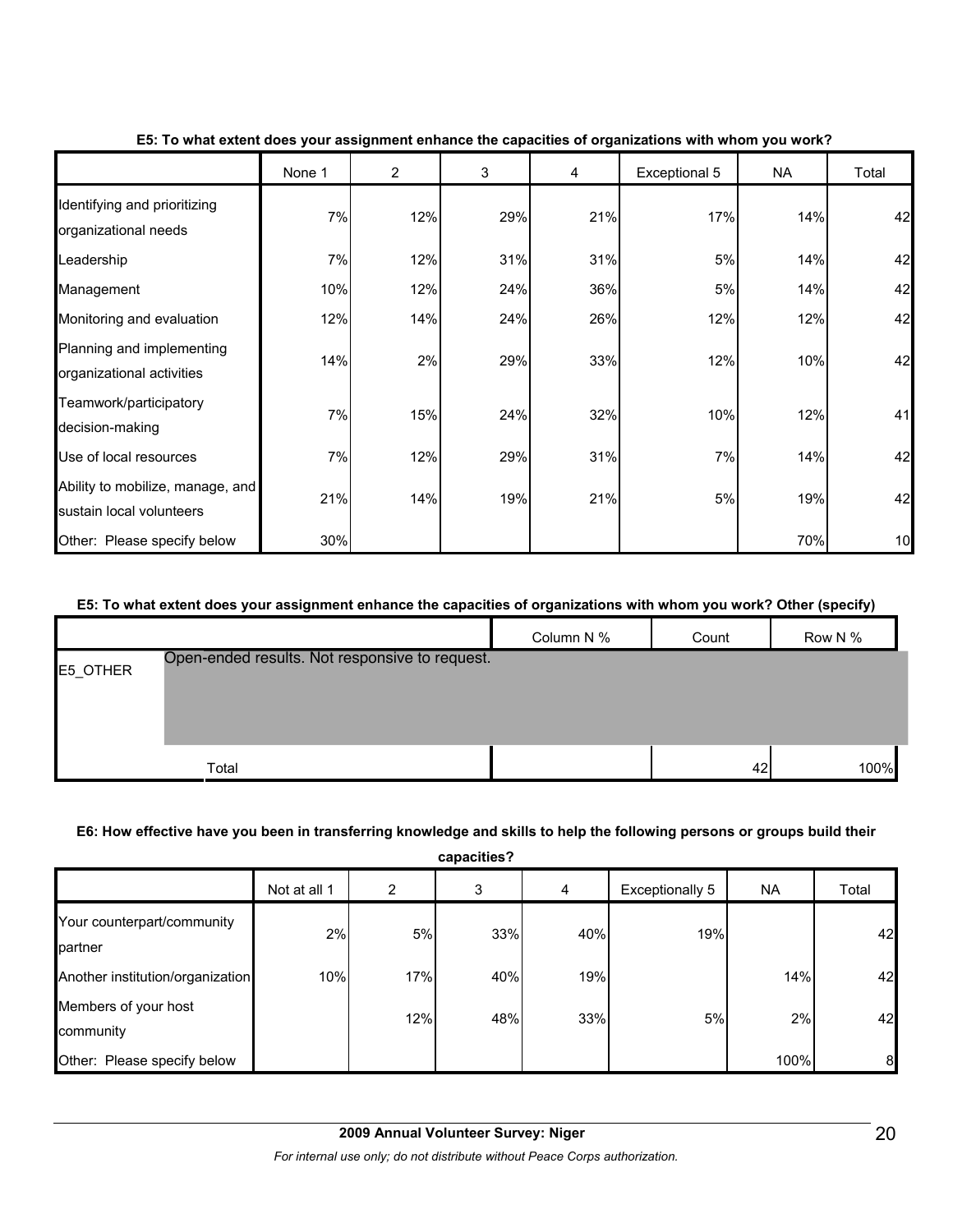|    | Not at all | Minimally | Moderately | شonsiderabl∨ | Exceptionally | Too early to tell | Total |
|----|------------|-----------|------------|--------------|---------------|-------------------|-------|
| E7 | 0%l        | 5%        | 22%        | 44%          | 29%           | 0%l               | 41    |

#### **E7: To what extent have HC individuals gained a better understanding of Americans? Includes "Too early to tell."**

#### **E7: To what extent have HC individuals gained a better understanding of Americans? Excludes**

**"Too early to tell."**

|     | Not at all | Minimallv | Moderately | Considerably | Exceptionally | ™otal |
|-----|------------|-----------|------------|--------------|---------------|-------|
| IE7 |            | 5%        | 22%        | 44%          | 29%           | 44    |

#### **E9. In which of the following third goal activities have you participated during your PC service?**

|               |                                                              | PCV Responses | % Doing This | <b>Total PCVs</b><br>Responding |
|---------------|--------------------------------------------------------------|---------------|--------------|---------------------------------|
| \$E9Goal3Acts | Electronic updates                                           | 39            | 95%          |                                 |
|               | Hard copy/paper update                                       | 31            | 76%          |                                 |
|               | Hosting American visitors                                    | 26            | 63%          |                                 |
|               | Enrollment in the CWWS/CMS<br>program                        | 21            | 51%          |                                 |
|               | Personal website or blog                                     | 13            | 32%          |                                 |
|               | Pen pal program/letter<br>exchange                           | 10            | 24%          |                                 |
|               | Podcasted/created a slide show<br>or video posted online     | 5             | 12%          |                                 |
|               | While on home leave, spoke at<br>a school or community group | 5             | 12%          |                                 |
|               | Other please specify                                         | 3             | 7%           |                                 |
|               | Peace Corps Week activities                                  |               |              |                                 |
|               | Total                                                        |               |              | 41                              |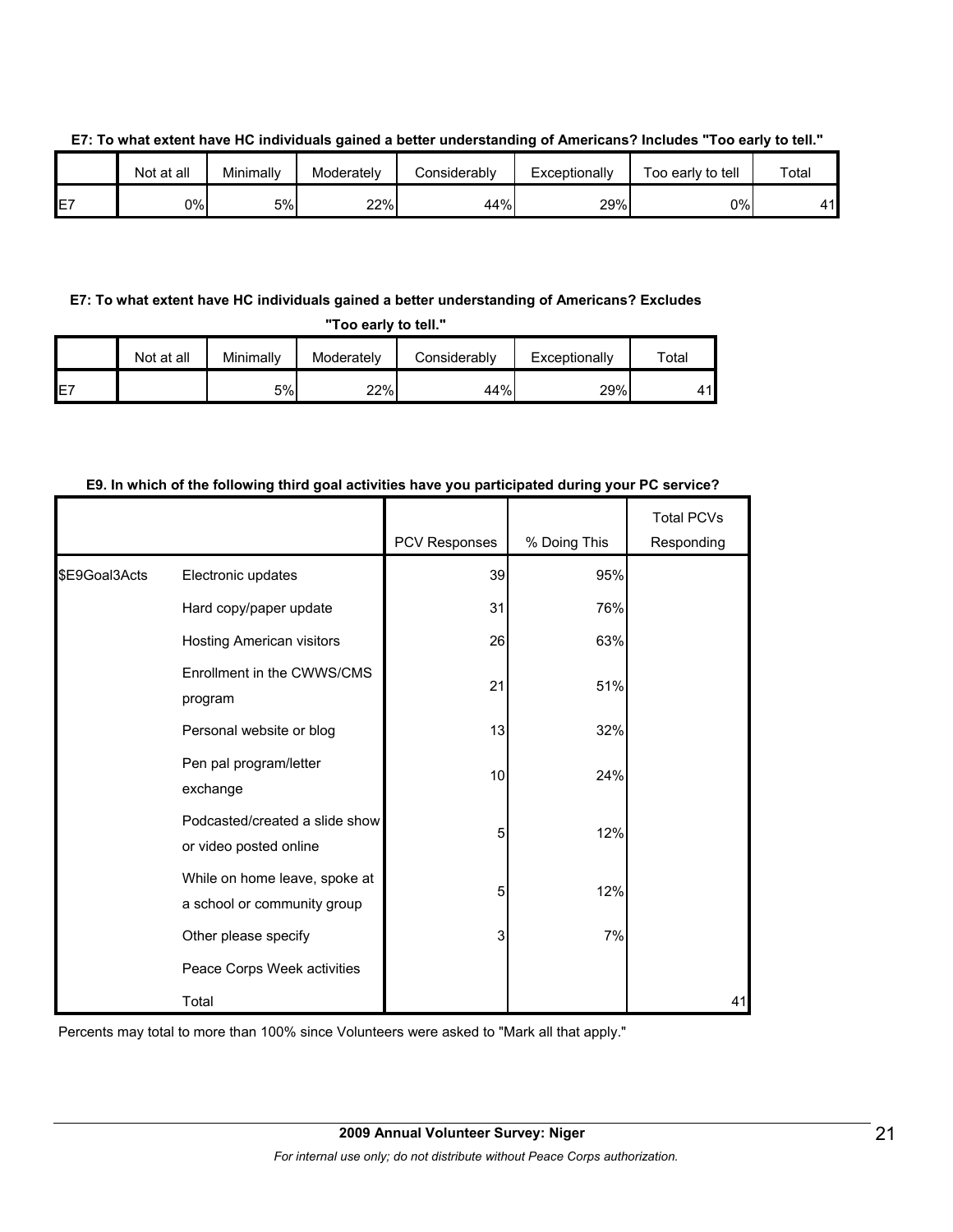# **E9: When asked about third goal activities, Volunteer answered "No**

|                                                                                                                                                                                                                                                                                       | Have done third<br>goal activities | No third goal<br>activities | Total |
|---------------------------------------------------------------------------------------------------------------------------------------------------------------------------------------------------------------------------------------------------------------------------------------|------------------------------------|-----------------------------|-------|
| Peace Corps' third goal is to<br>"help promote a better<br>understanding of other peoples<br>on the part of Americans." In<br>which of the following third goal<br>activities, including your contact<br>with family and friends, have<br>you participated during your<br>Peace Corps | 100%                               |                             | 42    |

#### **E10: Would you recommend participation in the CWWS CMS to other Volunteers?**

|     |                            | I have participated in | I have participated in |       |
|-----|----------------------------|------------------------|------------------------|-------|
|     | I have not participated in | CWWS/CM & would        | CWWS/CM and would      |       |
|     | CWWS/CM.                   | recommend it           | NOT recommend it       | Total |
| E10 | 46%                        | 44%                    | 10%                    |       |

**E11: To what extent have Americans gained a better understanding of HCNs? Includes "Too early to tell."**

|                 | Not at all | Minimally | Moderately | Considerably | Exceptionally | Too early to tell | Total |
|-----------------|------------|-----------|------------|--------------|---------------|-------------------|-------|
| E1 <sup>1</sup> | 0%         | 0%        | 21%        | 51%          | 28%           | 0%I               | 39    |

### **E11: To what extent have Americans gained a better understanding of HCNs? Excludes "Too early**

| to tell. |  |
|----------|--|
|          |  |

|     | Not at all | Minimally | Moderately | Considerably | Exceptionally | $\tau$ otal |
|-----|------------|-----------|------------|--------------|---------------|-------------|
| E11 |            |           | 21%        | 51%          | 28%           | 39          |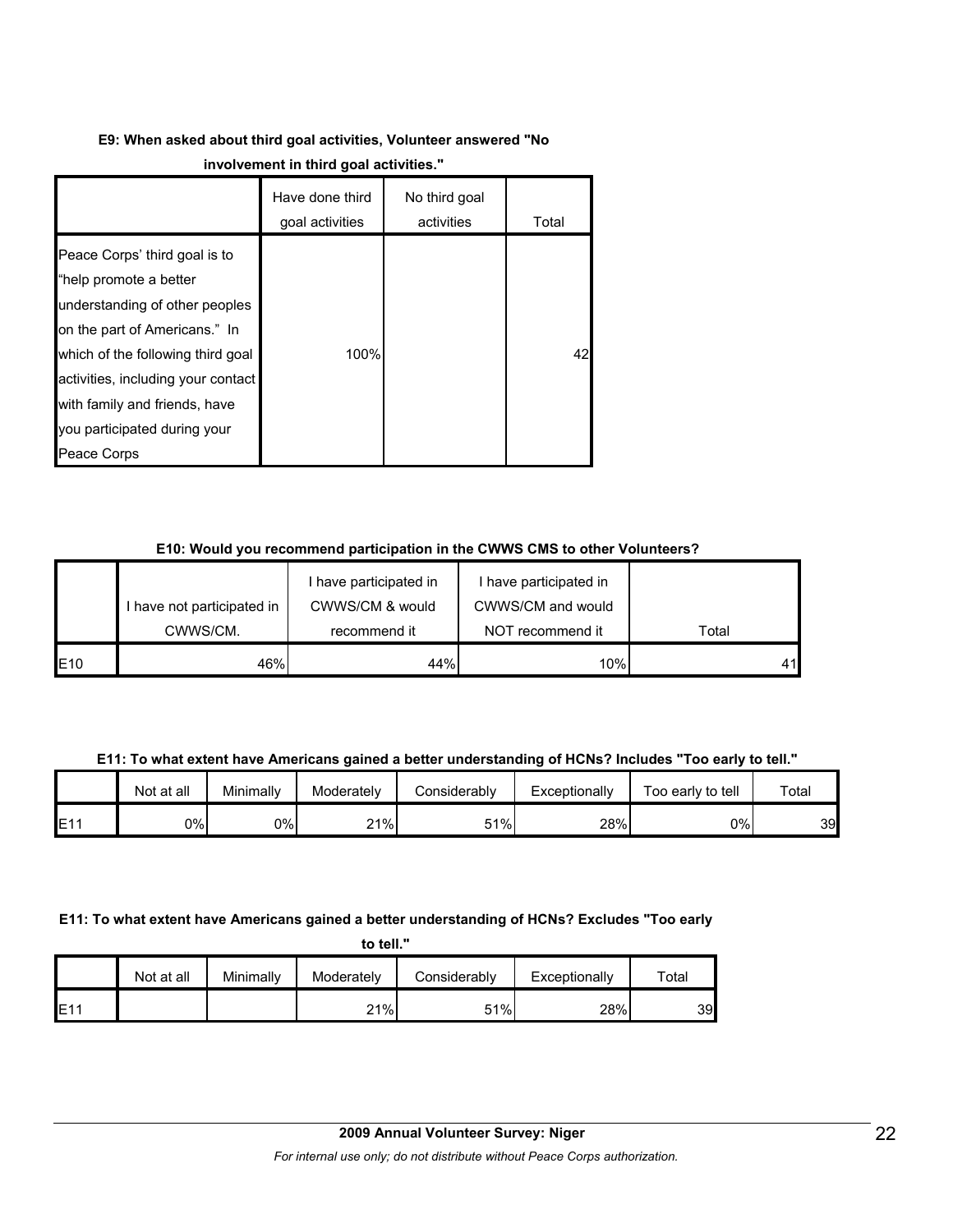|                                                                                | Yes |
|--------------------------------------------------------------------------------|-----|
| Coverdell World Wise Schools staff (Useful)                                    |     |
| Contact with other Peace Corps staff in Washington, D.C. (Useful)              | 3   |
| Information at staging (Useful)                                                | 11  |
| Information from your post sent to you before departure (Useful)               | 17  |
| Internet (Useful)                                                              | 34  |
| Invitation kits (Useful)                                                       | 23  |
| Material in staging packet (Useful)                                            | 18  |
| Peace Corps staff at post (e.g., World Wise School contact) (Useful)           | 12  |
| Recruiting (Useful)                                                            | 10  |
| Resources available from Coverdell World Wise Schools (Useful)                 |     |
| Resources available on Peace Corps website (e.g., third goal section) (Useful) |     |
| Training on third goal (Useful)                                                | 12  |

#### **E12: Which of the following resources have been useful to you in your third goal activities?**

#### **E12: Which of the following resources would/will be helpful to you in your third goal activities?**

|                                                                                          | Yes |
|------------------------------------------------------------------------------------------|-----|
| Coverdell World Wise Schools staff (Would be helpful)                                    | 12  |
| Contact with other Peace Corps staff in Washington, D.C. (Would be helpful)              | 17  |
| Information at staging (Would be helpful)                                                |     |
| Information from your post sent to you before departure (Would be helpful)               | 11  |
| Internet (Would be helpful)                                                              |     |
| Invitation kits (Would be helpful)                                                       |     |
| Material in staging packet (Would be helpful)                                            |     |
| Peace Corps staff at post (e.g., World Wise School contact) (Would be helpful)           |     |
| Recruiting (Would be helpful)                                                            |     |
| Resources available from Coverdell World Wise Schools (Would be helpful)                 | 11  |
| Resources available on Peace Corps website (e.g., third goal section) (Would be helpful) | 11  |
| Training on third goal (Would be helpful)                                                | 10  |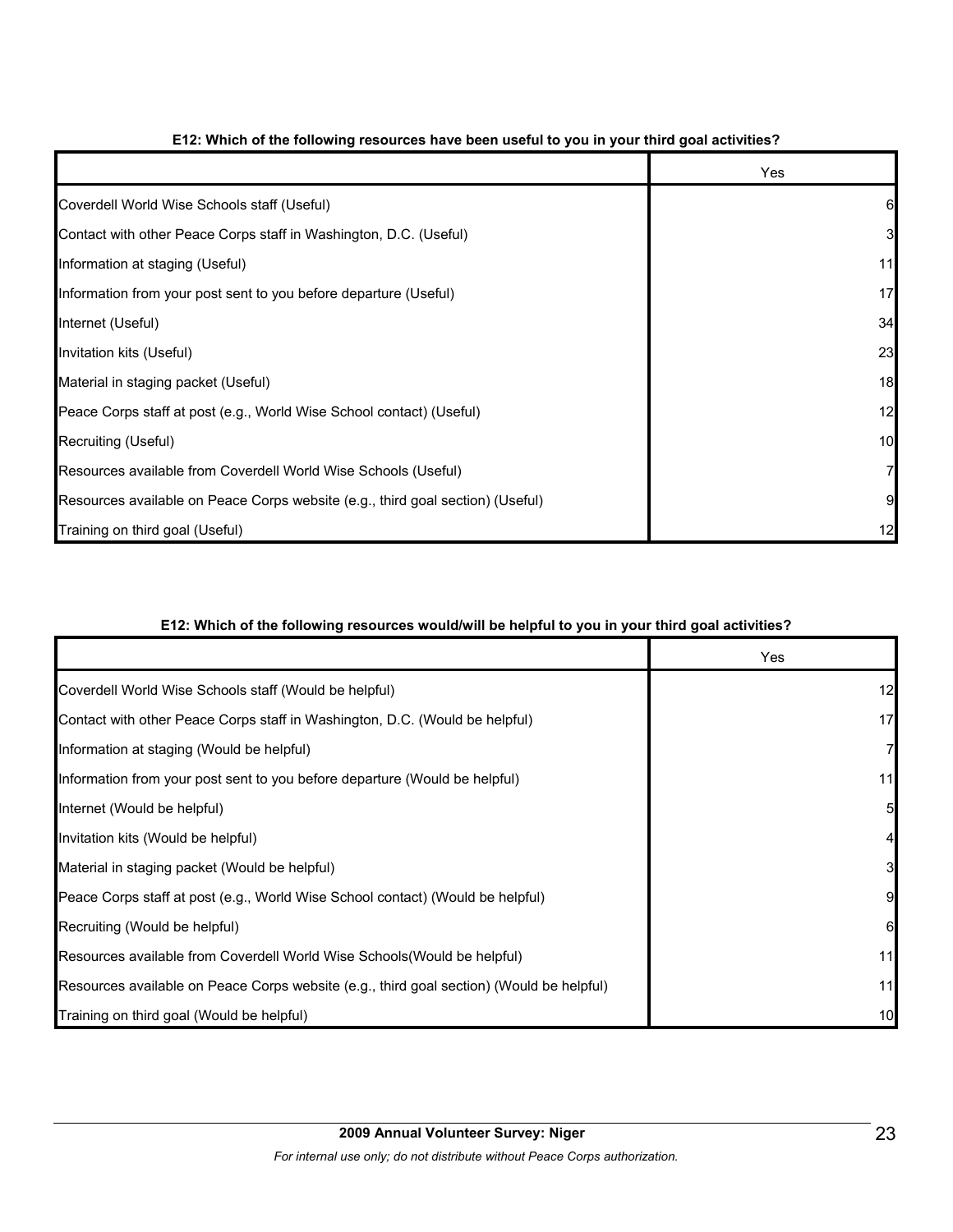| E12: Other useful/helpful resources? Other (specify) |                                                |            |       |         |  |  |  |  |
|------------------------------------------------------|------------------------------------------------|------------|-------|---------|--|--|--|--|
|                                                      |                                                | Column N % | Count | Row N % |  |  |  |  |
|                                                      | Open-ended results. Not responsive to request. |            |       |         |  |  |  |  |
| E12 OTHER                                            |                                                |            |       |         |  |  |  |  |
|                                                      |                                                |            |       |         |  |  |  |  |
|                                                      |                                                |            |       |         |  |  |  |  |
|                                                      |                                                |            |       |         |  |  |  |  |
|                                                      | Total                                          |            | 42    | 100%    |  |  |  |  |

## **E13: Do you know about the Peace Corps Partnership Program (PCPP)?**

|     |    | Yes, but I haven't |                      |       |
|-----|----|--------------------|----------------------|-------|
|     | No | used it.           | Yes, I have used it. | Total |
| E13 |    | 78%                | 22%                  | 41    |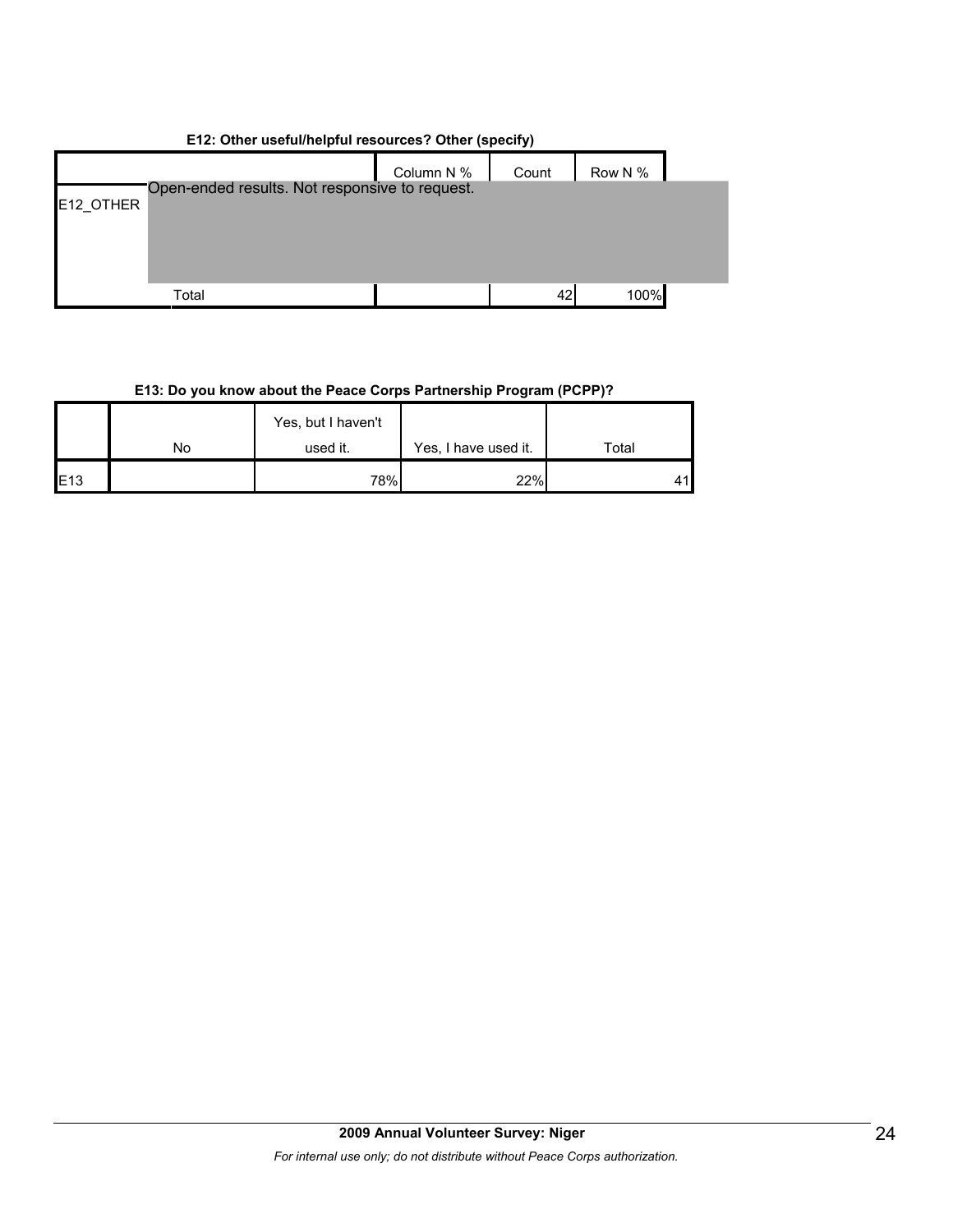# **F. Peace Corps Support**

*This section reports Volunteers' assessments of in-country Peace Corps.* 





**F1 (PCVs at post 9+ months): How prepared for your arrival were the host people with whom you work?**

F1: When you arrived at your community, how prepared for your arrival were the host people with whom you work?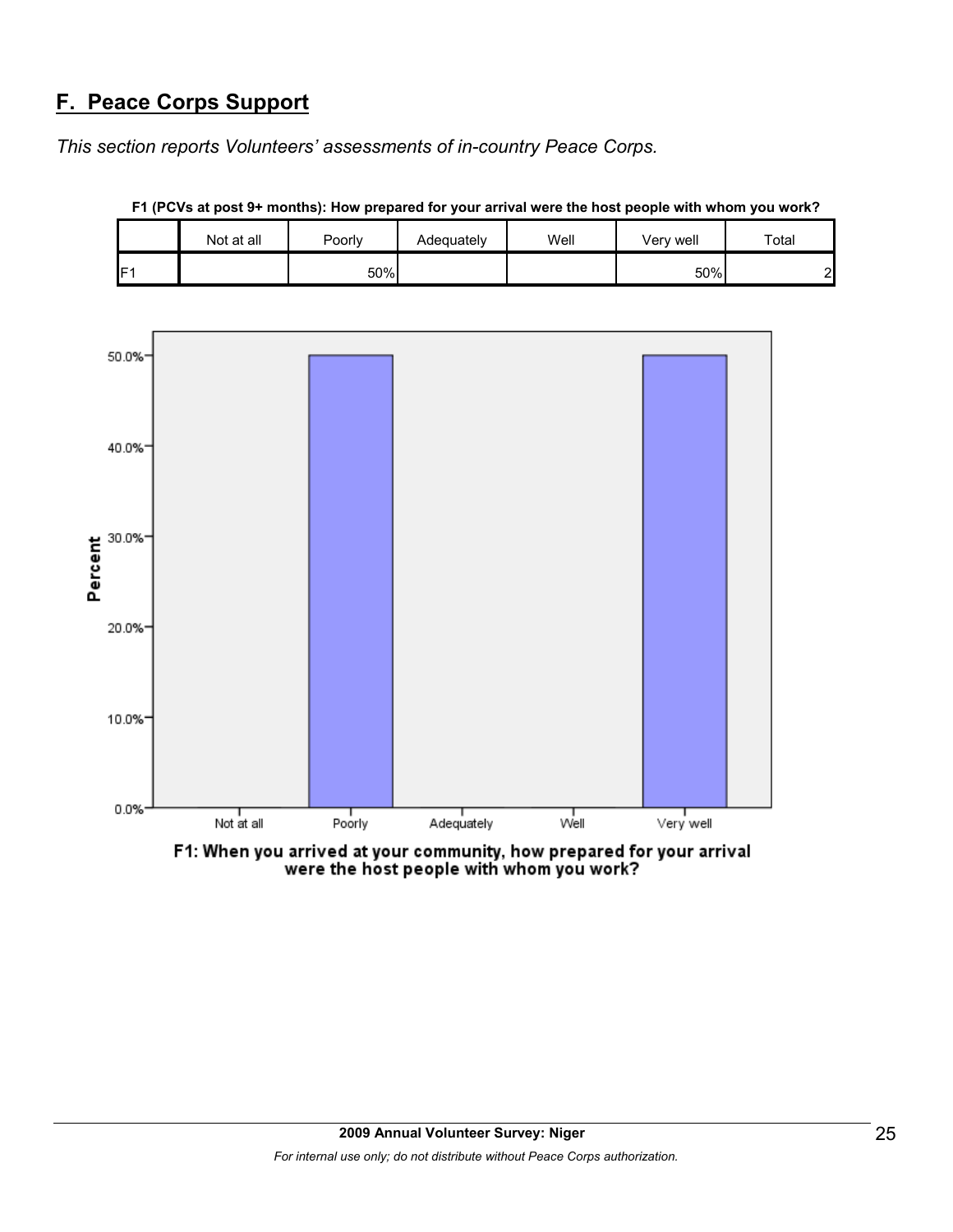|     | Not at all | Minimally | Adequately | Considerably | Exceptionally | Not Used | Total |
|-----|------------|-----------|------------|--------------|---------------|----------|-------|
| IF2 |            | 2%        | 14%        | 38%          | 45%           |          | 42    |

**F2: How satisfied are you with the health care you received from your PCMO(s)?**

#### **F3: How satisfied are you with the following support provided by in-country PC staff?**

|                             | Not at all 1 | 2   | 3   | 4   | Completely 5 | NA. | Total |
|-----------------------------|--------------|-----|-----|-----|--------------|-----|-------|
| Administrative/logistical   | 2%           | 31% | 26% | 26% | 14%          |     | 42    |
| Cross-cultural              |              | 2%  | 14% | 48% | 36%          |     | 42    |
| Emotional                   |              | 26% | 31% | 24% | 19%          |     | 42    |
| Feedback on my work reports | 10%          | 34% | 37% | 7%  | 10%          | 2%  | 41    |
| Job assignment              | 5%           | 24% | 21% | 33% | 17%          |     | 42    |
| Language learning           | 2%           | 5%  | 14% | 38% | 40%          |     | 42    |
| Medical                     |              | 5%  | 12% | 45% | 38%          |     | 42    |
| Safety and security         | 2%           | 7%  | 10% | 48% | 33%          |     | 42    |
| Site selection/preparation  | 2%           | 24% | 24% | 31% | 19%          |     | 42    |
| <b>Technical skills</b>     | 5%           | 33% | 19% | 29% | 14%          |     | 42    |

#### **F4: How satisfied are you with the Peace Corps allocation of time and resources to mental**

| health/adjustment issues? |                      |     |     |     |             |       |  |  |  |
|---------------------------|----------------------|-----|-----|-----|-------------|-------|--|--|--|
|                           | Not at all satisfied |     |     |     | Completely  |       |  |  |  |
|                           |                      |     |     |     | satisfied 5 | Total |  |  |  |
| F4                        |                      | 21% | 33% | 29% | 17%         | 42    |  |  |  |

### **F5: What level of PC support have you received to help cope with stress from issues such as HIV/AIDS, food insecurity, etc. in your community? (Including PCVs w/no need for support)**

|                 | No support | Minimal support | Adequate support | Considerable<br>support | Exceptional<br>support | NA/I have no<br>need for support | Total |
|-----------------|------------|-----------------|------------------|-------------------------|------------------------|----------------------------------|-------|
| IF <sub>5</sub> |            | 33%             | 26%              | 14%                     | 2%                     | 24%                              | 42    |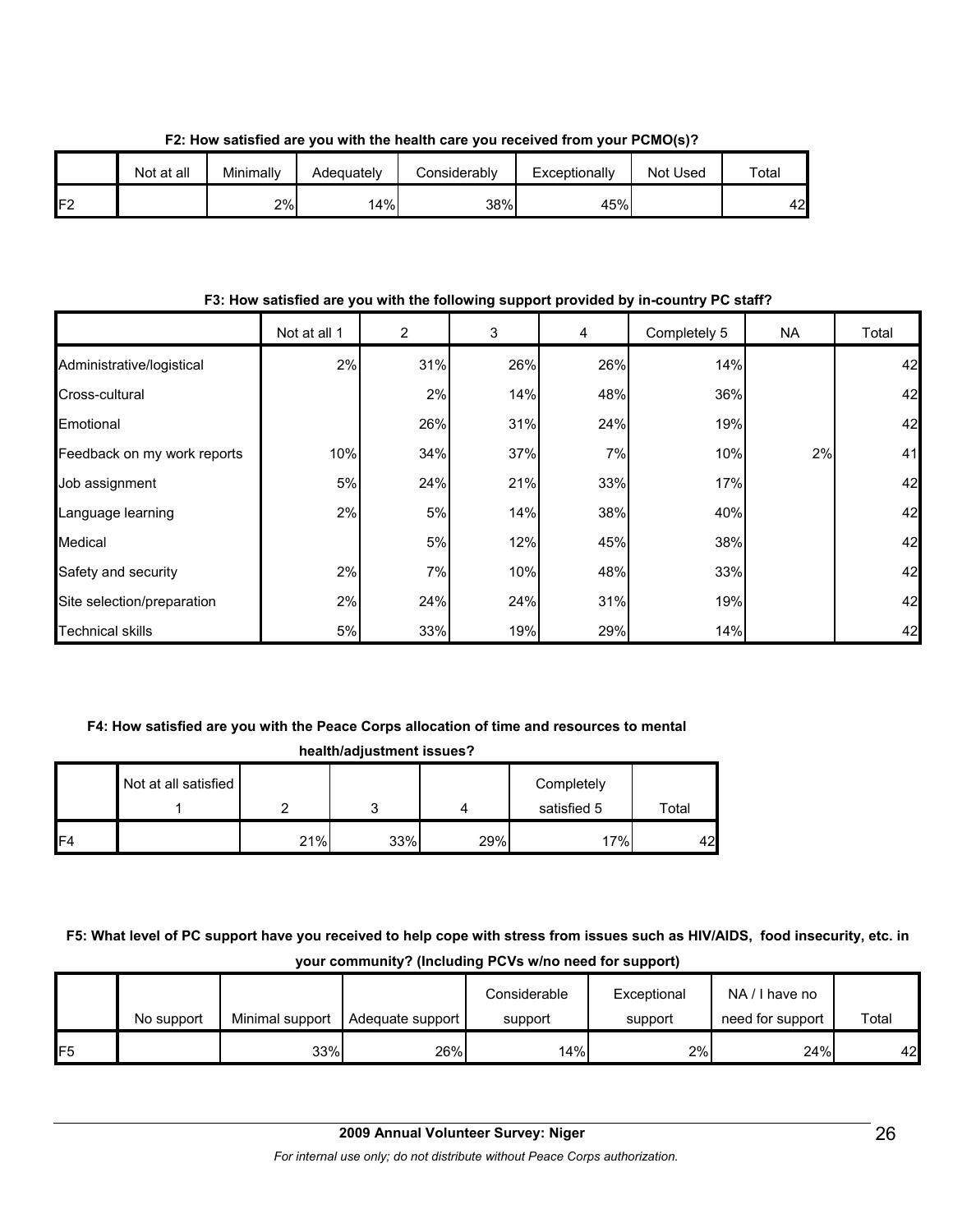# **F5: What level of PC support have you received to help cope with stress from issues such as HIV/AIDS, food insecurity, etc. in your community? (Excluding PCVs w/no need for support)**

|                 | No support | Minimal support | Adequate support | Considerable<br>support | Exceptional<br>support | Total |
|-----------------|------------|-----------------|------------------|-------------------------|------------------------|-------|
| IF <sub>5</sub> | 0%         | 44%             | 34%              | 19%                     | 3%                     | 32    |

#### **F6: How would you rate your interaction with the Country Director in terms of the following?**

|                                    | Not adequate | Adequate | Total |
|------------------------------------|--------------|----------|-------|
| Responsiveness to my issues        | 12%          | 88%      | 40    |
| Informative content                | 17%          | 83%      | 41    |
| My comfort level discussing issues | 24%          | 76%      | 42    |
| Adequacy of visits                 | 27%          | 73%      | 41    |

#### **F6b: How would you rate your interaction with the PTO/SRPTC in terms of the following?**

|                                    | Not adequate | Adequate | Total |
|------------------------------------|--------------|----------|-------|
| Responsiveness to my issues        | 10%          | 90%      | 40    |
| Informative content                | 12%          | 88%      | 40    |
| My comfort level discussing issues | 20%          | 80%      | 40    |
| Adequacy of visits                 | 28%          | 72%      | 39    |

#### **F6c: How would you rate your interaction with the APCD/Program Manager in terms of the following?**

|                                    | Not adequate | Adequate | Total |
|------------------------------------|--------------|----------|-------|
| Responsiveness to my issues        | 21%          | 79%      | 42    |
| Informative content                | 24%          | 76%      | 42    |
| My comfort level discussing issues | 17%          | 83%      | 42    |
| Adequacy of visits                 | 7%           | 93%      | 41    |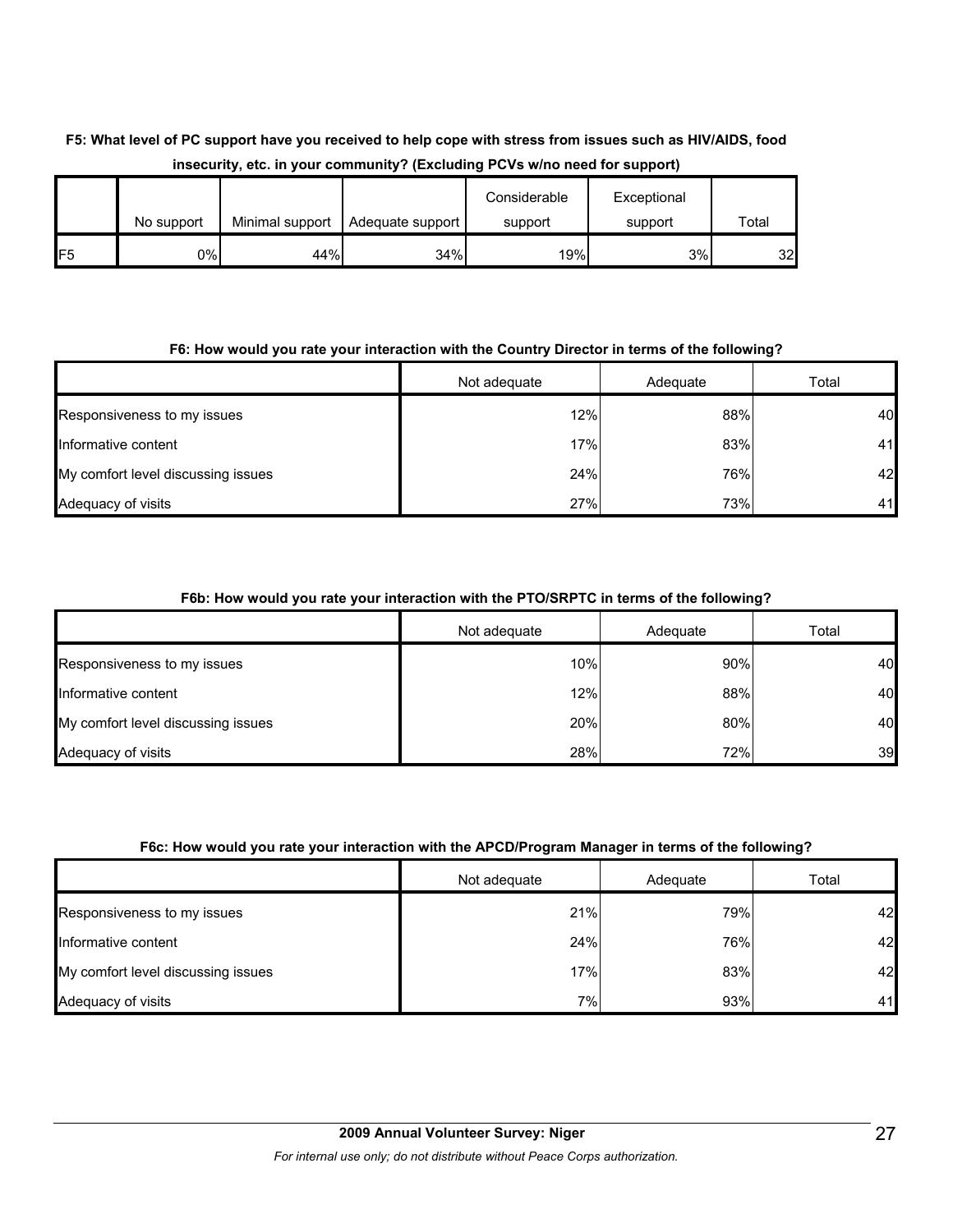|                                    | Not adequate | Adequate | Total |
|------------------------------------|--------------|----------|-------|
| Responsiveness to my issues        | 5%           | 95%      | 38    |
| Informative content                | 0%           | 100%     | 39    |
| My comfort level discussing issues | 5%           | 95%      | 39    |
| Adequacy of visits                 | 28%          | 72%      | 39    |

#### **F6d: How would you rate your interaction with the PCMO in terms of the following?**

### **F6e: How would you rate your interaction with the Safety and Security Coordinator in terms of the following?**

|                                    | Not adequate | Adequate | Total |
|------------------------------------|--------------|----------|-------|
| Responsiveness to my issues        | 10%          | 90%      | 42    |
| Informative content                | 12%          | 88%      | 41    |
| My comfort level discussing issues | 10%          | 90%      | 42    |
| Adequacy of visits                 | 22%          | 78%      | 41    |

### **F6f: How would you rate your interaction with the Training Manager in terms of the following?**

|                                    | Not adequate | Adequate | Total |
|------------------------------------|--------------|----------|-------|
| Responsiveness to my issues        | 2%           | 98%      | 40    |
| Informative content                | 0%           | 100%     | 41    |
| My comfort level discussing issues | 0%           | 100%     | 40    |
| Adequacy of visits                 | 21%          | 79%      | 38    |

### **F6g: How would you rate your interaction with administrative staff in terms of the following?**

|                                    | Not adequate | Adequate | Total |
|------------------------------------|--------------|----------|-------|
| Responsiveness to my issues        | 36%          | 64%      | 42    |
| Informative content                | 25%          | 75%      | 40    |
| My comfort level discussing issues | 24%          | 76%      | 42    |
| Adequacy of visits                 | 38%          | 62%      | 40    |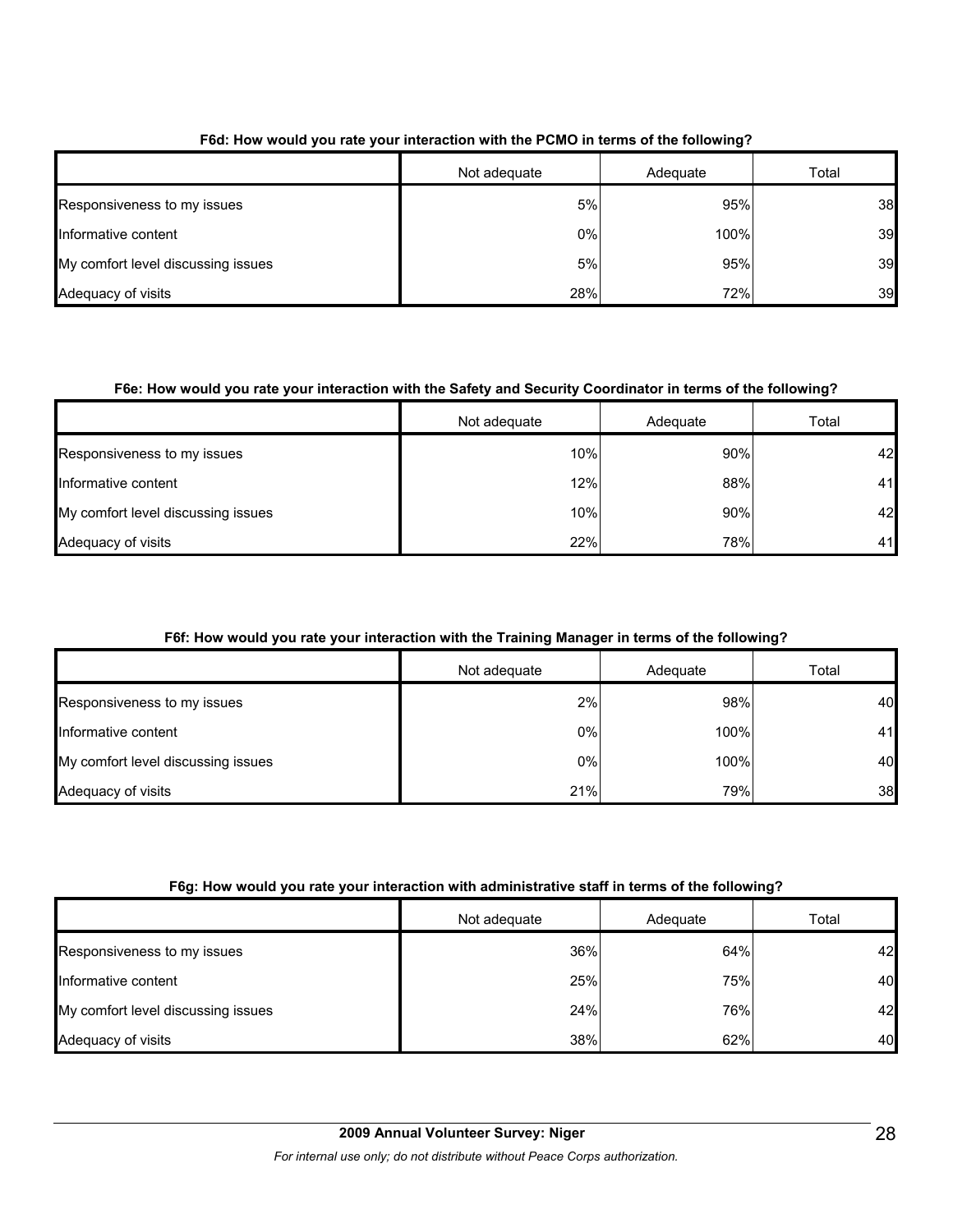|                                    | Not adequate | Adequate | Total          |
|------------------------------------|--------------|----------|----------------|
| Responsiveness to my issues        | 33%          | 67%      | 3 <sub>l</sub> |
| Informative content                | 100%         | 0%       |                |
| My comfort level discussing issues | 100%         | 0%       |                |
| Adequacy of visits                 | 100%         | 0%       |                |

#### **F6h: How would you rate your interaction with other post staff (please specify) in terms of the following?**

#### **F7: To what extent is your CD aware of Volunteer issues and concerns through interactions with**

**Volunteers?**

|      | Not at all | Minimally | Adequately | Considerablv | Completely | Total |
|------|------------|-----------|------------|--------------|------------|-------|
| IFT. | 7%         | 24%       | $7\%$      | 46%          | 5%l        | 41    |

#### **F8: What is the most effective way you use to communicate with PC staff?**

| Most effective | Text messaging                     | 62%  | 24              |
|----------------|------------------------------------|------|-----------------|
|                | In-person visits                   | 21%  | 8               |
|                | Cellphone (voice)                  | 15%  | $6\phantom{.}6$ |
|                | Email/ Internet                    | 3%   |                 |
|                | Other. Please specify              |      |                 |
|                | Telephone not at residence or work |      |                 |
|                | Telephone at residence or work     |      |                 |
|                | Letters                            |      |                 |
|                | CB radio                           |      |                 |
|                | Total                              | 100% | 39              |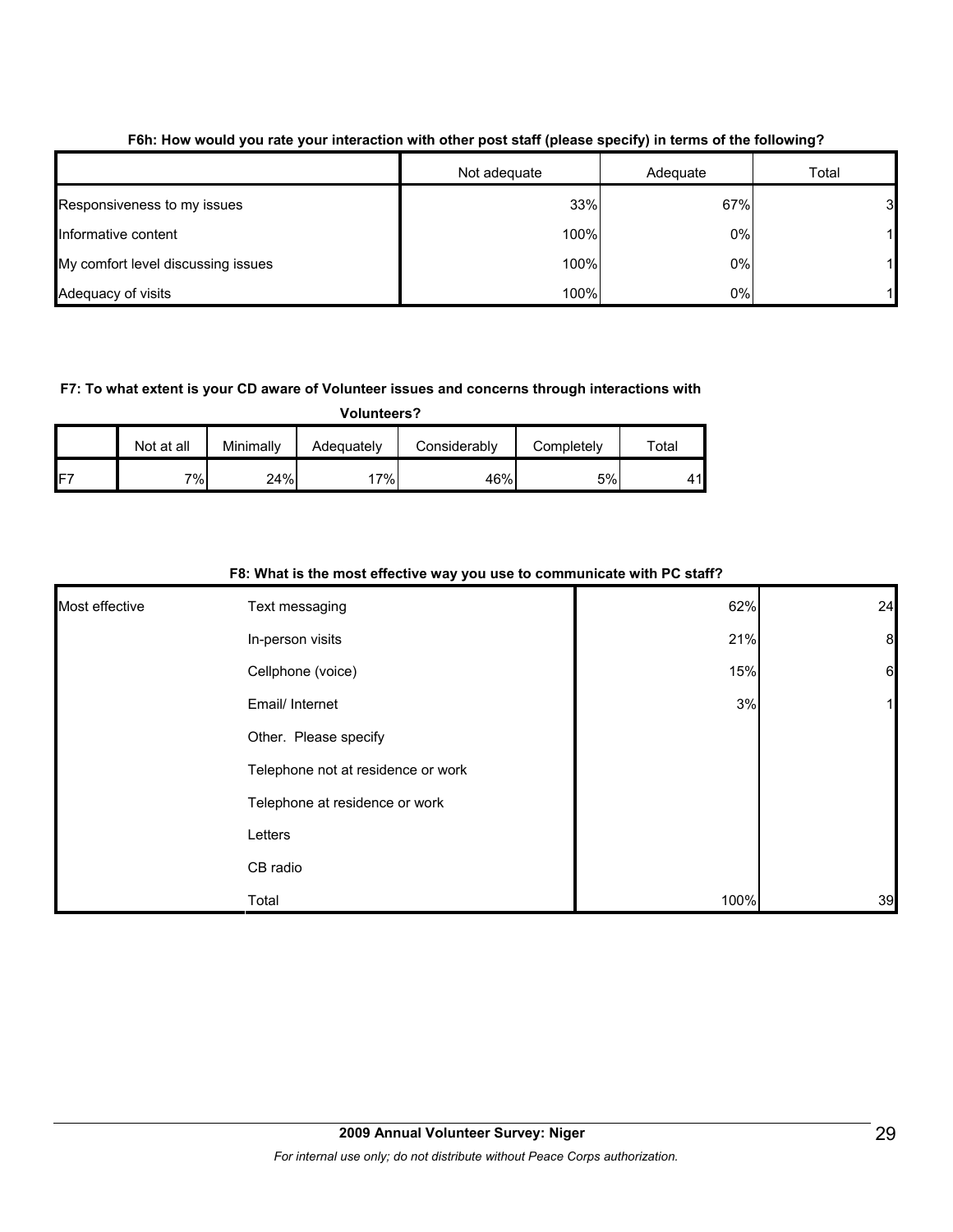| Second most effective | Cellphone (voice)                  | 46%   | 18               |
|-----------------------|------------------------------------|-------|------------------|
|                       | Email/ Internet                    | 26%   | 10               |
|                       | Text messaging                     | 13%   | $5\overline{a}$  |
|                       | In-person visits                   | 8%    | 3                |
|                       | Telephone at residence or work     | $5\%$ | $2 \overline{)}$ |
|                       | Telephone not at residence or work | 3%    | 1                |
|                       | Other. Please specify              |       |                  |
|                       | Letters                            |       |                  |
|                       | CB radio                           |       |                  |
|                       | Total                              | 100%  | 39               |

#### **F8: What is the second most effective way you use to communicate with PC staff?**

#### **F8: What is the third most effective way you use to communicate with PC staff?**

| (C11_THREE) Third most effective | Email/ Internet                    | 44%  | 17             |
|----------------------------------|------------------------------------|------|----------------|
|                                  | In-person visits                   | 23%  | $\overline{9}$ |
|                                  | Cellphone (voice)                  | 23%  | 9              |
|                                  | Text messaging                     | 8%   | $\mathbf{3}$   |
|                                  | Other. Please specify              | 3%   |                |
|                                  | Telephone not at residence or work |      |                |
|                                  | Telephone at residence or work     |      |                |
|                                  | Letters                            |      |                |
|                                  | CB radio                           |      |                |
|                                  | Total                              | 100% | 39             |

#### **F9: How do you rate the effectiveness of your communication resources for contacting in-country PC staff?**

|    | Very poor | Poor | Adequate | Good       | Excellent | Total |
|----|-----------|------|----------|------------|-----------|-------|
| FΟ |           | 12%  | 43%      | 31%<br>ا ب | 14%       | 42    |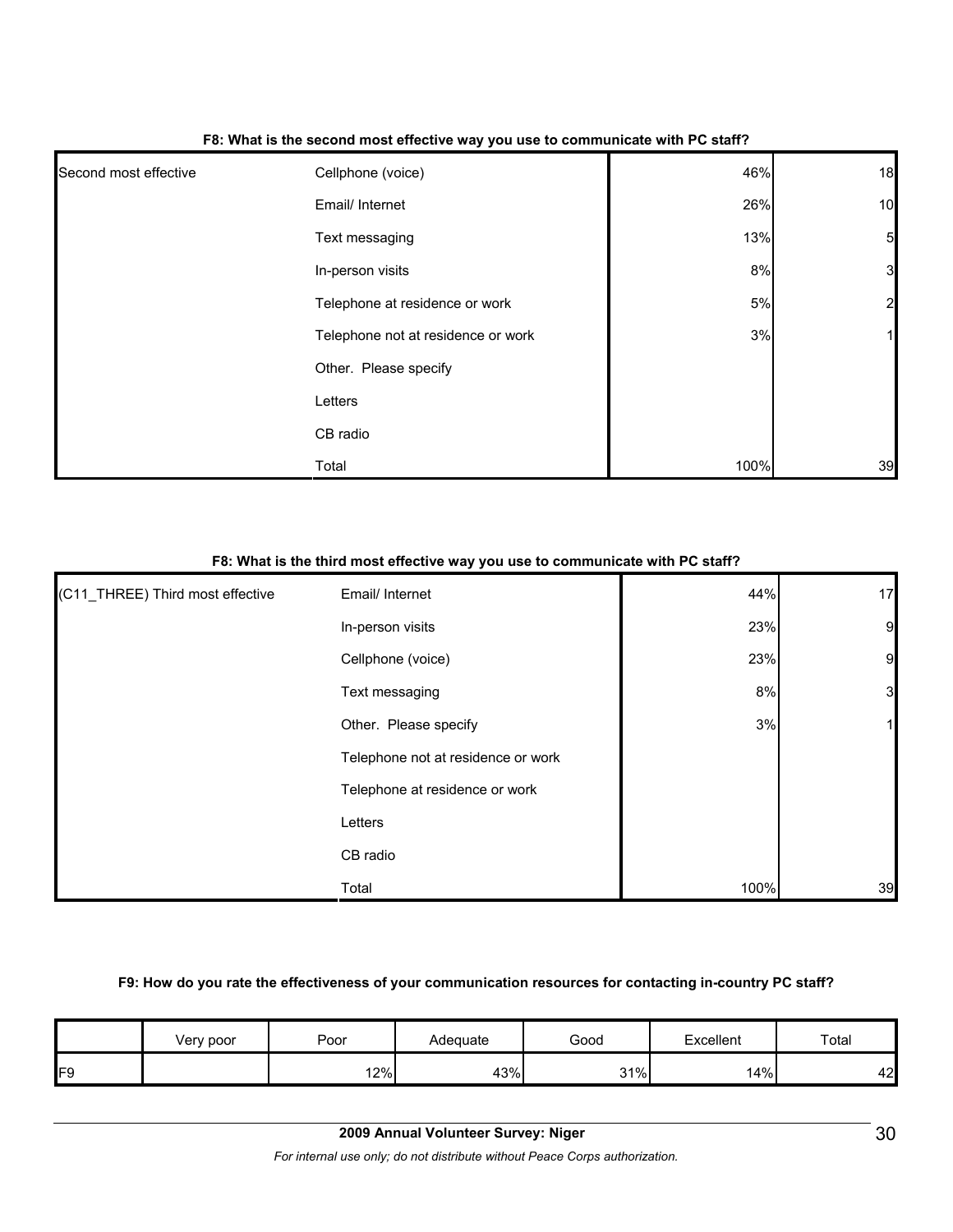# **G. Your Safety and Security**

*This section reports on how safe and informed about their safety Volunteers feel. Their experiences with reported and unreported crimes are summarized.* 

|                                                  |                 |            | Adequately |                     |           |       |
|--------------------------------------------------|-----------------|------------|------------|---------------------|-----------|-------|
|                                                  | Not at All Safe | Often Safe | Safe       | <b>Usually Safe</b> | Very Safe | Total |
| Where you live                                   | 2%              | 7%         | 5%         | 31%                 | 55%       | 42    |
| Where you work                                   |                 | 2%         | 2%         | 31%                 | 64%       | 42    |
| When you travel in-country                       | 5%              | 19%        | 31%        | 33%                 | 12%       | 42    |
| City where main Peace Corps<br>office is located | 2%              | 14%        | 33%        | 45%                 | 5%        | 42    |

#### **G1: How safe do you feel...?**

#### **G2: Please indicate the number of times you experienced the following types of discrimination/harassment.**

|                    | Never  | Once  | 2-5 times | 6-10 times | 11-25 times | $26+$ times | Total |
|--------------------|--------|-------|-----------|------------|-------------|-------------|-------|
| Age                | 73.0%  | 5.4%  | 10.8%     |            |             | 10.8%       | 37    |
| Anti-American      | 66.7%  | 10.3% | 15.4%     |            | 5.1%        | 2.6%        | 39    |
| <b>Disability</b>  | 100.0% |       |           |            |             |             | 36    |
| Gender             | 48.6%  |       | 13.5%     | 8.1%       | 5.4%        | 24.3%       | 37    |
| Racial/color       | 71.4%  |       | 5.7%      |            | 8.6%        | 14.3%       | 35    |
| Religious          | 58.3%  |       | 27.8%     | 2.8%       | 5.6%        | 5.6%        | 36    |
| Sexual (verbal)    | 61.1%  | 8.3%  | 5.6%      | 11.1%      | 2.8%        | 11.1%       | 36    |
| Sexual (physical)  | 78.4%  | 13.5% | 5.4%      |            |             | 2.7%        | 37    |
| Sexual orientation | 90.9%  | 3.0%  | 6.1%      |            |             |             | 33    |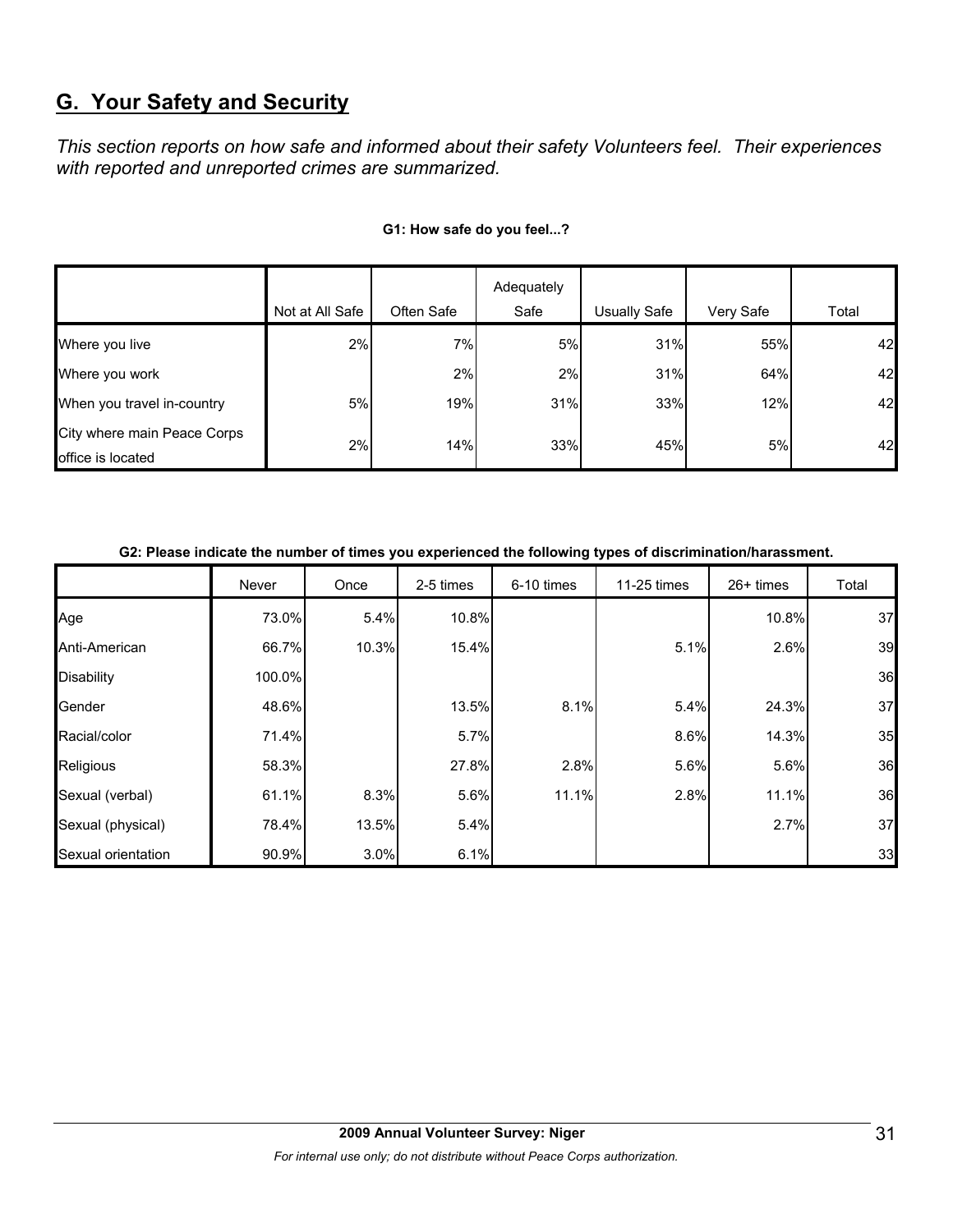|                    | Never  | Once  | 2-5 times | 6-10 times | 11-25 times | 26+ times | Total          |
|--------------------|--------|-------|-----------|------------|-------------|-----------|----------------|
| Age                | 100.0% |       |           |            |             |           | 9              |
| Anti-American      | 90.9%  | 9.1%  |           |            |             |           | 11             |
| <b>Disability</b>  | 100.0% |       |           |            |             |           | $\mathbf{1}$   |
| Gender             | 94.1%  | 5.9%  |           |            |             |           | 17             |
| Racial/color       | 100.0% |       |           |            |             |           | $\overline{9}$ |
| Religious          | 100.0% |       |           |            |             |           | 14             |
| Sexual (verbal)    | 85.7%  | 7.1%  | 7.1%      |            |             |           | 14             |
| Sexual (physical)  | 57.1%  | 14.3% | 28.6%     |            |             |           | 7              |
| Sexual orientation | 75.0%  | 25.0% |           |            |             |           |                |

**G2: Please indicate the number of times you reported discrimination/harassment events to PC.**

#### **G3: Please indicate the number of times you experienced the following types of crimes.**

|                    | Never  | Once  | 2-5 times | 6-10 times | 11-25 times | 26+ times | Total |
|--------------------|--------|-------|-----------|------------|-------------|-----------|-------|
| <b>Burglary</b>    | 70.3%  | 16.2% | 10.8%     | 2.7%       |             |           | 37    |
| Theft              | 45.7%  | 45.7% | 5.7%      |            | 2.9%        |           | 35    |
| Robbery            | 90.9%  | 9.1%  |           |            |             |           | 33    |
| Physical assault   | 90.9%  | 9.1%  |           |            |             |           | 33    |
| Aggravated assault | 100.0% |       |           |            |             |           | 32    |
| Sexual assault     | 87.9%  | 12.1% |           |            |             |           | 33    |
| Rape               | 100.0% |       |           |            |             |           | 32    |

#### **G3: Please indicate the number of times you reported the following crimes to Peace Corps.**

|                    | Never  | Once  | 2-5 times | 6-10 times | 11-25 times | 26+ times | Total          |
|--------------------|--------|-------|-----------|------------|-------------|-----------|----------------|
| <b>Burglary</b>    | 41.7%  | 33.3% | 16.7%     | 8.3%       |             |           | 12             |
| <b>Theft</b>       | 47.4%  | 47.4% | 5.3%      |            |             |           | 19             |
| Robbery            | 25.0%  | 75.0% |           |            |             |           | $\overline{4}$ |
| Physical assault   | 25.0%  | 75.0% |           |            |             |           | $\overline{4}$ |
| Aggravated assault | 100.0% |       |           |            |             |           | 11             |
| Sexual assault     | 60.0%  | 40.0% |           |            |             |           | 5 <sub>l</sub> |
| Rape               | 100.0% |       |           |            |             |           | 1              |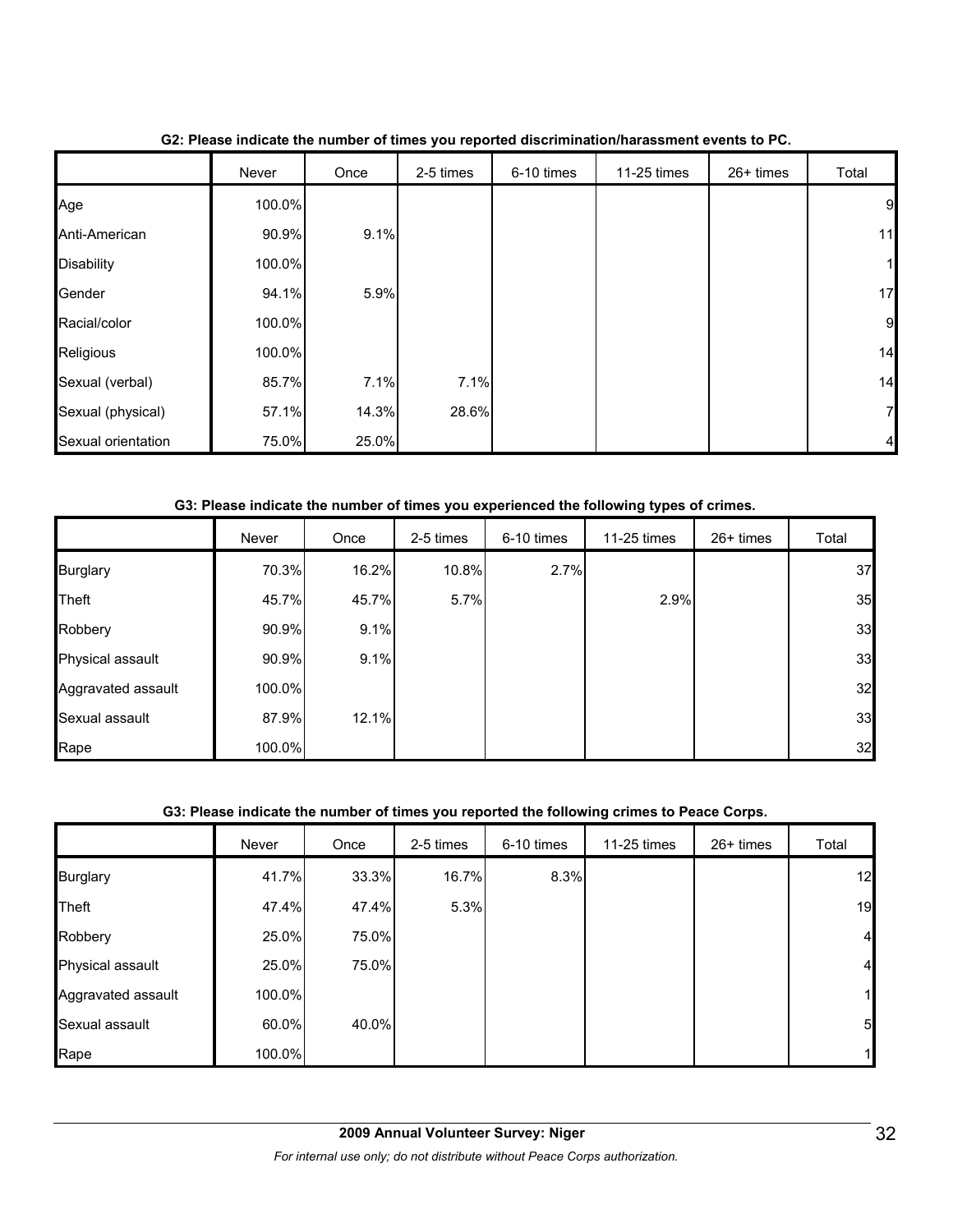|            |                                                             | <b>PCV Responses</b> | % Reason Not<br>Rptd | <b>Total PCVs</b><br>Responding |
|------------|-------------------------------------------------------------|----------------------|----------------------|---------------------------------|
| \$NoRpBurg | I felt it was too minor or<br>common to report              | 6                    | 100%                 |                                 |
|            | I did not think the PC could help                           |                      | 17%                  |                                 |
|            | It might hurt my relationship<br>with the community         |                      | 17%                  |                                 |
|            | I believed it could result in<br>changing sites             |                      |                      |                                 |
|            | Concerns of a possible breach<br>in confidentiality         |                      |                      |                                 |
|            | Reporting might result in<br>disciplinary action against me |                      |                      |                                 |
|            | Other                                                       |                      |                      |                                 |
|            | Total                                                       |                      |                      | 6                               |

#### **G4a: If you did not report your experience with burglary, please your reason(s) for not reporting.**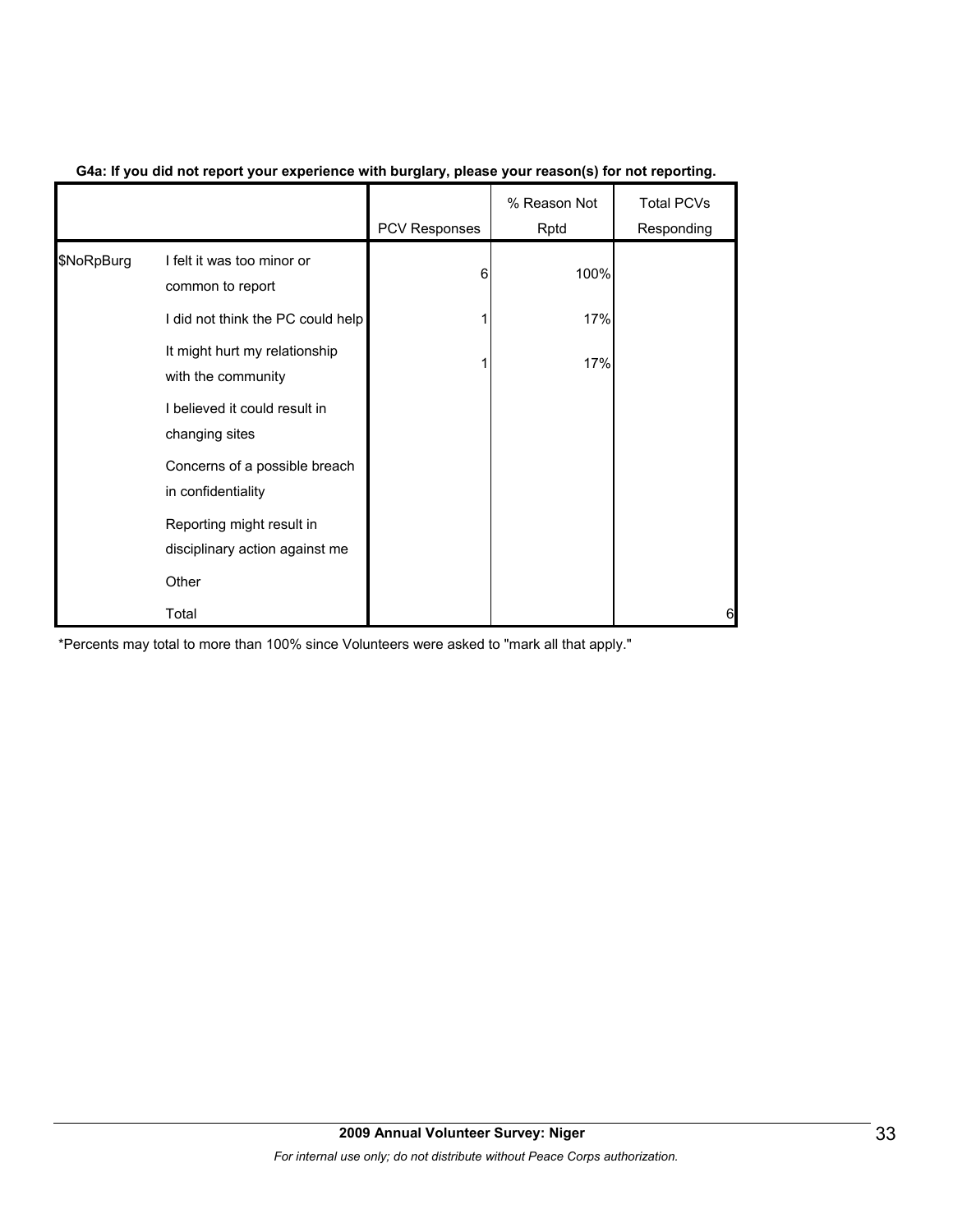|             |                                                             | PCV Responses | % Reason Not<br>Rptd | <b>Total PCVs</b><br>Responding |
|-------------|-------------------------------------------------------------|---------------|----------------------|---------------------------------|
| \$NoRpTheft | I felt it was too minor or<br>common to report              | 11            | 92%                  |                                 |
|             | I did not think the PC could help                           | 6             | 50%                  |                                 |
|             | It might hurt my relationship<br>with the community         | 2             | 17%                  |                                 |
|             | I believed it could result in<br>changing sites             |               |                      |                                 |
|             | Concerns of a possible breach<br>in confidentiality         |               |                      |                                 |
|             | Reporting might result in<br>disciplinary action against me |               |                      |                                 |
|             | Other                                                       |               |                      |                                 |
|             | Total                                                       |               |                      | 12                              |

#### **G4b: If you did not report your experience with theft, please your reason(s) for not reporting.**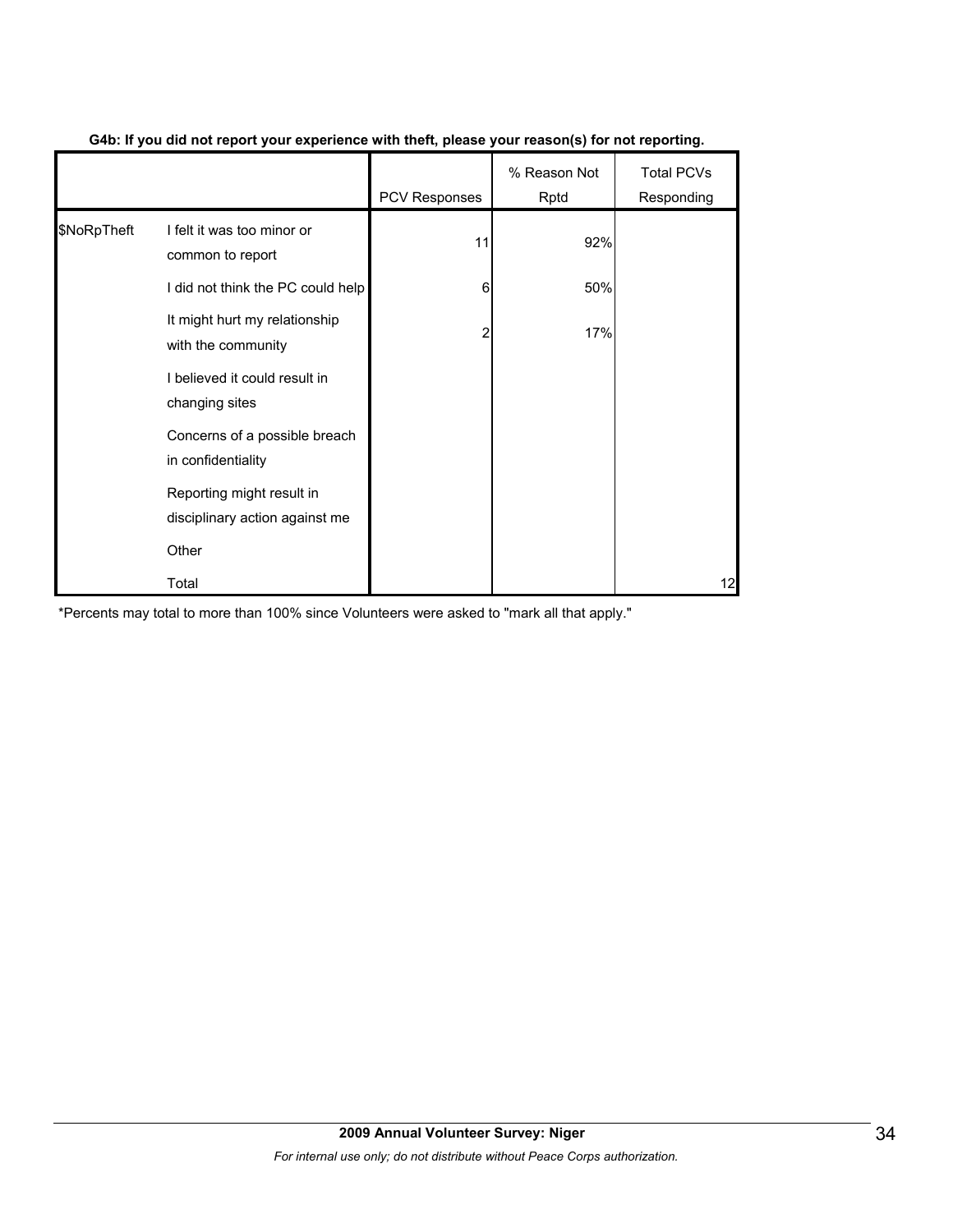|            |                                                             | <b>PCV Responses</b> | % Reason Not<br>Rptd | <b>Total PCVs</b><br>Responding |
|------------|-------------------------------------------------------------|----------------------|----------------------|---------------------------------|
| \$NoRpRobb | I did not think the PC could help                           |                      |                      |                                 |
|            | I believed it could result in<br>changing sites             |                      |                      |                                 |
|            | I felt it was too minor or<br>common to report              |                      |                      |                                 |
|            | Concerns of a possible breach<br>in confidentiality         |                      |                      |                                 |
|            | Reporting might result in<br>disciplinary action against me |                      |                      |                                 |
|            | It might hurt my relationship<br>with the community         |                      |                      |                                 |
|            | Other                                                       |                      |                      |                                 |
|            | Total                                                       |                      |                      |                                 |

#### **G4c: If you did not report your experience with robbery, please your reason(s) for not reporting.**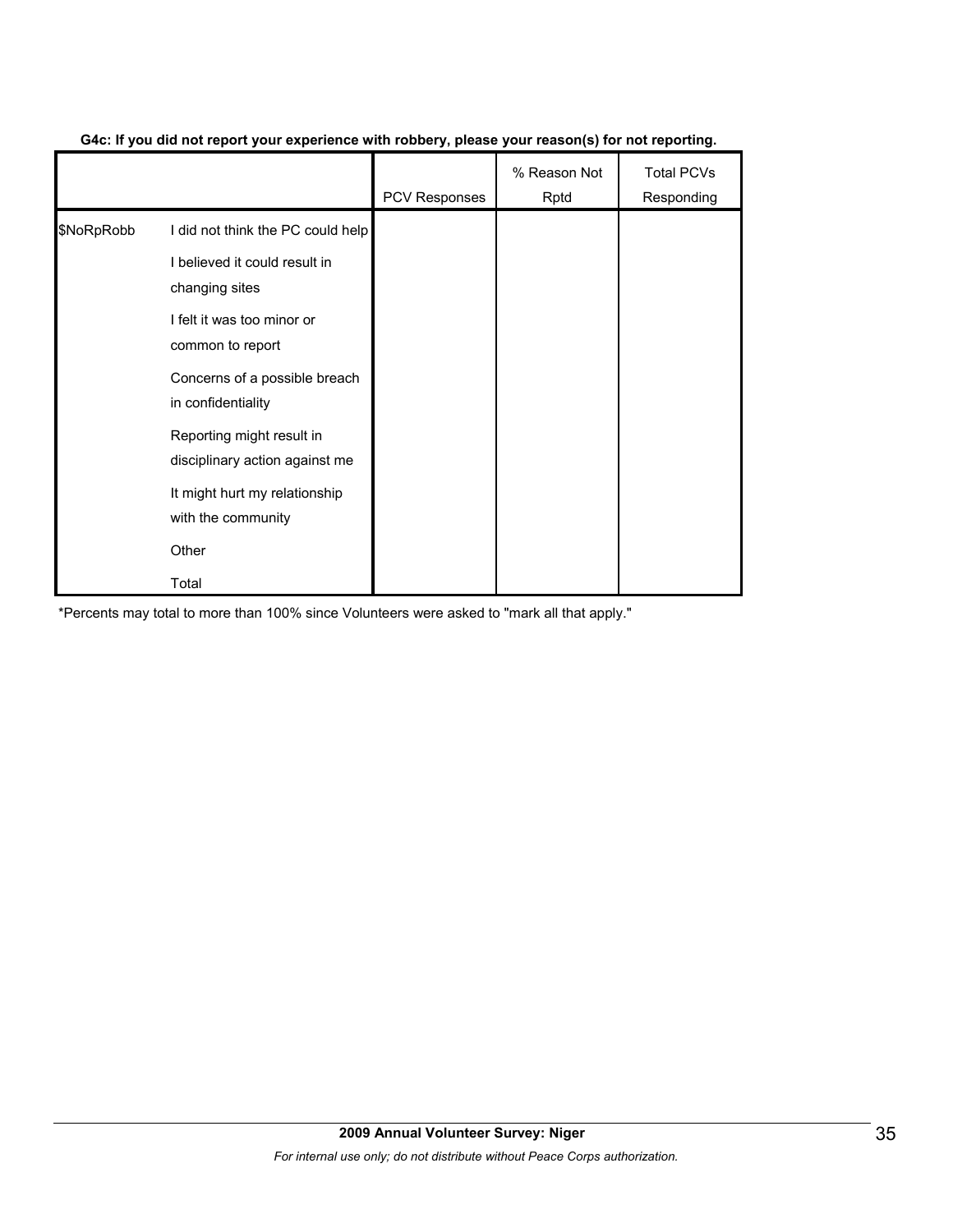|            |                                                             | iehormia      |                      |                                 |
|------------|-------------------------------------------------------------|---------------|----------------------|---------------------------------|
|            |                                                             | PCV Responses | % Reason Not<br>Rptd | <b>Total PCVs</b><br>Responding |
| \$NoRpPhAs | Other                                                       |               | 100%                 |                                 |
|            | I did not think the PC could help                           |               |                      |                                 |
|            | I believed it could result in<br>changing sites             |               |                      |                                 |
|            | I felt it was too minor or<br>common to report              |               |                      |                                 |
|            | Concerns of a possible breach<br>in confidentiality         |               |                      |                                 |
|            | Reporting might result in<br>disciplinary action against me |               |                      |                                 |
|            | It might hurt my relationship<br>with the community         |               |                      |                                 |
|            | Total                                                       |               |                      |                                 |

#### **G4d: If you did not report your experience with physical assault, please your reason(s) for not reporting.**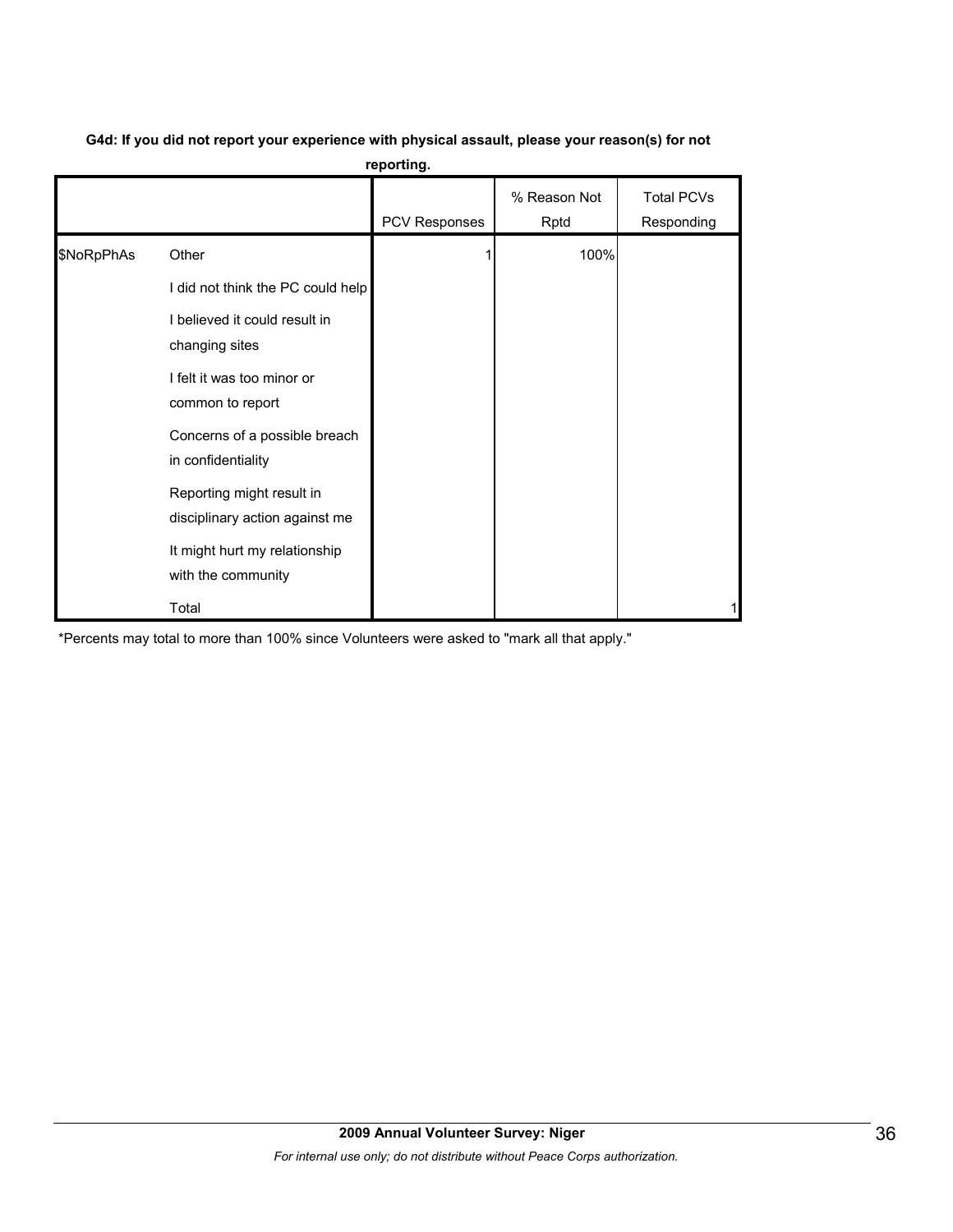# **G4: If you did not report your experience with aggravated assault, please your reason(s) for not**

**reporting.**

|            |                                                                    | PCV Responses | % Reason Not<br>Rptd | <b>Total PCVs</b><br>Responding |
|------------|--------------------------------------------------------------------|---------------|----------------------|---------------------------------|
| \$NoRpAgAs | I did not think the PC could help<br>I believed it could result in |               |                      |                                 |
|            | changing sites<br>I felt it was too minor or<br>common to report   |               |                      |                                 |
|            | Concerns of a possible breach<br>in confidentiality                |               |                      |                                 |
|            | Reporting might result in<br>disciplinary action against me        |               |                      |                                 |
|            | It might hurt my relationship<br>with the community                |               |                      |                                 |
|            | Other                                                              |               |                      |                                 |
|            | Total                                                              |               |                      |                                 |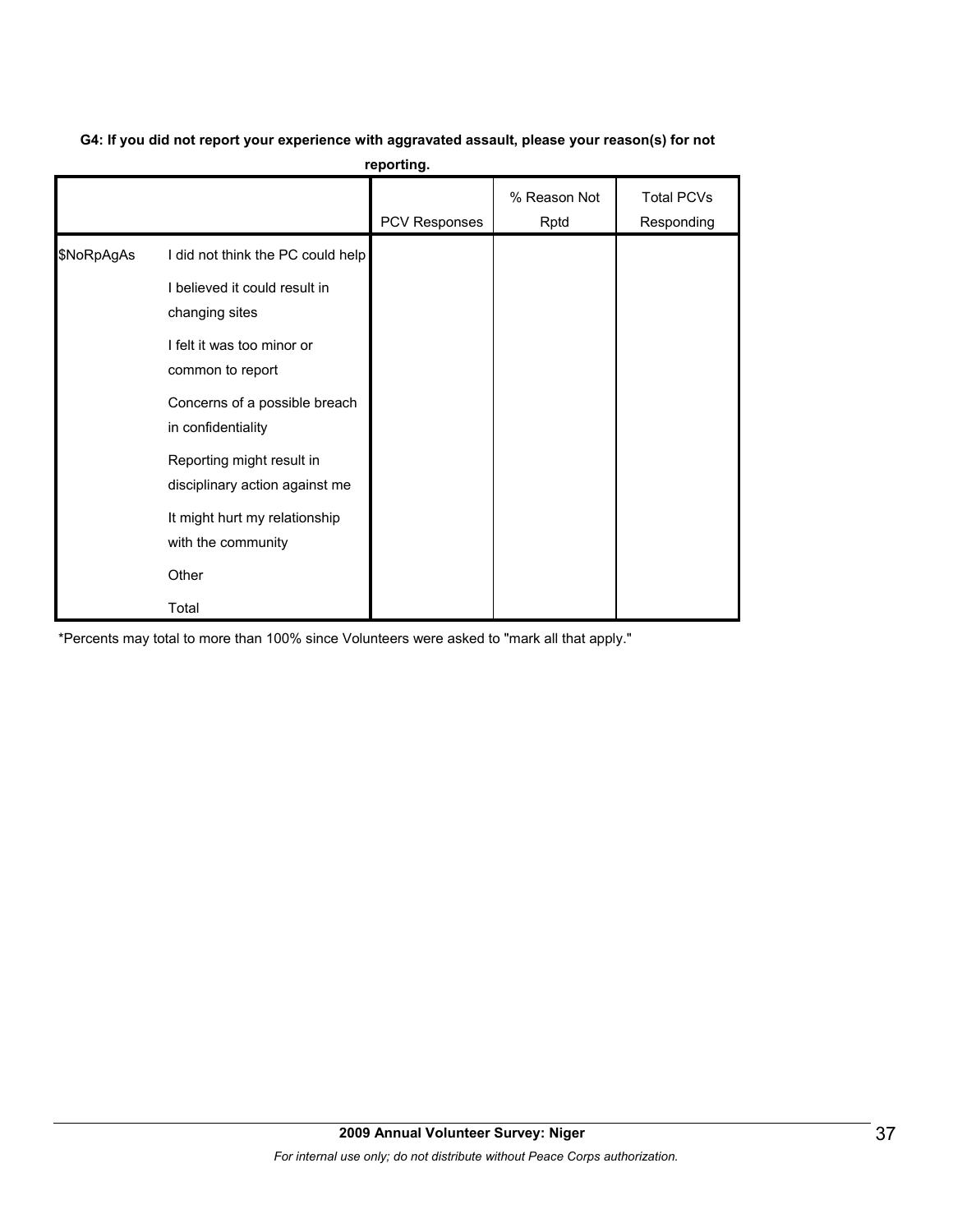|            | reporting.                                                  |               |                      |                                 |  |  |  |  |  |  |
|------------|-------------------------------------------------------------|---------------|----------------------|---------------------------------|--|--|--|--|--|--|
|            |                                                             | PCV Responses | % Reason Not<br>Rptd | <b>Total PCVs</b><br>Responding |  |  |  |  |  |  |
| \$NoRpSxAs | I did not think the PC could help                           |               | 33%                  |                                 |  |  |  |  |  |  |
|            | I believed it could result in<br>changing sites             |               | 33%                  |                                 |  |  |  |  |  |  |
|            | I felt it was too minor or<br>common to report              |               | 33%                  |                                 |  |  |  |  |  |  |
|            | Other                                                       |               | 33%                  |                                 |  |  |  |  |  |  |
|            | Concerns of a possible breach<br>in confidentiality         |               |                      |                                 |  |  |  |  |  |  |
|            | Reporting might result in<br>disciplinary action against me |               |                      |                                 |  |  |  |  |  |  |
|            | It might hurt my relationship<br>with the community         |               |                      |                                 |  |  |  |  |  |  |
|            | Total                                                       |               |                      | 3                               |  |  |  |  |  |  |

# **G4e: If you did not report your experience with sexual assault, please your reason(s) for not**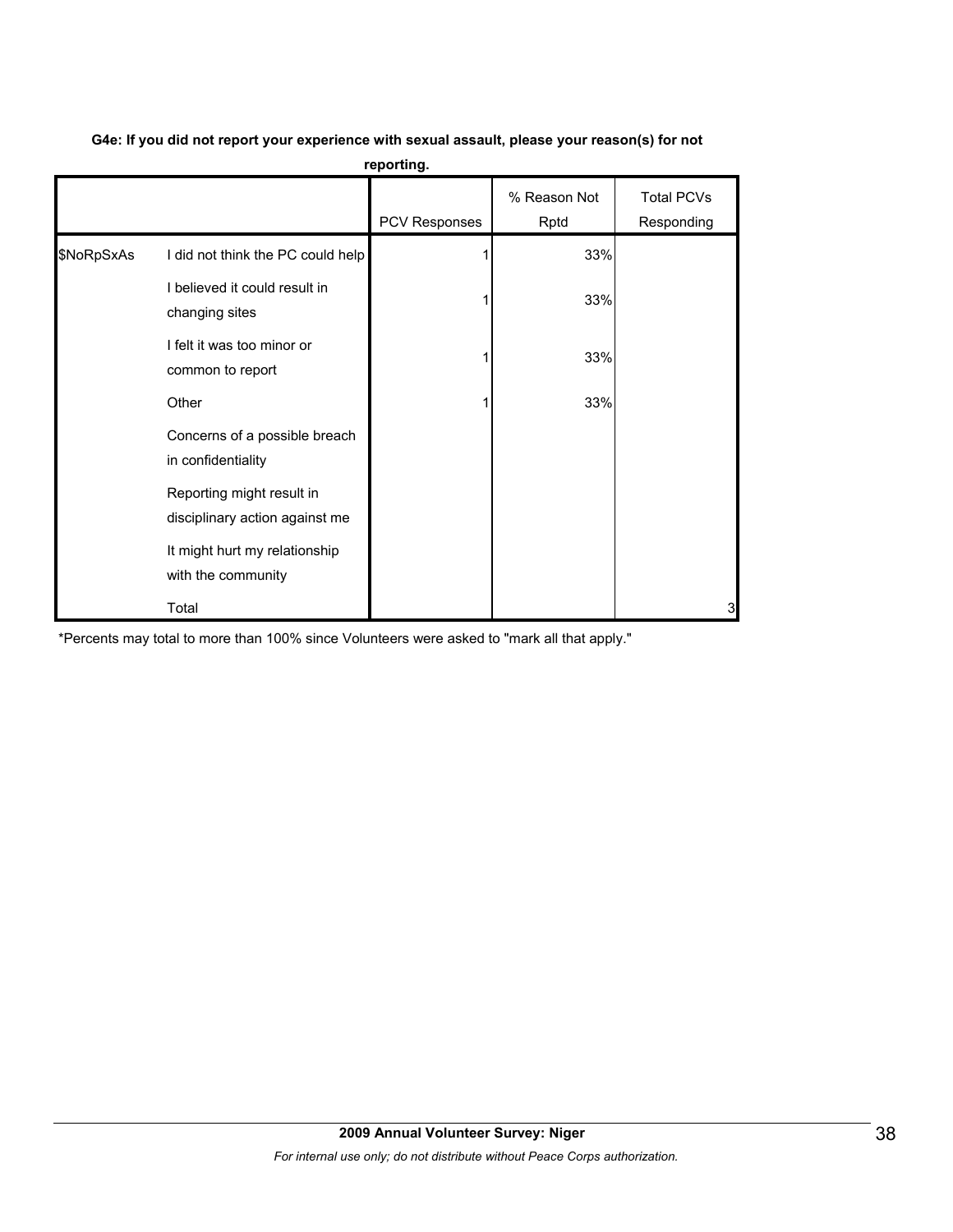|            |                                                             | <b>PCV Responses</b> | % Reason Not<br>Rptd | <b>Total PCVs</b><br>Responding |
|------------|-------------------------------------------------------------|----------------------|----------------------|---------------------------------|
| \$NoRpRape | I did not think the PC could help                           |                      |                      |                                 |
|            | I believed it could result in<br>changing sites             |                      |                      |                                 |
|            | I felt it was too minor or<br>common to report              |                      |                      |                                 |
|            | Concerns of a possible breach<br>in confidentiality         |                      |                      |                                 |
|            | Reporting might result in<br>disciplinary action against me |                      |                      |                                 |
|            | It might hurt my relationship<br>with the community         |                      |                      |                                 |
|            | Other                                                       |                      |                      |                                 |
|            | Total                                                       |                      |                      |                                 |

#### **G4f: If you did not report your experience with rape, please your reason(s) for not reporting.**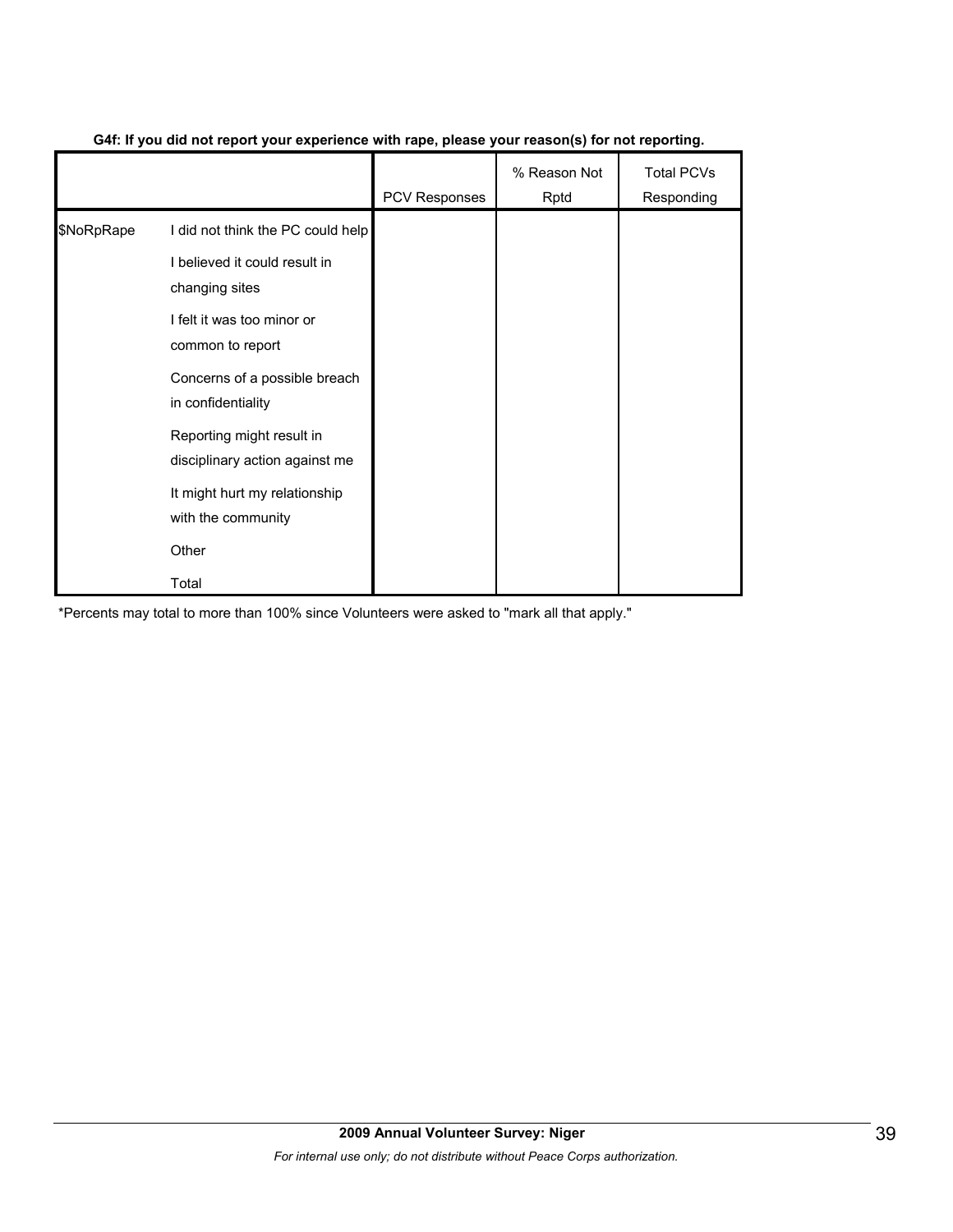# **H. Volunteers Working in HIV/AIDS**

*This section reports Volunteers' involvement in HIV/AIDS and their perceived effectiveness of their HIV/AIDS related activities.* 

### **H1: Which of the following best describes your involvement in HIV/AIDS activities?**

|     |                  |                  | Involved in       |                    |       |
|-----|------------------|------------------|-------------------|--------------------|-------|
|     |                  | HIV/AIDS work is | HIV/AIDS efforts, |                    |       |
|     | HIV/AIDS work is | part of my       | not               | Not involved in    |       |
|     | my primary       | secondary        | primary/secondary | any HIV/AIDS       |       |
|     | assignment.      | activities.      | work              | related activities | Total |
| IH1 | 7%               | 43%              | 33%               | 17%                | 42    |

#### **H2: How well has PC training prepared you to undertake your HIV/AIDS activities?**

|                 | Not at all | Poorly | Adequately | Well | Very well | <b>NA</b> | Total |
|-----------------|------------|--------|------------|------|-----------|-----------|-------|
| IH <sub>2</sub> |            | 20%    | 57%        | 14%  | 6%        | 3%        | 35    |

# **H3: In working with HC individuals or groups, how would you rate the effectiveness of your specific HIV/AIDS activities? (Including the "Don't Know" responses)**

|     | Seldom effective | Sometimes<br>effective | Often effective | Almost always<br>effective | Don't know | Total |
|-----|------------------|------------------------|-----------------|----------------------------|------------|-------|
| IH3 | 3%               | 33%                    | 39%             | 9%l                        | 15%        | 33    |

# **H3: In working with HC individuals or groups, how would you rate the effectiveness of your specific HIV/AIDS activities? (Excluding the "Don't Know" responses)**

|            | Seldom effective | Sometimes<br>effective | Often effective | Almost always<br>effective | Total |
|------------|------------------|------------------------|-----------------|----------------------------|-------|
| <b>IH3</b> | 4%               | 39%                    | 46%             | 11%                        | 28    |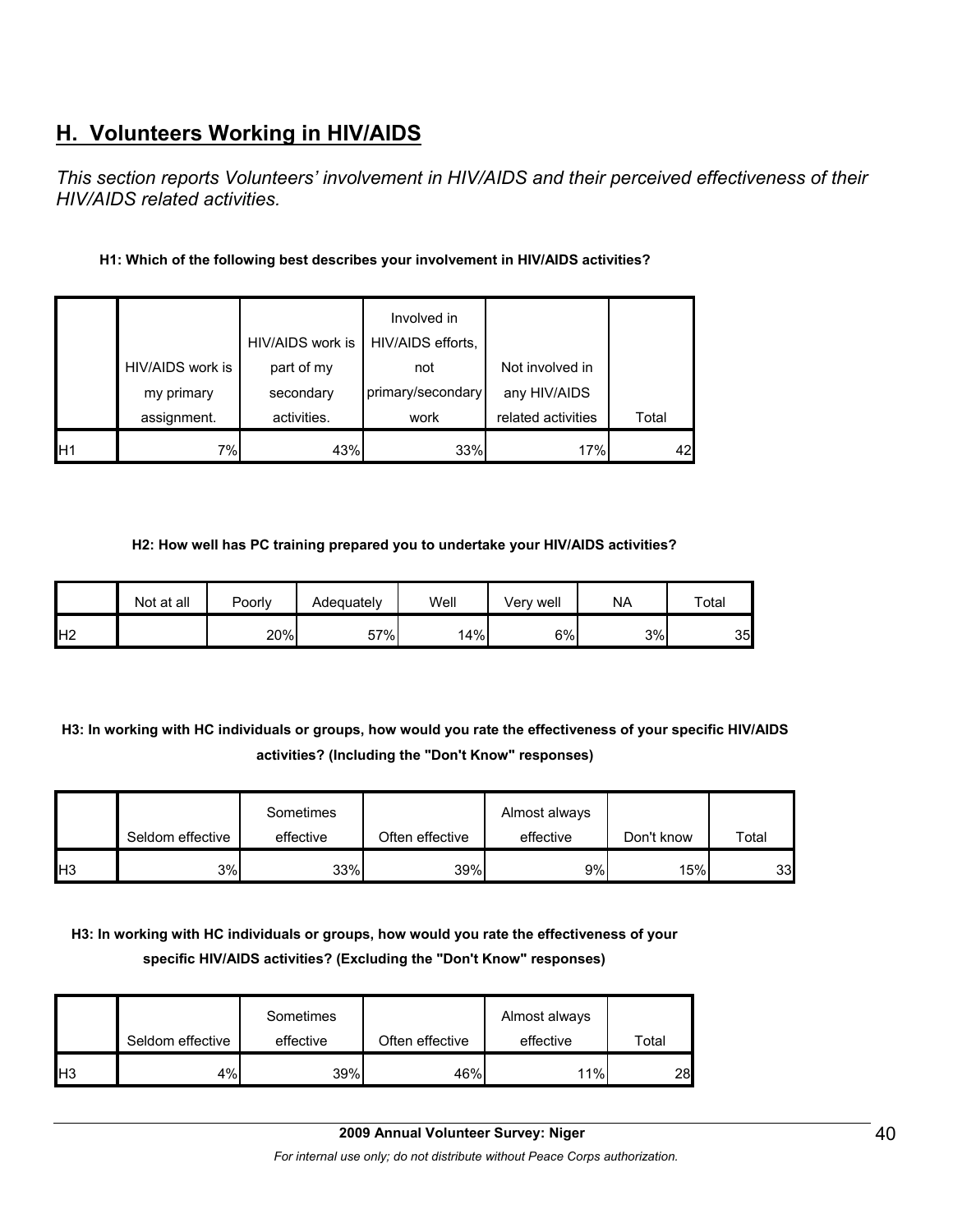# **I. Your Life in the Peace Corps**

*This section reports on Volunteers' descriptions of and adjustments to their living conditions, including stress factors and how Volunteers cope with stress.* 

### **I1: Have you lived with a host country individual or family?**

| Never lived with a host | Yes, I lived with a host |                      | Yes, both during PST |       |
|-------------------------|--------------------------|----------------------|----------------------|-------|
| country individual or   | country individual or    | Yes, in my community | and later in my      |       |
| family                  | family only              | (not during PST).    | community.           | Total |
|                         | 68%                      | 5%                   | 27%                  | 41    |

#### **I2: How often do you interact with HCNs in community/family social events?**

|    |       | Several times a |        | Several times a |         | Less than once a |       |
|----|-------|-----------------|--------|-----------------|---------|------------------|-------|
|    | Dailv | week            | Weeklv | month           | Monthly | month            | Total |
| 12 | 51%   | 27%             | 2%     | 12%             | 7%      |                  | 41    |

#### **I3: How well can you communicate in the language used by most people in your community?**

|    | Not at all | Poorly | Adequately | Well | Very well | Total |
|----|------------|--------|------------|------|-----------|-------|
| 13 |            | 5%     | 30%        | 45%  | 20%       | 40    |

#### **I4: Do you have the following at your worksite?**

|               | Never | Sometimes or more often | Total |  |
|---------------|-------|-------------------------|-------|--|
| Electricity   | 64%   | 36%                     | 42    |  |
| Running water | 64%   | 36%                     | 42    |  |

#### **I4: Do you have the following at your residence?**

|               | Never | Sometimes or more often | Total |
|---------------|-------|-------------------------|-------|
| Electricity   | 66%   | 34%                     | 441   |
| Running water | 76%   | 24%                     | 441   |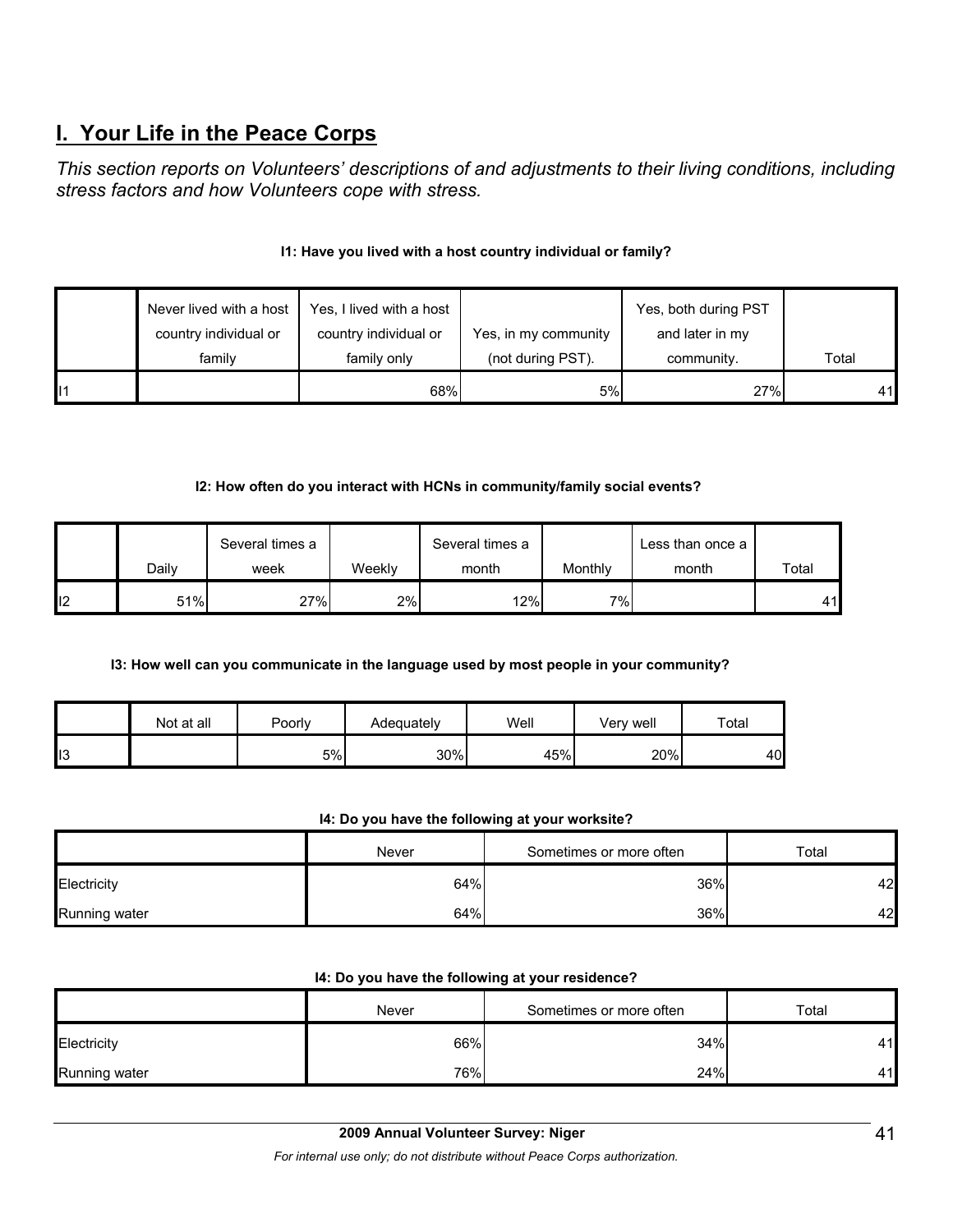# **I5: How well do your PC experiences match the expectations you had before you became a Volunteer?**

|                | Not at all | Minimallv | Moderately | Considerably | Exceptionally | $\mathsf{^{r}}$ otal |
|----------------|------------|-----------|------------|--------------|---------------|----------------------|
| $\mathsf{II}5$ |            | 7%        | 38%        | 29%          | 17%           | 42                   |

#### **I7: To what extent do the following create stress and/or emotional health issues for you?**

|                                                                            | Not at all<br>stressful 1 | $\overline{2}$ | $\mathsf 3$ | $\overline{\mathbf{4}}$ | Exceptionally<br>stressful 5 | <b>NA</b> | Total |
|----------------------------------------------------------------------------|---------------------------|----------------|-------------|-------------------------|------------------------------|-----------|-------|
| <b>Cultural issues</b>                                                     |                           | 32%            | 34%         | 24%                     | 10%                          |           | 41    |
| Dealing with violence in                                                   |                           |                |             |                         |                              |           |       |
| country (e.g., civil unrest,<br>domestic violence, corporal<br>punishment) | 34%                       | 39%            | 10%         | 15%                     |                              | 2%        | 41    |
| Health/medical problems                                                    | 10%                       | 32%            | 32%         | 20%                     | 7%                           |           | 41    |
| Issues including family,<br>friends, loved ones in U.S.                    | 18%                       | 35%            | 25%         | 18%                     | 5%                           |           | 40    |
| Isolation/Ioneliness                                                       | 12%                       | 22%            | 39%         | 17%                     | 10%                          |           | 41    |
| Local language                                                             | 2%                        | 20%            | 39%         | 29%                     | 10%                          |           | 41    |
| Primary assignment                                                         | 15%                       | 39%            | 29%         | 12%                     | 2%                           | 2%        | 41    |
| Romantic relationships in-<br>country                                      | 34%                       | 24%            | 17%         | 5%                      | 7%                           | 12%       | 41    |
| Interactions with other<br><b>Volunteers</b>                               | 34%                       | 41%            | 15%         | 7%                      | 2%                           |           | 41    |
| Interactions with PC Staff                                                 | 17%                       | 27%            | 34%         | 17%                     | 5%                           |           | 41    |
| Safety and security                                                        | 29%                       | 34%            | 24%         | 5%                      | 7%                           |           | 41    |
| Other: Please specify below                                                |                           |                |             |                         | 67%                          | 33%       | 3     |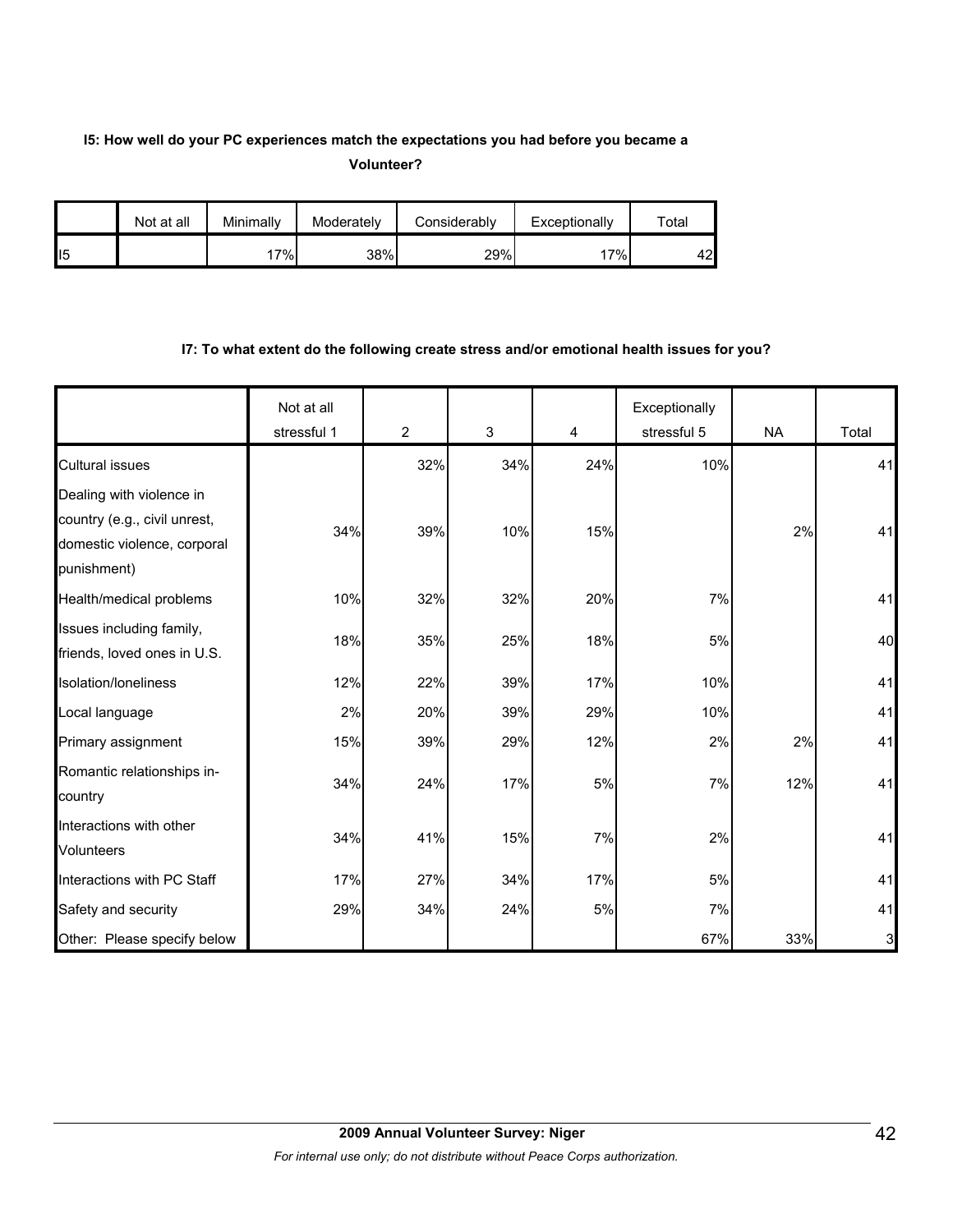|                |                                               | PCV Responses | % Using This<br><b>Stress Reducer</b> | <b>Total PCVs</b><br>Responding |
|----------------|-----------------------------------------------|---------------|---------------------------------------|---------------------------------|
| \$I8LessStress | Talk with PCVs in my<br>community             | 33            | 80%                                   |                                 |
|                | Talk with friends and family in<br>US         | 33            | 80%                                   |                                 |
|                | Pursue personal hobbies                       | 33            | 80%                                   |                                 |
|                | Talk with PCVs outside my<br>community        | 29            | 71%                                   |                                 |
|                | Leave the community for a time                | 28            | 68%                                   |                                 |
|                | Do sports                                     | 27            | 66%                                   |                                 |
|                | Get involved in other projects                | 24            | 59%                                   |                                 |
|                | Talk with co-workers or friends<br>(not PCVs) | 20            | 49%                                   |                                 |
|                | Talk with PC in-country staff                 | 16            | 39%                                   |                                 |
|                | Talk with my host family                      | 12            | 29%                                   |                                 |
|                | Meditate                                      | 11            | 27%                                   |                                 |
|                | Pray                                          | 9             | 22%                                   |                                 |
|                | Do other activity (specify)                   | ⊿             | 10%                                   |                                 |
|                | Talk with Office of Special<br>Services staff |               |                                       |                                 |
|                | Total                                         |               |                                       | 41                              |

#### **I8: Please mark all of the typical ways in which you cope with stress.**

\*Percents total to more than 100% since Volunteers were asked to "mark all that apply."

# **I8: Others I talk with to reduce stress** Percent Number Open-ended results. Not responsive to request.I8.OTHRS.TEXT Total 100% 42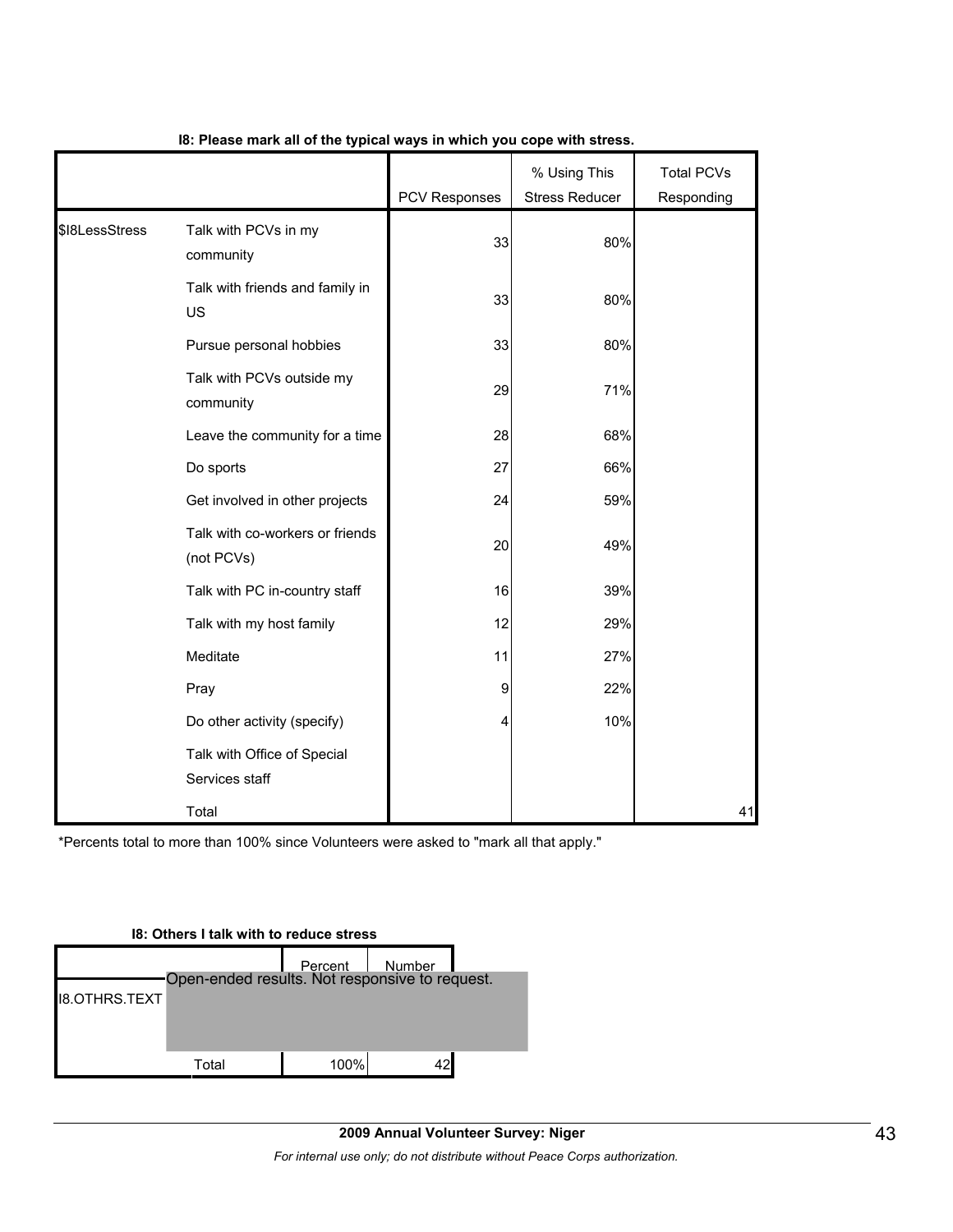#### **I8: Other activities to reduce stress**



#### **I8: When asked about ways of coping with stress, Volunteers**

#### **who answered "No stress"**

|                    | N٥   | Yes, I have no<br>stress | Total |
|--------------------|------|--------------------------|-------|
| <b>I8.NOSTRESS</b> | 100% |                          |       |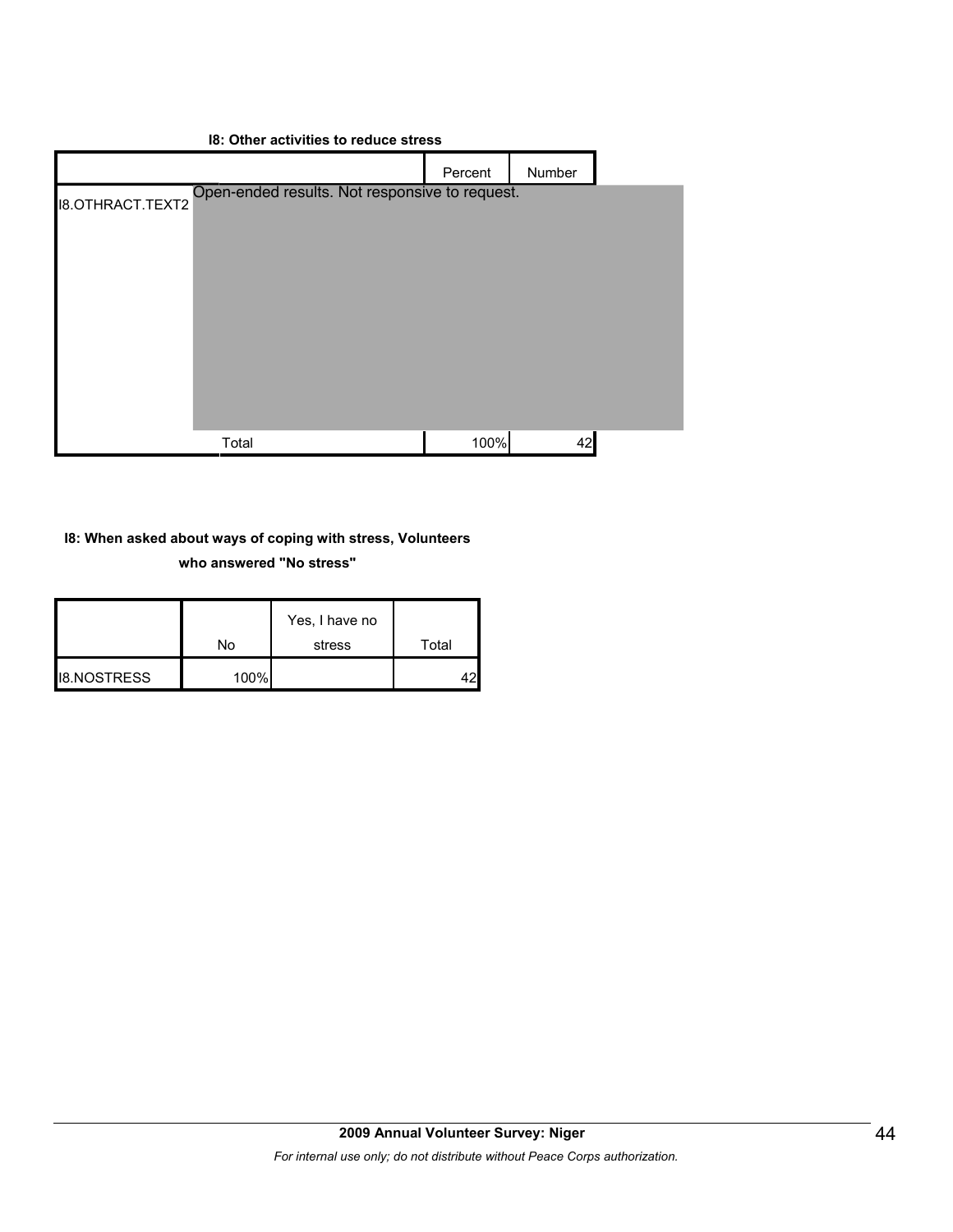# **J. Overall Assessment of Peace Corps Service**

*This section reports Volunteers' level of satisfaction with their Peace Corps service and their expectations about completing their service.* 

|     | Not at all | Minimally | Moderately | Considerably | Exceptionally | $\tau$ otal |
|-----|------------|-----------|------------|--------------|---------------|-------------|
| U1A |            | 2%        | 14%        | 43%          | 40%           | 42          |

**J1a: How personally rewarding do you find your overall Peace Corps service?**



service?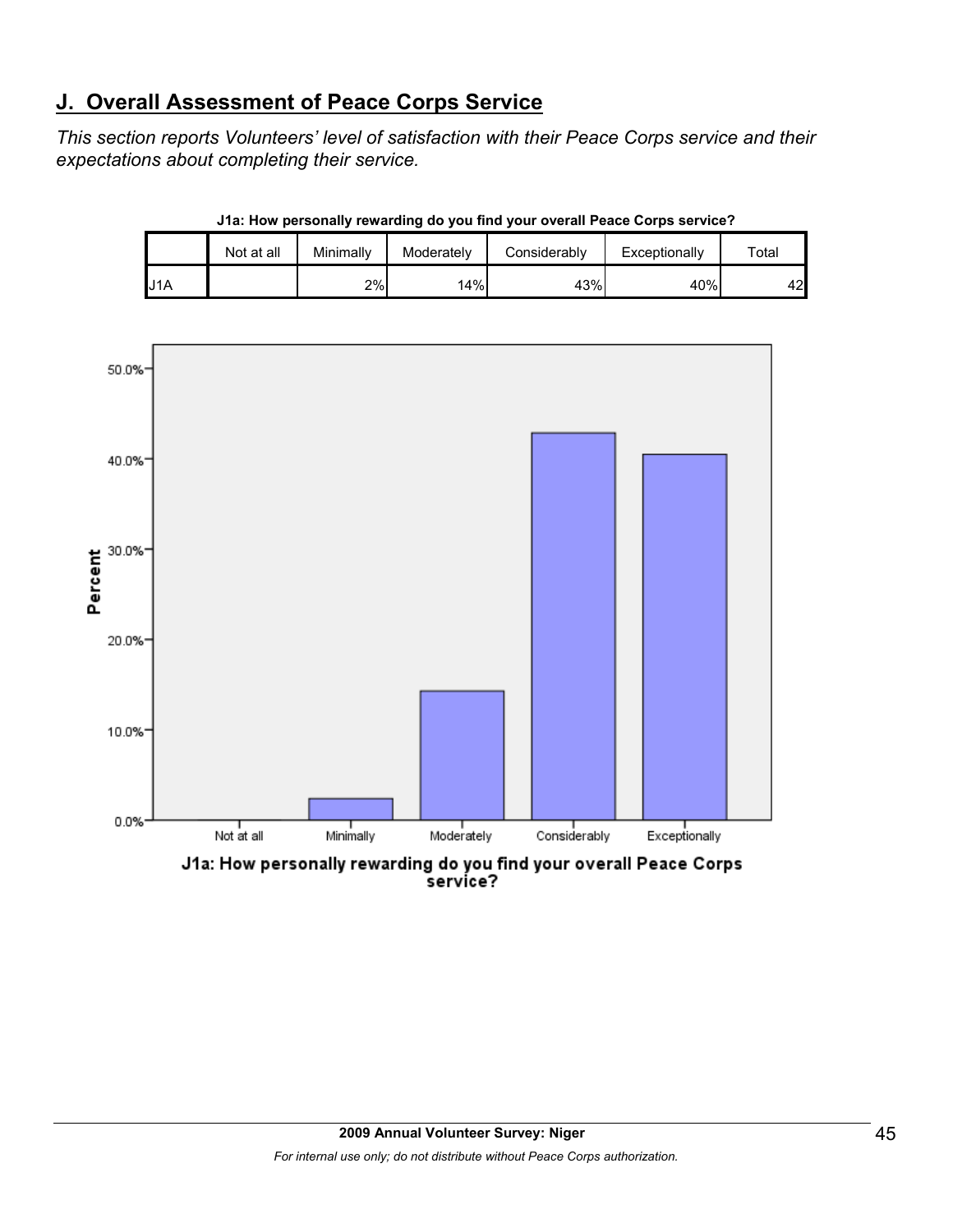|     | Not at all | Minimally | Moderately | Considerably | Exceptionally | $\tau$ otal |
|-----|------------|-----------|------------|--------------|---------------|-------------|
| U1B |            |           | 26%        | 38%          | 36%           | 42          |





J1b: How personally rewarding do you find your community involvement?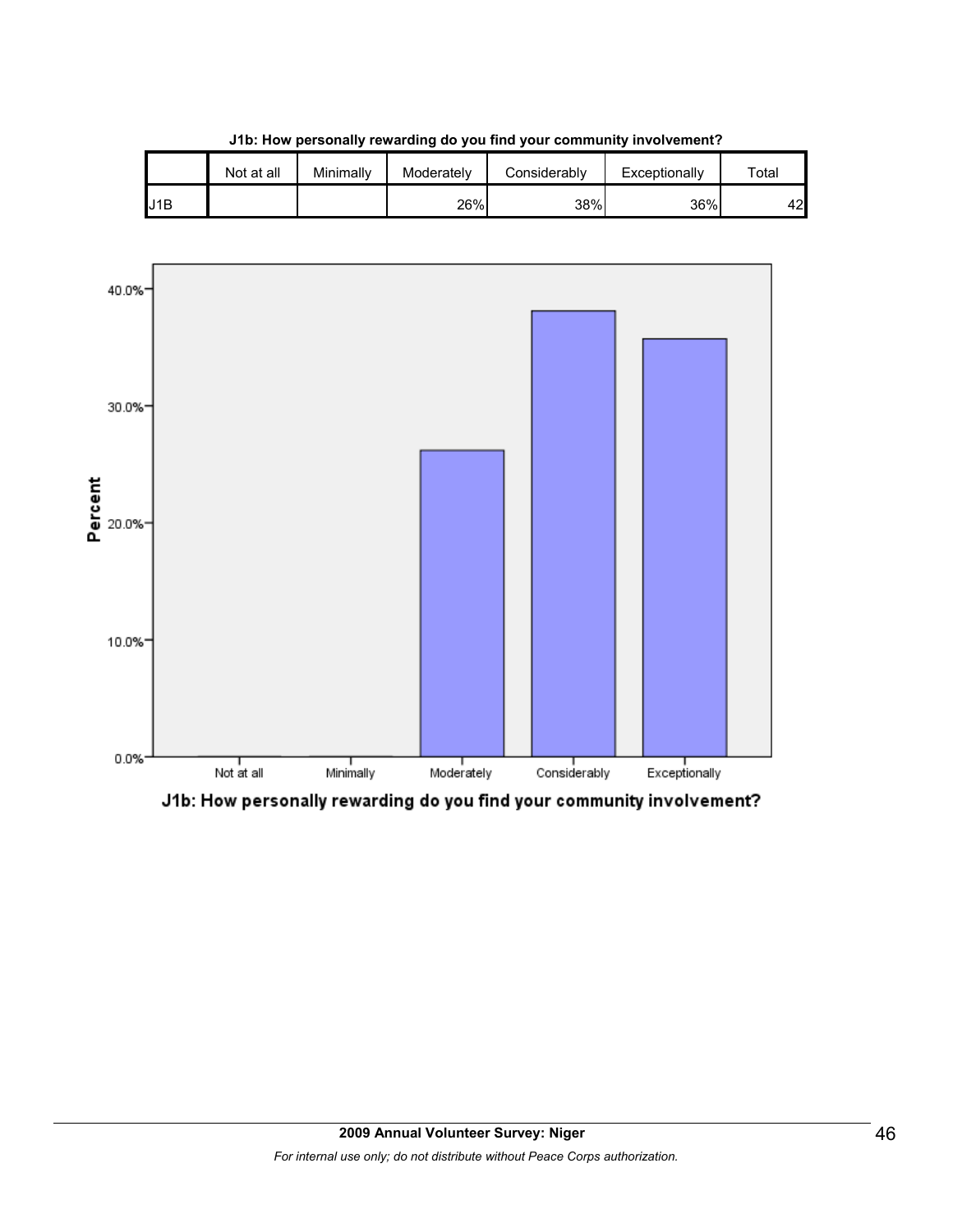





J1c: How personally rewarding do you find your experience with other<br>Volunteers?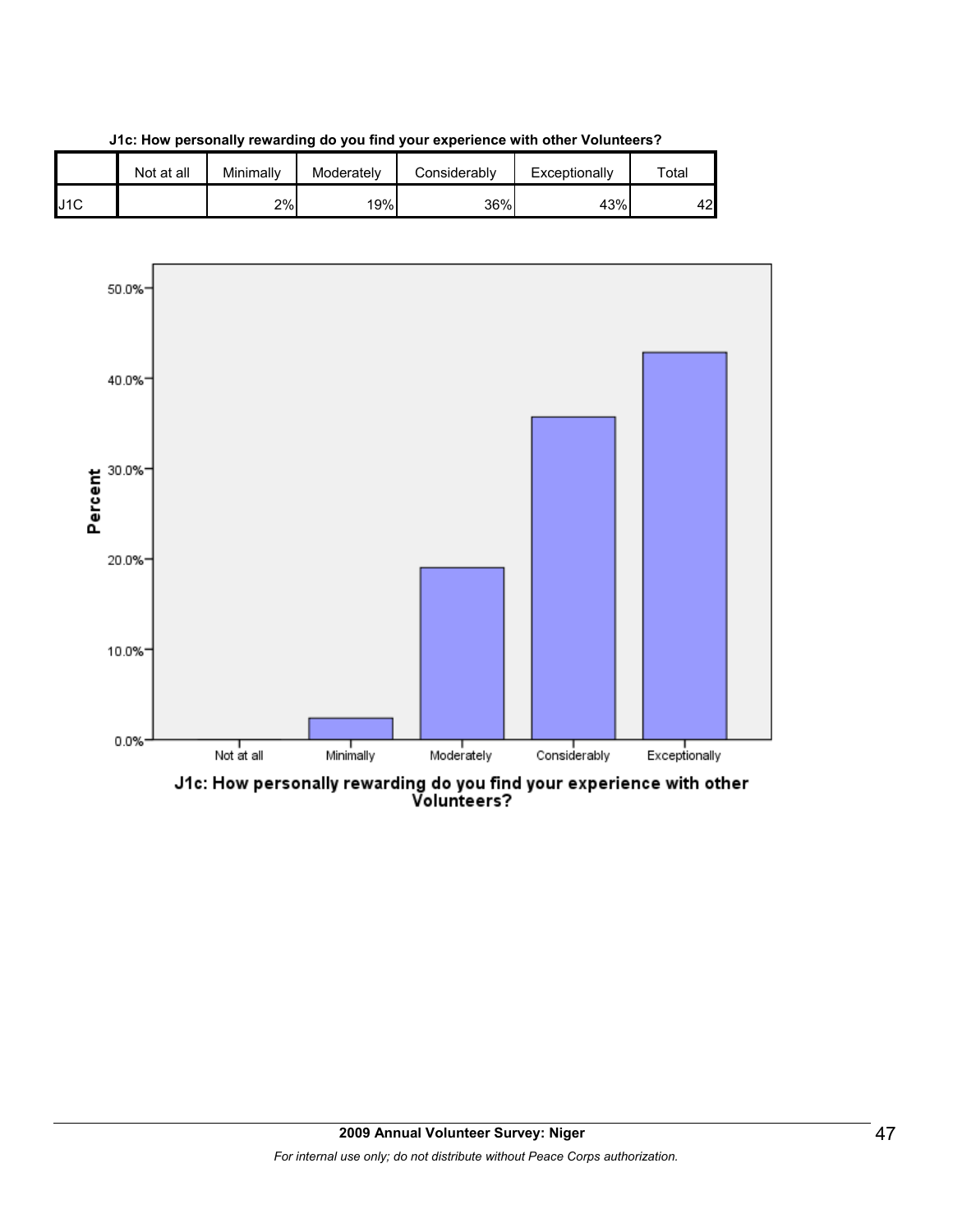|     | Not at all | Minimallv | Moderately | Considerably | Exceptionally | $\tau$ otal |
|-----|------------|-----------|------------|--------------|---------------|-------------|
| J1D |            | י (∂ד     | 21%        | 40%          | 31%           | 42          |

**J1d: How personally rewarding do you find your work with counterparts/community partners?**

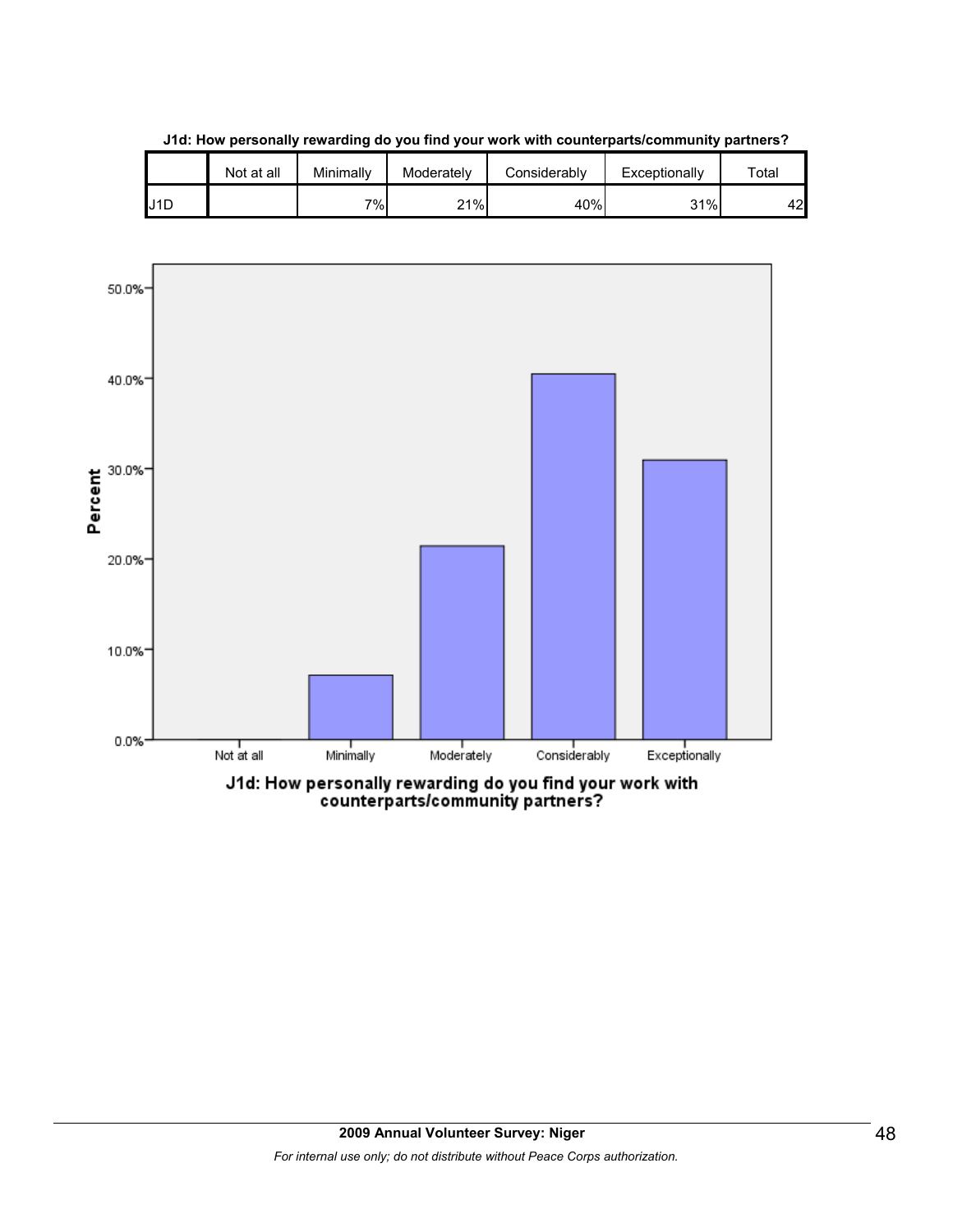

**J1e: How personally rewarding do you find your experience with other HCNs?**

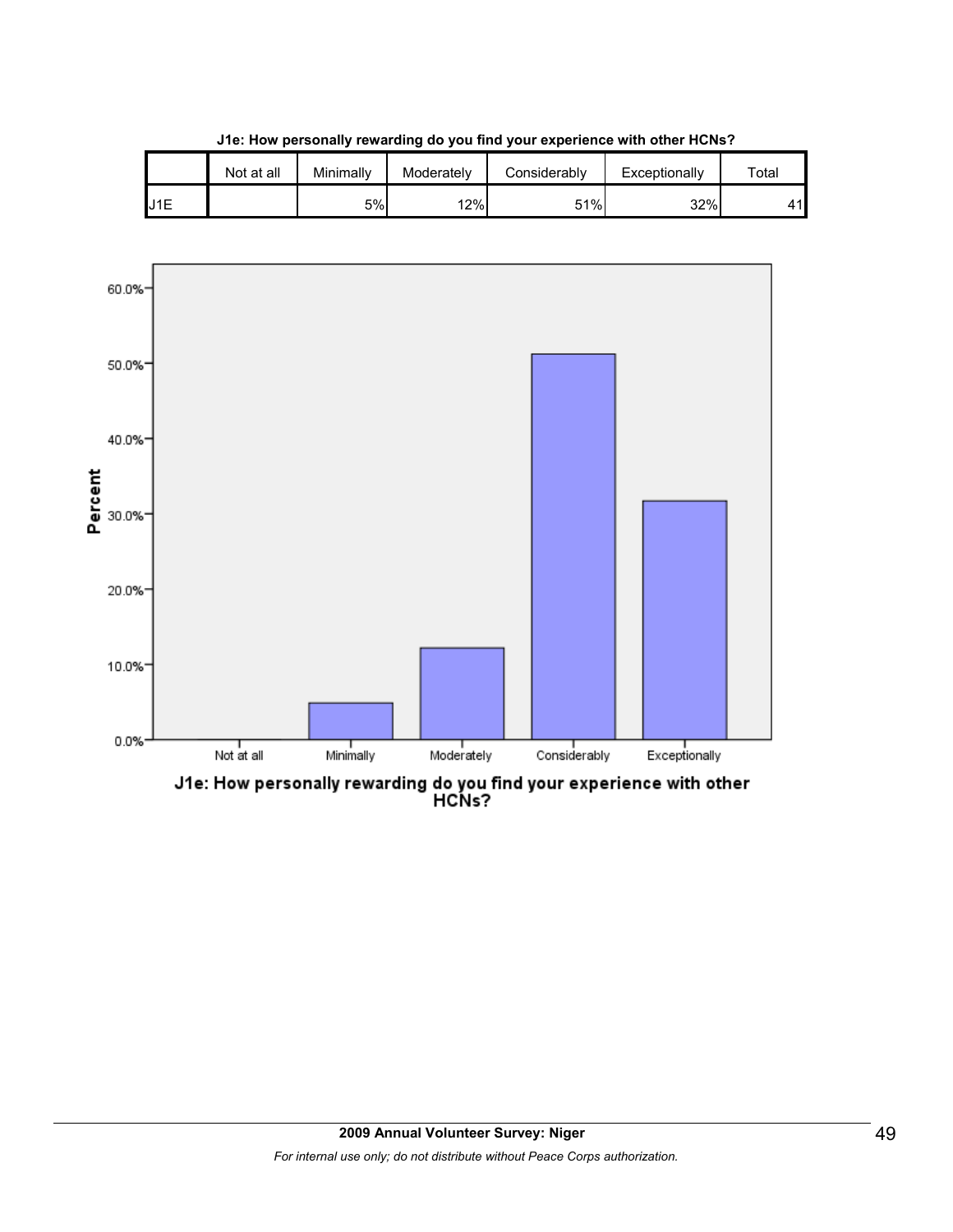|     | Not at all | Minimallv | Moderately | Considerablv | Exceptionally | $\tau$ otal |
|-----|------------|-----------|------------|--------------|---------------|-------------|
| J2A | 2%         | 25%       | 38%        | 22%          | 12%           | 40          |

**J2a (PCVs at post 9 months+ months): Please rate how well you think you achieved Goal 1.**



J2a (PCVs at post 9 months+ months): Rate how well you think you<br>achieved Goal 1.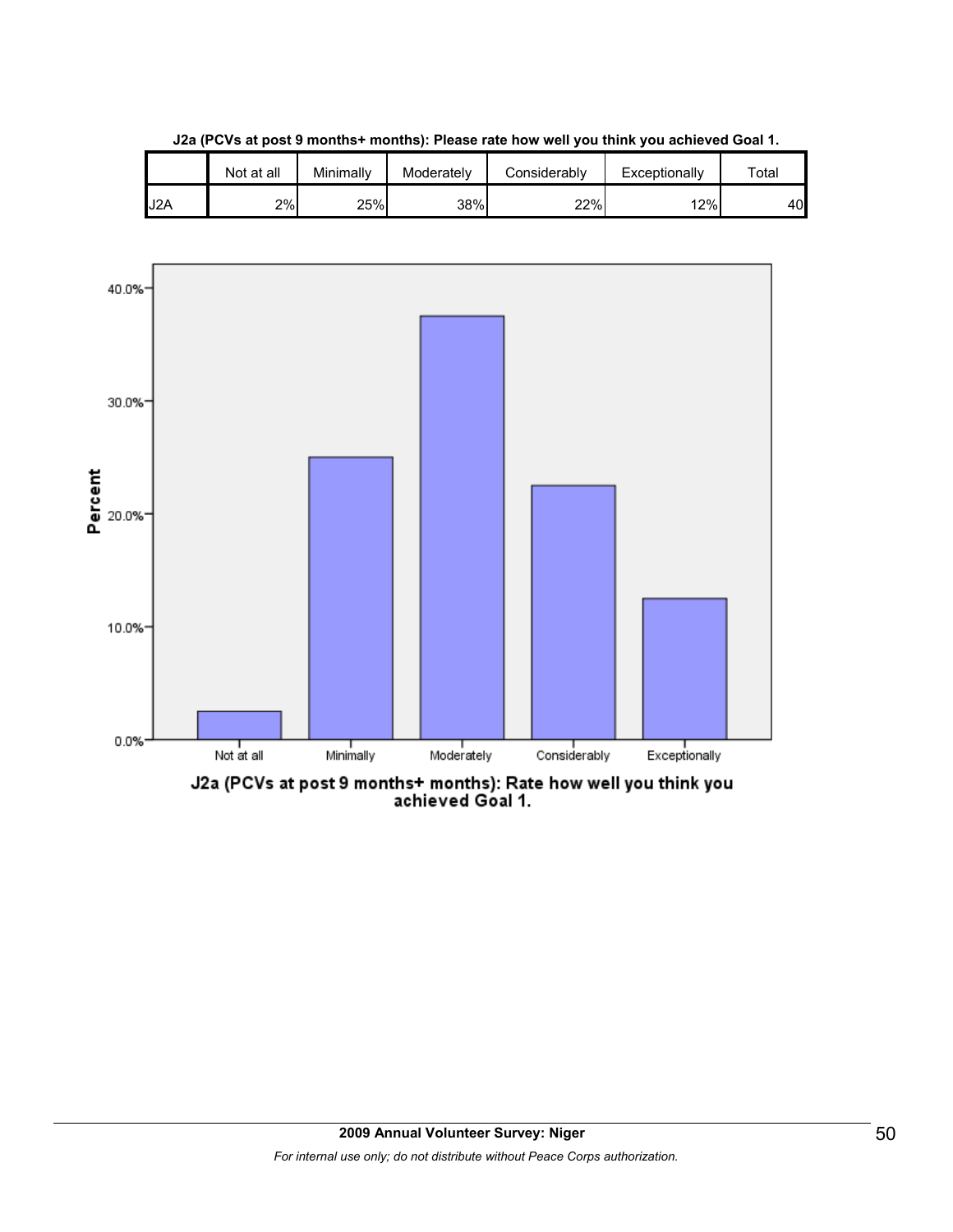

**J2b: (PCVs at post 9 months+ months): Please rate how well you think you achieved Goal 2.**

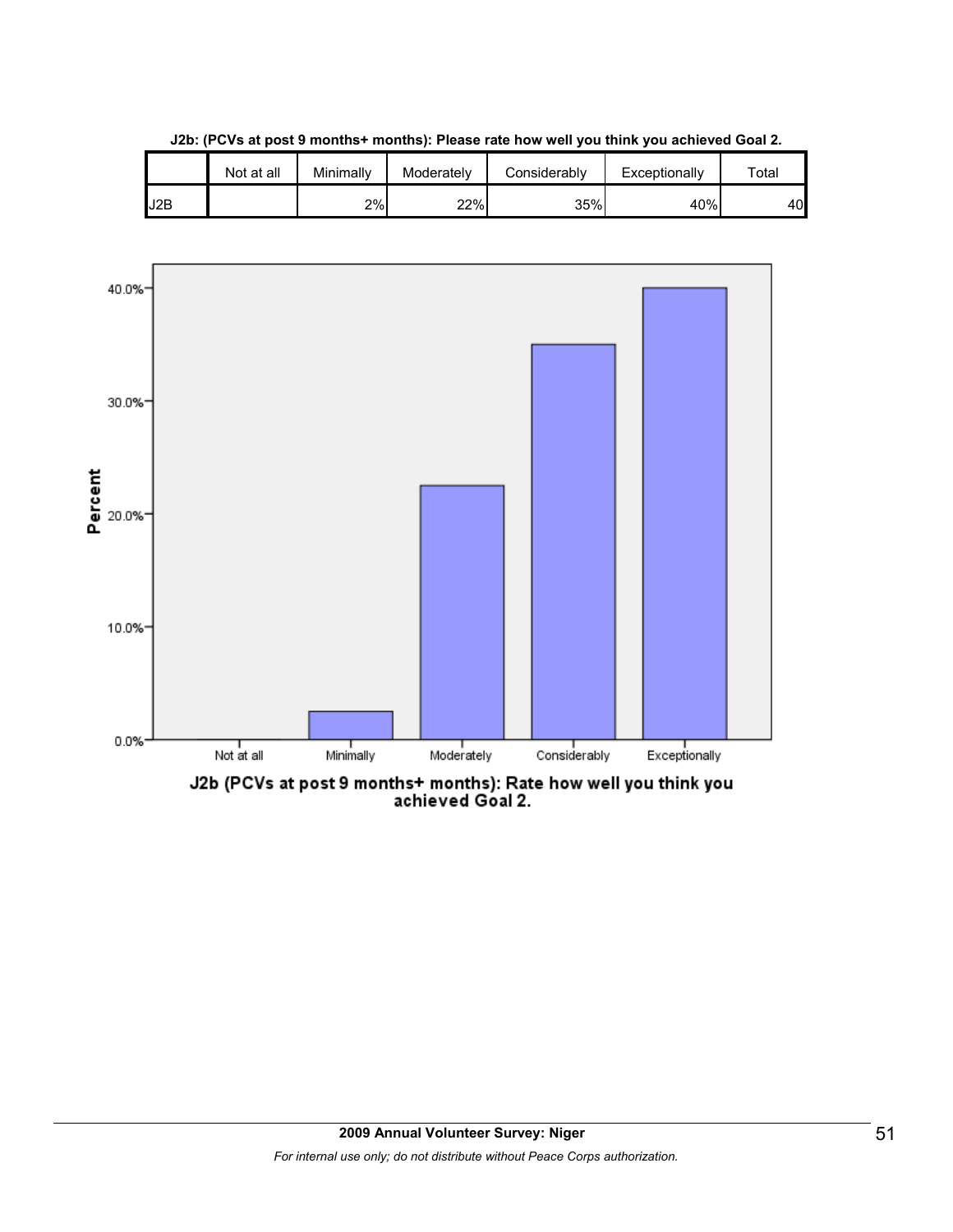

**J2c (PCVs at post 9 months+ months): Please rate how well you think you achieved Goal 3.**



J2c (PCVs at post 9 months+ months): Please rate how well you think you<br>achieved Goal 3.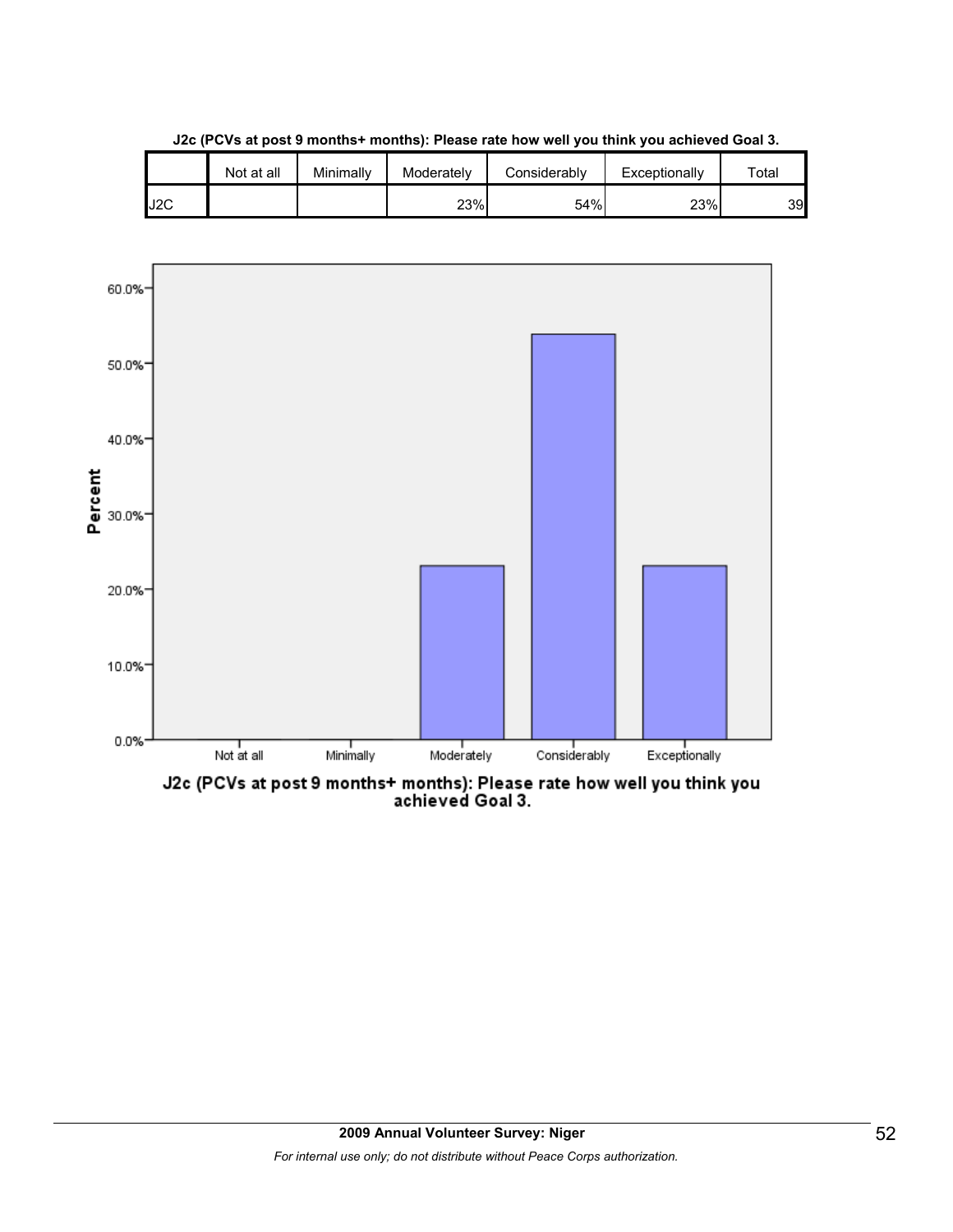**J3: Today, would you make the same decision to join the Peace Corps?**

|    | No | Not likely | Possibly | Probably | Definitely | Total |
|----|----|------------|----------|----------|------------|-------|
| J3 |    |            | 2%       | 17%      | 81%        | 42    |

**J4: Would you recommend Peace Corps service to others you think are qualified?**

|     | No | Not likely | Possibly | Probably | Definitely | $\tau$ otal |
|-----|----|------------|----------|----------|------------|-------------|
| IJ4 |    |            | 5%       | 15%      | 80%        | 44          |

**J5: Do you intend to complete your Peace Corps service?**

|              | No | Not sure | Yes | Might extend | Total |
|--------------|----|----------|-----|--------------|-------|
| $\mathsf{L}$ |    |          | 64% | 36%          | 42    |

| J6: Would your host country benefit most if the Peace Corps program was---? |  |  |
|-----------------------------------------------------------------------------|--|--|
|-----------------------------------------------------------------------------|--|--|

|    |              |         | Refocused/redesig |                  |          |       |
|----|--------------|---------|-------------------|------------------|----------|-------|
|    | Discontinued | Reduced | ned               | Maintained as is | Expanded | Total |
| J6 |              |         | 40%               | 17%              | 43%      | 42    |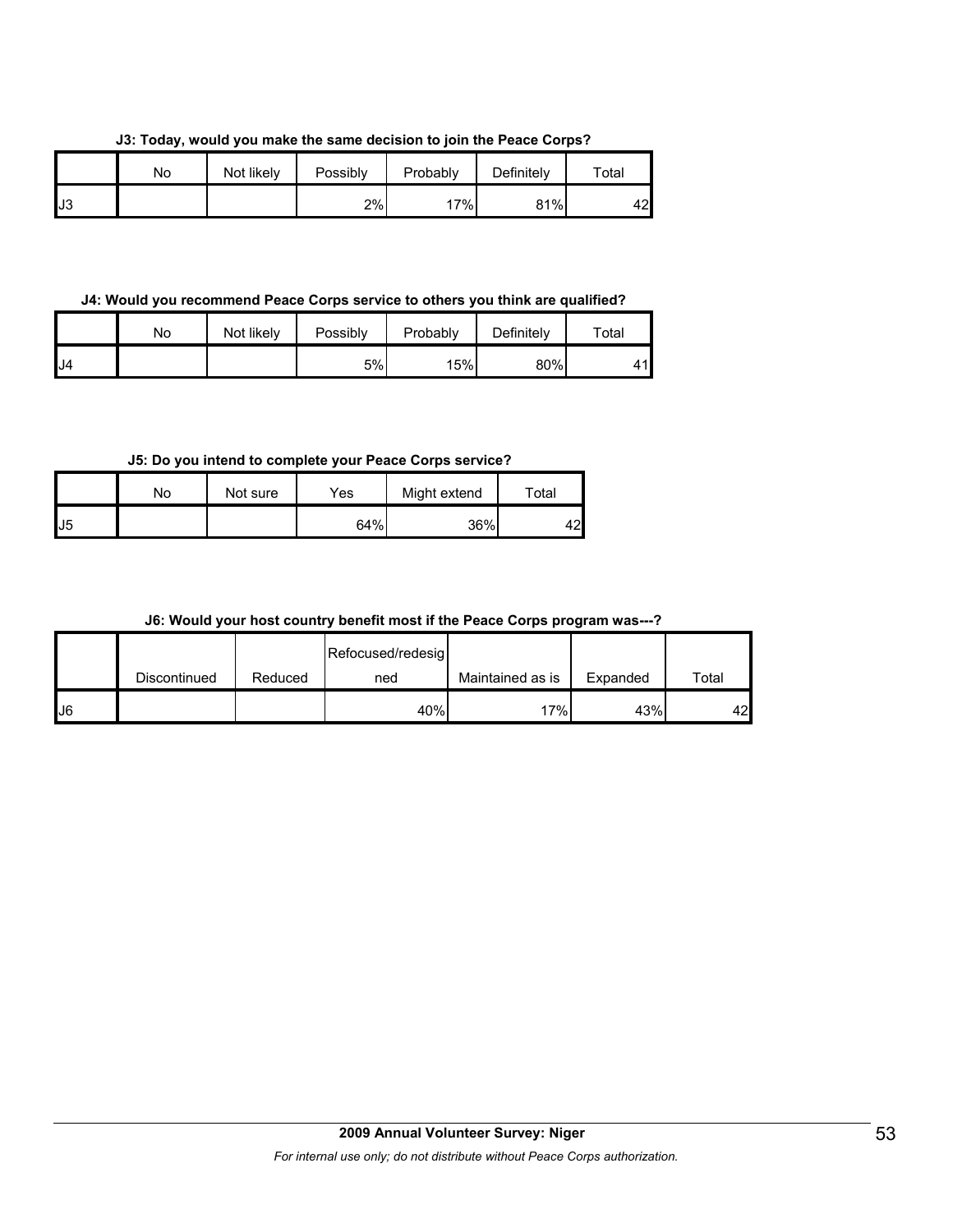# **K. Activities After Peace Corps Service**

*This section reports on Volunteers' plans for after they have completed their Peace Corps Service.* 

#### **K1a: What are your plans after your Peace Corps service? Work in government.**

| Government                                                       |    |     |  |  |  |
|------------------------------------------------------------------|----|-----|--|--|--|
| In the $U.S.$<br>In your host country<br>In another country<br>N |    |     |  |  |  |
| 100%                                                             | 0% | 14% |  |  |  |

\* Percent of cases was used. Percentages will be greater than 100 since Volunteers were asked to select all that applied.

#### **K1b: What are your plans after your Peace Corps service? Work in the private sector.**

| <b>Private Sector</b>                                     |     |     |   |  |  |
|-----------------------------------------------------------|-----|-----|---|--|--|
| In the U.S.<br>In another country<br>In your host country |     |     |   |  |  |
| 62%                                                       | 25% | 38% | 8 |  |  |

\* Percent of cases was used. Percentages will be greater than 100 since Volunteers were asked to select all that applied.

#### **K1c: What are your plans after your Peace Corps service? Work for an NGO.**

| <b>NGO</b>                                                     |     |     |      |  |  |
|----------------------------------------------------------------|-----|-----|------|--|--|
| In the U.S.<br>In another country<br>In your host country<br>N |     |     |      |  |  |
| 45%                                                            | 36% | 73% | 11 I |  |  |

\* Percent of cases was used. Percentages will be greater than 100 since Volunteers were asked to select all that applied.

#### **K1d: What are your plans after your Peace Corps service? Work for PC Response.**

| Peace Corps Response                                           |     |     |   |  |  |
|----------------------------------------------------------------|-----|-----|---|--|--|
| In the U.S.<br>In your host country<br>In another country<br>N |     |     |   |  |  |
| 38%                                                            | 25% | 88% | 8 |  |  |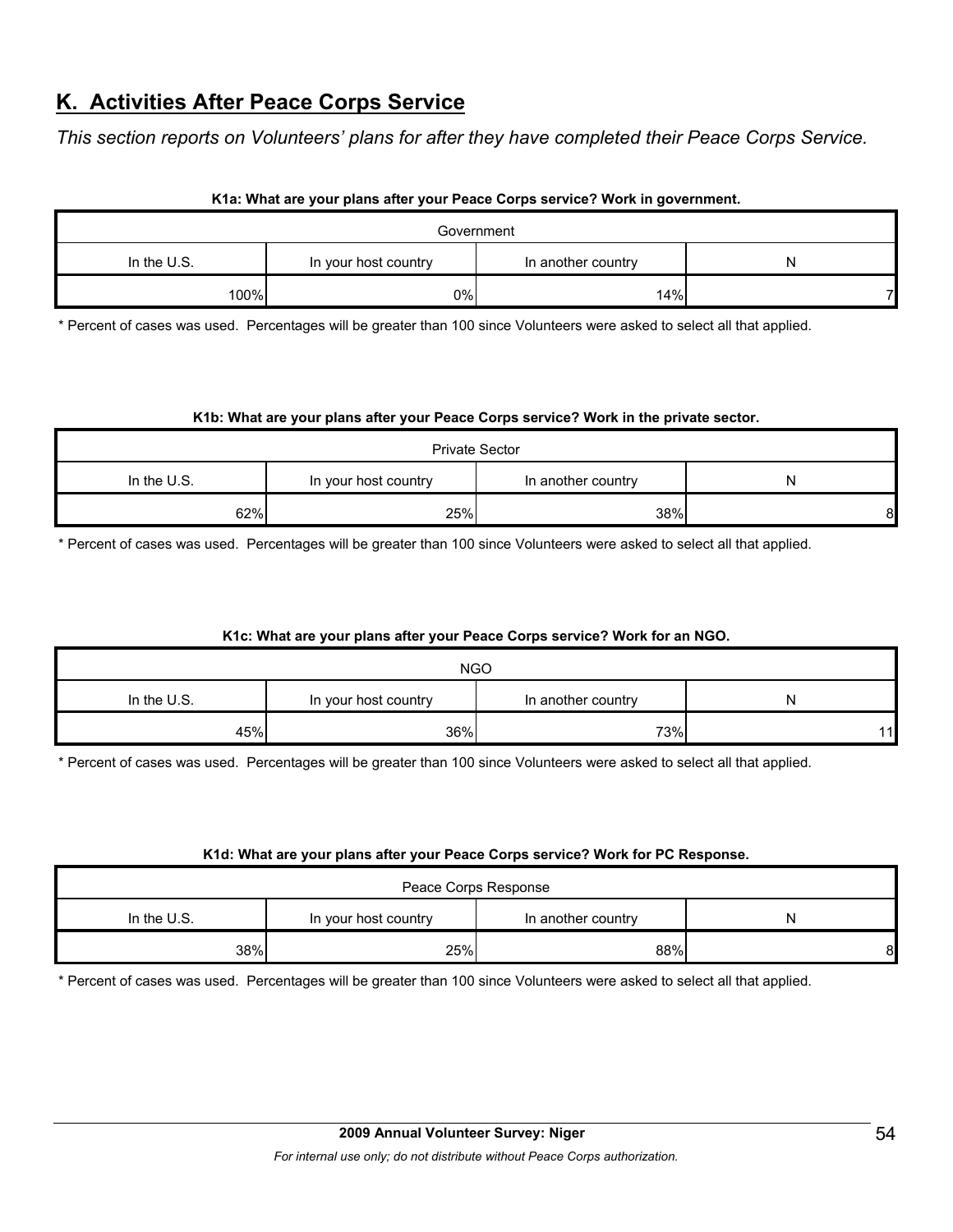#### **K1e: What are your plans after your Peace Corps service? Continue to participate in volunteer activities.**

| <b>Volunteer Activities</b>                                      |     |     |    |  |  |
|------------------------------------------------------------------|-----|-----|----|--|--|
| In the $U.S.$<br>In another country<br>In your host country<br>N |     |     |    |  |  |
| 100%                                                             | 12% | 12% | 81 |  |  |

\* Percent of cases was used. Percentages will be greater than 100 since Volunteers were asked to select all that applied.

#### **K1f: What are your plans after your Peace Corps service? Graduate school/academic credentialing.**

| Graduate School                                                  |     |     |   |  |  |
|------------------------------------------------------------------|-----|-----|---|--|--|
| In the $U.S.$<br>In your host country<br>In another country<br>N |     |     |   |  |  |
| 100%                                                             | 17% | 17% | 6 |  |  |

\* Percent of cases was used. Percentages will be greater than 100 since Volunteers were asked to select all that applied.

#### **K1g: What are your plans after your Peace Corps service? Travel.**

|                                                                  |     | Travel |    |  |  |
|------------------------------------------------------------------|-----|--------|----|--|--|
| In the $U.S.$<br>In another country<br>In your host country<br>N |     |        |    |  |  |
| 46%                                                              | 23% | 69%    | 13 |  |  |

\* Percent of cases was used. Percentages will be greater than 100 since Volunteers were asked to select all that applied.

#### **K1h: What are your plans after your Peace Corps service? Other.**

| Other       |                      |                    |   |  |  |
|-------------|----------------------|--------------------|---|--|--|
| In the U.S. | In your host country | In another country | N |  |  |
| 100%        | 0%                   | 100%               |   |  |  |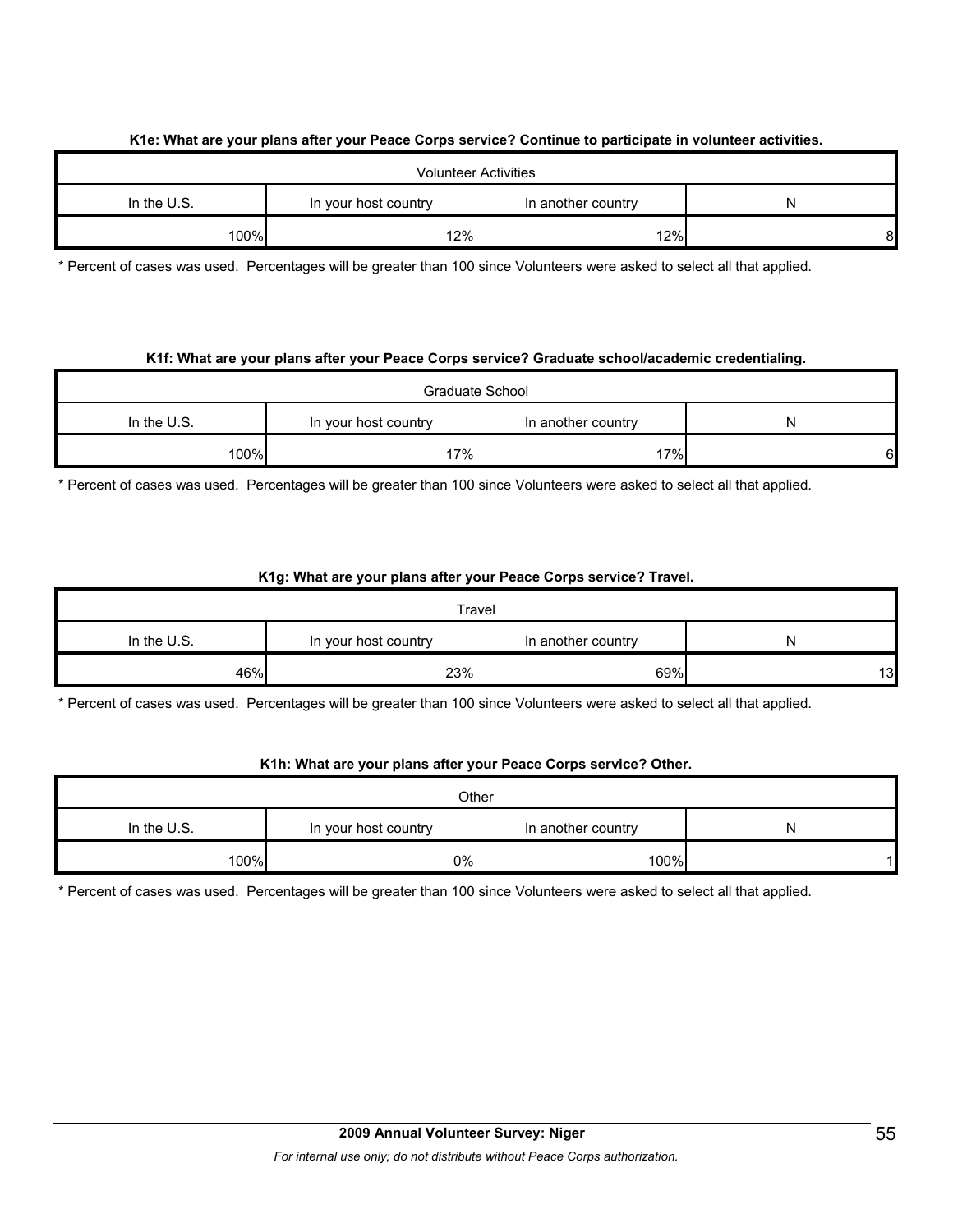# **K2:How prepared do you feel to share your Peace Corps experience and knowledge of your host country with others in the United States when you return?**

|                                        | Not at all | Minimally | Moderately | Considerably | Total |
|----------------------------------------|------------|-----------|------------|--------------|-------|
| How prepared do you feel to share your | 0%         | 0%        | 17%        | 83%          |       |
| Peace Corps experience and             |            |           |            |              |       |
| knowledge of your host country with    |            |           |            |              |       |
| others in the United States when you   |            |           |            |              | 18    |
| return?                                |            |           |            |              |       |

#### **K3: How well do you feel Peace Corps has prepared you for life in the U. S. after you return?**

|                                 | Not at all | Minimally | Moderately | Considerably | Exceptionally | Total |
|---------------------------------|------------|-----------|------------|--------------|---------------|-------|
| How well do you feel Peace      | 0%l        | 11%       | 50%        | 33%          | 6%            |       |
| Corps has prepared you for life |            |           |            |              |               |       |
| in the U. S. after your return? |            |           |            |              |               | 18    |

### **K6: Have your life/career goals changed because of your Peace Corps service?**

|                                                     | No  | Yes | $\tau$ otal |
|-----------------------------------------------------|-----|-----|-------------|
| Have your life/career goals changed because of your | 18% | 82% |             |
| Peace Corps service?                                |     |     | 17          |

#### **K7: How well informed are you about the following opportunities for returned Volunteers:**

|                                                  | Not informed | Somewhat<br>informed | Well informed | N  |
|--------------------------------------------------|--------------|----------------------|---------------|----|
| Peace Corps Response                             | 24%          | 59%                  | 18%           | 17 |
| Peace Corps' Fellows/USA<br>program              | $0\%$        | 56%                  | 44%           | 18 |
| Noncompetitive eligibility                       | 28%          | 50%                  | 22%           | 18 |
| <b>RPCV Career Center in</b><br>Washington, D.C. | 39%          | 39%                  | 22%           | 18 |
| <b>Returned Volunteer Services</b>               | 44%          | 39%                  | 17%           | 18 |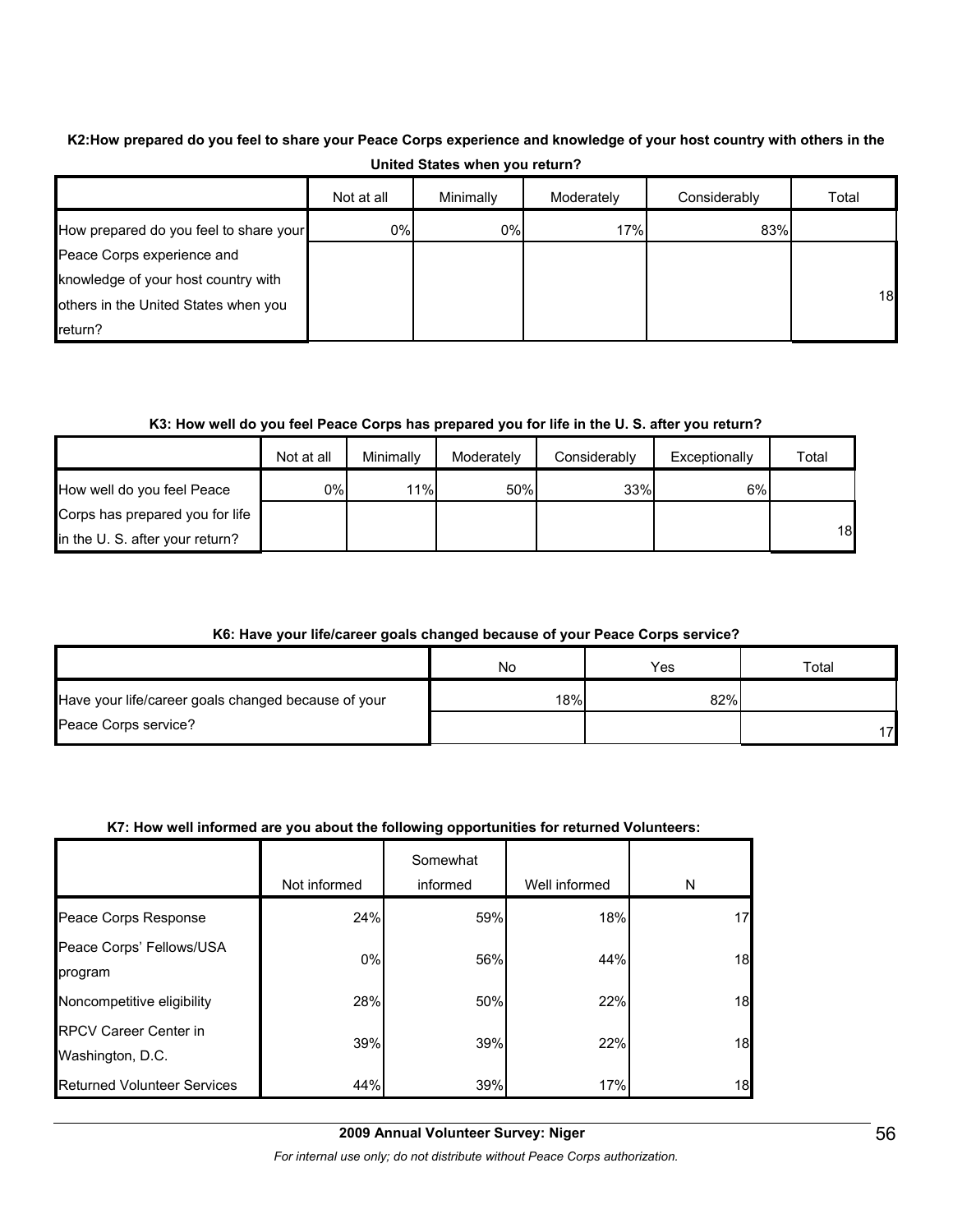| Learn about Fellows/USA | PC Website                                    | 47% |    |
|-------------------------|-----------------------------------------------|-----|----|
| program                 | At COS Conference                             | 35% |    |
|                         | Word of mouth                                 | 18% |    |
|                         | From a recruiter                              | 12% |    |
|                         | At IST                                        | 12% |    |
|                         | At post's information resource<br>center      | 12% |    |
|                         | At PST                                        | 6%  |    |
|                         | From staff in the host country's<br>PC office | 6%  |    |
|                         | Hotline                                       | 0%  |    |
|                         | Mid-service mailing from PC                   | 0%  |    |
|                         | University website                            | 0%  |    |
|                         | Other                                         | 0%  |    |
|                         | N                                             |     | 17 |

#### **K8: How did you first learn about the Fellows/USA program?**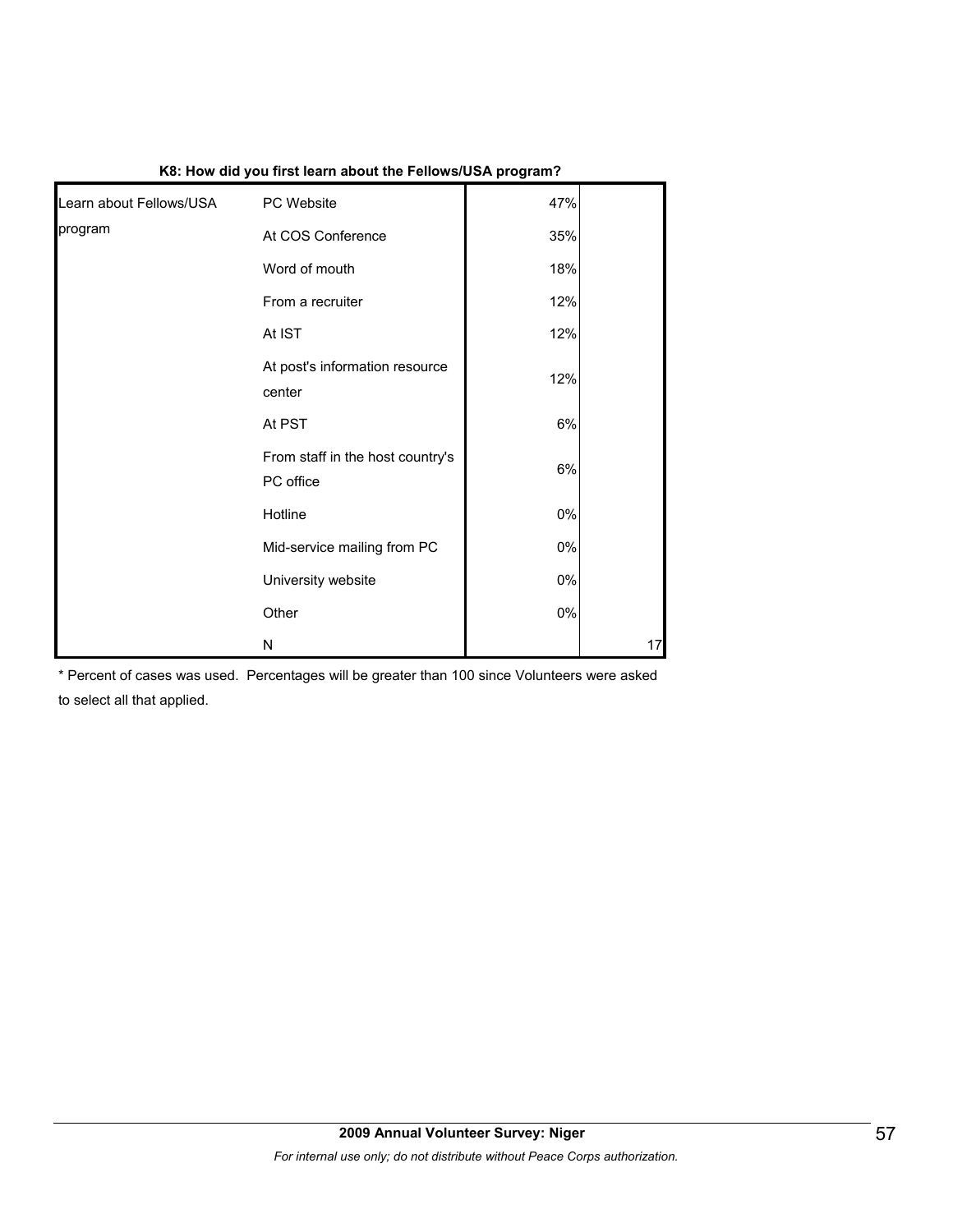#### **K9: Which of the following resources do you think will be helpful as you exit**

| K9 Resources | RPCV job search webinars                                                  | 72% |    |
|--------------|---------------------------------------------------------------------------|-----|----|
|              | Career Resource Manual                                                    | 67% |    |
|              | Applying to federal government<br>with RPCV noncompetitive<br>eligibility | 67% |    |
|              | Electronic newsletter with job<br>postings and career advice              | 67% |    |
|              | RPCV career conferences                                                   | 61% |    |
|              | List of RPCVs willing to talk to<br>me about their careers                | 50% |    |
|              | <b>RPCV Handbook</b>                                                      | 44% |    |
|              | Access to free job bulletins                                              | 44% |    |
|              | <b>Connection with RPCVs</b><br>through a mentoring program               | 39% |    |
|              | Guide to speaking about my PC<br>service to others (third goal)           | 33% |    |
|              | Self-assessment software (SIGI<br>3)                                      | 33% |    |
|              | Other                                                                     | 11% |    |
|              | <b>NOT SURE</b>                                                           | 6%  |    |
|              | N                                                                         |     | 18 |

**Peace Corps service?**